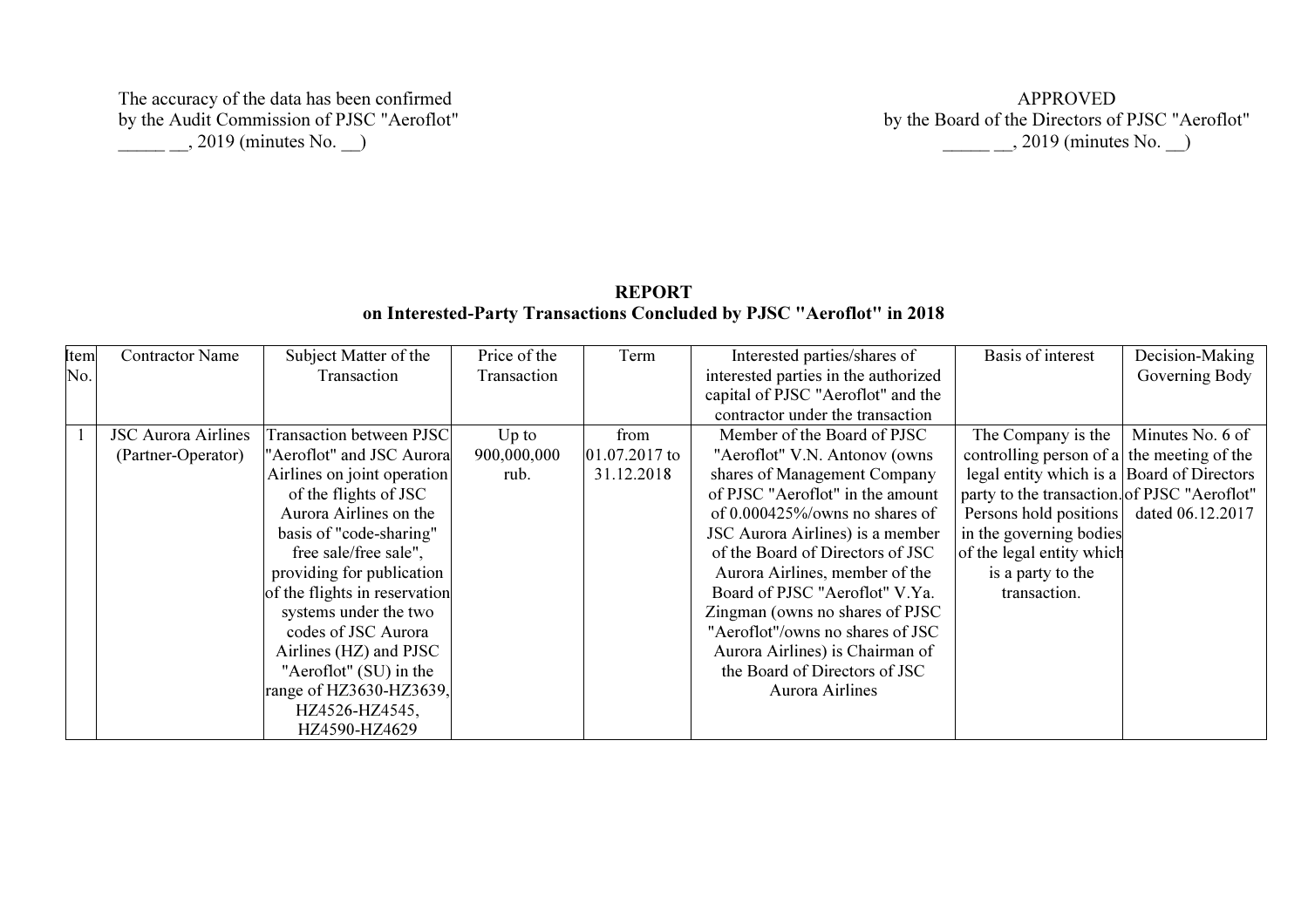| Item           | Contractor Name      | Subject Matter of the        | Price of the         | Term          | Interested parties/shares of         | <b>Basis of interest</b>  | Decision-Making           |
|----------------|----------------------|------------------------------|----------------------|---------------|--------------------------------------|---------------------------|---------------------------|
| No.            |                      | Transaction                  | Transaction          |               | interested parties in the authorized |                           | Governing Body            |
|                |                      |                              |                      |               | capital of PJSC "Aeroflot" and the   |                           |                           |
|                |                      |                              |                      |               | contractor under the transaction     |                           |                           |
| $\overline{2}$ | Pobeda Airlines LLC  | Transaction between PJSC     | $Up$ to              | from          | Members of the Board of Directors    | The Company is the        | Minutes No. 6 of          |
|                | (host party/transfer | "Aeroflot" and Pobeda        | 190,000,000          | 01.10.2017 to | of Pobeda Airlines LLC V.G.          | controlling person of a   | meeting of the            |
|                | party)               | Airlines LLC on mutual       | rub.                 | 31.12.2022    | Saveliev (owns a share of stock in   | legal entity which is a   | <b>Board of Directors</b> |
|                |                      | transfer of passengers       | (commitments)        |               | the amount equal to $0.121\%$ in     | party to the              | of PJSC "Aeroflot"        |
|                |                      | from the flight of one       | of PJSC              |               | Management Company of PJSC           | transaction. These        | dated 06.12.2017          |
|                |                      | party to the available seats | "Aeroflot»); up      |               | "Aeroflot"/has no stake in the       | persons hold positions    |                           |
|                |                      | on the flight of the other   | to 35,000,000        |               | Management Company (MC) of           | in the governing          |                           |
|                |                      | party in case of occurrence  | <i>(commitments)</i> |               | Pobeda Airlines LLC), V.N.           | bodies of the legal       |                           |
|                |                      | of failure situations        | of Pobeda            |               | Antonov (owns a share of stock in    | entity that is a party to |                           |
|                |                      | affecting the timely         | Airlines LLC)        |               | the amount of 0.000425% in MC of     | the transaction           |                           |
|                |                      | dispatch of passengers       |                      |               | PJSC "Aeroflot"/has no stake in MC   |                           |                           |
|                |                      |                              |                      |               | of Pobeda Airlines LLC), V.N.        |                           |                           |
|                |                      |                              |                      |               | Avilov (owns a share of stock in the |                           |                           |
|                |                      |                              |                      |               | amount of 0.0000002% of MC of        |                           |                           |
|                |                      |                              |                      |               | PJSC "Aeroflot"/has no stake in MC   |                           |                           |
|                |                      |                              |                      |               | of Pobeda Airlines LLC), V.B.        |                           |                           |
|                |                      |                              |                      |               | Aleksandrov (has no shares in PJSC   |                           |                           |
|                |                      |                              |                      |               | "Aeroflot"/has no stake in Pobeda    |                           |                           |
|                |                      |                              |                      |               | Airlines LLC), K.I. Bogdanov (has    |                           |                           |
|                |                      |                              |                      |               | no shares in PJSC "Aeroflot"/has no  |                           |                           |
|                |                      |                              |                      |               | stake in Pobeda Airlines LLC),       |                           |                           |
|                |                      |                              |                      |               | V.Ya. Zingman (has no shares in      |                           |                           |
|                |                      |                              |                      |               | PJSC "Aeroflot"/has no stake in      |                           |                           |
|                |                      |                              |                      |               | Pobeda Airlines LLC), Sh.R.          |                           |                           |
|                |                      |                              |                      |               | Kurmashov (has no shares in PJSC     |                           |                           |
|                |                      |                              |                      |               | "Aeroflot"/has no stake in Pobeda    |                           |                           |
|                |                      |                              |                      |               | Airlines LLC), I.V. Parahin (has a   |                           |                           |
|                |                      |                              |                      |               | stake of shares in the amount of     |                           |                           |
|                |                      |                              |                      |               | 0.000007% of MC of PJSC              |                           |                           |
|                |                      |                              |                      |               | "Aeroflot"/has no stake in MC of     |                           |                           |
|                |                      |                              |                      |               | Pobeda Airlines LLC), I.P. Chalik    |                           |                           |
|                |                      |                              |                      |               | (owns a stake of shares in the       |                           |                           |
|                |                      |                              |                      |               | amount of 0.000117% in MC of         |                           |                           |
|                |                      |                              |                      |               | PJSC "Aeroflot"/has no stake in MC   |                           |                           |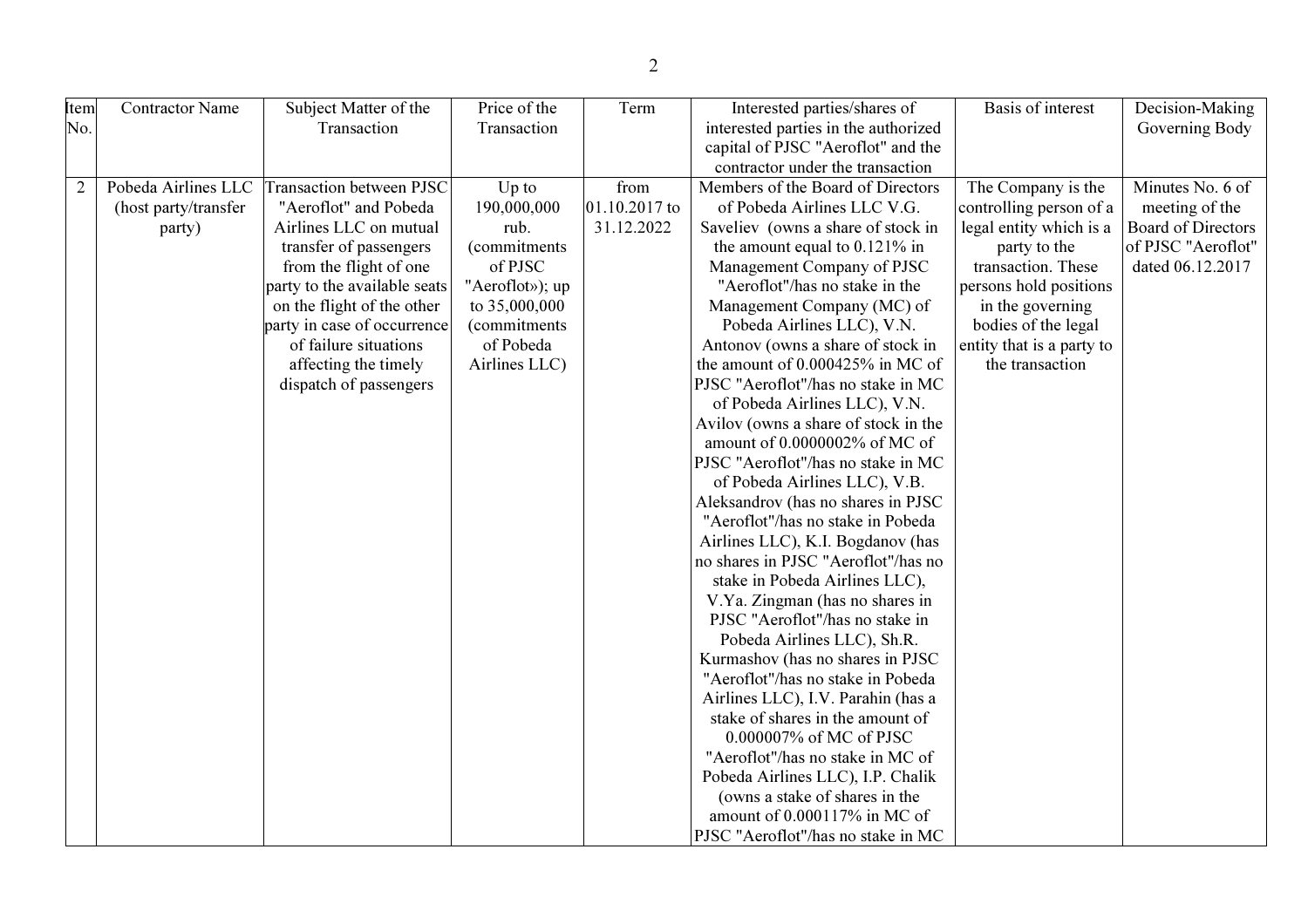| <b>Item</b>    | <b>Contractor Name</b>     | Subject Matter of the      | Price of the           | Term          | Interested parties/shares of          | <b>Basis of interest</b>  | Decision-Making           |
|----------------|----------------------------|----------------------------|------------------------|---------------|---------------------------------------|---------------------------|---------------------------|
| No.            |                            | Transaction                | Transaction            |               | interested parties in the authorized  |                           | Governing Body            |
|                |                            |                            |                        |               | capital of PJSC "Aeroflot" and the    |                           |                           |
|                |                            |                            |                        |               | contractor under the transaction      |                           |                           |
|                |                            |                            |                        |               | of Pobeda Airlines LLC) are           |                           |                           |
|                |                            |                            |                        |               | members of the Board of PJSC          |                           |                           |
|                |                            |                            |                        |               | "Aeroflot".                           |                           |                           |
| 3              | Rossiya Airlines JSC       | Performance by the         | 1.5% of the cost       | from          | Member of the Board of Directors of   | The Company is the        | Minutes No. 6 of          |
|                | (Principal/Beneficiary)    | Agent in its name but at   | of fuel purchased      | 01.01.2018 to | PJSC "Aeroflot" D.P. Saprykin         | controlling person of a   | meeting of the            |
|                |                            | the expense of the         | and transferred to     | 31.12.2018    | (until $25.06.2018$ ) (owns no shares | legal entity which is a   | Board of Directors        |
|                |                            | Principal of any legal or  | Rossiya Airlines       |               | of PJSC "Aeroflot"/no shares of       | party to the transaction. | of PJSC "Aeroflot"        |
|                |                            | other necessary actions to | <b>JSC</b>             |               | Rossiya Airlines JSC) used to be      | These persons hold        | dated 06.12.2017          |
|                |                            | ensure (including, but not |                        |               | General Director, Chairman of the     | positions in the          |                           |
|                |                            | limited to, organization   |                        |               | Board and member of the Board of      | governing bodies of the   |                           |
|                |                            | of refueling) aviation     |                        |               | Directors of Rossiya Airlines JSC     | legal entity that is a    |                           |
|                |                            | fuels for aircrafts at the |                        |               | and member of the Board of PJSC       | party to the transaction  |                           |
|                |                            | request of the Principal   |                        |               | "Aeroflot", V.Ya. Zingman (owns       |                           |                           |
|                |                            | in the performance of air  |                        |               | no shares of PJSC "Aeroflot"/no       |                           |                           |
|                |                            | carriage in the territory  |                        |               | shares of Rossiya Airlines JSC) is    |                           |                           |
|                |                            | of the RF and foreign      |                        |               | Chairman of the Board of Directors    |                           |                           |
|                |                            | states                     |                        |               | of Rossiya Airlines JSC               |                           |                           |
| $\overline{4}$ | <b>JSC Aurora Airlines</b> | Performance by the         | .5% of the cost of     | from          | Member of the Board of PJSC           | The Company is the        | Minutes No. 6 of          |
|                | (Principal/Beneficiary)    | Agent in its name but at   | fuel purchased and     | 01.01.2018    | "Aeroflot" V.N. Antonov (owns a       | controlling person of a   | meeting of the            |
|                |                            | the expense of the         | transferred to JSC     | to            | stake of shares of MC of PJSC         | legal entity which is a   | <b>Board of Directors</b> |
|                |                            | Principal of any legal or  | <b>Aurora Airlines</b> | 31.12.2018    | "Aeroflot" in the amount of           | party to the transaction. | of PJSC                   |
|                |                            | other necessary actions to |                        |               | 0.000425%/owns no shares of JSC       | These persons hold        | "Aeroflot" dated          |
|                |                            | ensure (incl., but not     |                        |               | Aurora Airlines) is a member of the   | positions in the          | 06.12.2017                |
|                |                            | limited to, organization   |                        |               | Board of Directors of JSC Aurora      | governing bodies of the   |                           |
|                |                            | of refueling) aviation     |                        |               | Airlines, member of the Board of      | legal entity that is a    |                           |
|                |                            | fuels for aircrafts at the |                        |               | PJSC "Aeroflot" V.Ya. Zingman         | party to the transaction  |                           |
|                |                            | request of the Principal   |                        |               | (owns no shares of PJSC "Aeroflot"    |                           |                           |
|                |                            | in the performance of air  |                        |               | /owns no shares of JSC Aurora         |                           |                           |
|                |                            | carriage in the territory  |                        |               | Airlines) is Chairman of the Board    |                           |                           |
|                |                            | of the RF and foreign      |                        |               | of Directors of JSC Aurora Airlines   |                           |                           |
|                |                            | states                     |                        |               |                                       |                           |                           |
| 5              | Pobeda Airlines LLC        | Performance by the         | .5% of the cost of     | from          | Members of the Board of Directors     | The Company is the        | Minutes No. 6 of          |
|                | (Principal/Beneficiary)    | Agent in its name but at   | fuel purchased and     | 01.01.2018    | of Pobeda Airlines LLC V.G.           | controlling person of a   | meeting of the            |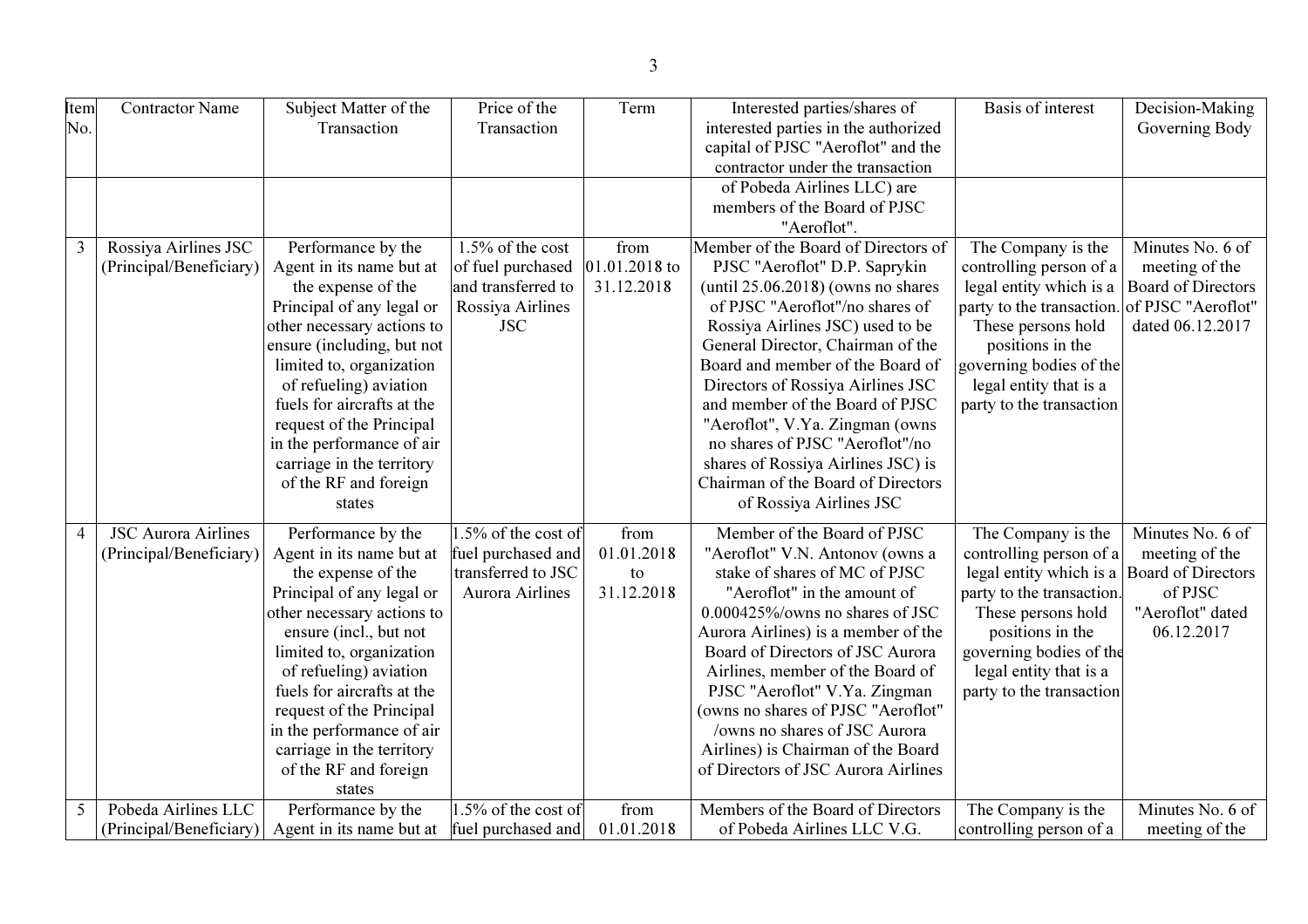| Item | <b>Contractor Name</b> | Subject Matter of the      | Price of the    | Term       | Interested parties/shares of         | Basis of interest         | Decision-Making           |
|------|------------------------|----------------------------|-----------------|------------|--------------------------------------|---------------------------|---------------------------|
| No.  |                        | Transaction                | Transaction     |            | interested parties in the authorized |                           | Governing Body            |
|      |                        |                            |                 |            | capital of PJSC "Aeroflot" and the   |                           |                           |
|      |                        |                            |                 |            | contractor under the transaction     |                           |                           |
|      |                        | the expense of the         | transferred to  | to         | Saveliev (owns a share of stock in   | legal entity which is a   | <b>Board of Directors</b> |
|      |                        | Principal of any legal or  | Pobeda Airlines | 31.12.2018 | the amount equal to $0.121\%$ in     | party to the              | of PJSC "Aeroflot"        |
|      |                        | other necessary actions to | <b>LLC</b>      |            | Management Company of PJSC           | transaction. These        | dated 06.12.2017          |
|      |                        | ensure (including, but not |                 |            | "Aeroflot"/has no stake in the       | persons hold positions    |                           |
|      |                        | limited to, organization   |                 |            | Management Company (MC) of           | in the governing          |                           |
|      |                        | of refueling) aviation     |                 |            | Pobeda Airlines LLC), V.N.           | bodies of the legal       |                           |
|      |                        | fuels for aircrafts at the |                 |            | Antonov (owns a share of stock in    | entity that is a party to |                           |
|      |                        | request of the Principal   |                 |            | the amount of 0.000425% in MC of     | the transaction           |                           |
|      |                        | in the performance of air  |                 |            | PJSC "Aeroflot"/has no stake in MC   |                           |                           |
|      |                        | carriage in the territory  |                 |            | of Pobeda Airlines LLC), V.N.        |                           |                           |
|      |                        | of the RF and foreign      |                 |            | Avilov (owns a share of stock in the |                           |                           |
|      |                        | states                     |                 |            | amount of 0.0000002% of MC of        |                           |                           |
|      |                        |                            |                 |            | PJSC "Aeroflot"/has no stake in MC   |                           |                           |
|      |                        |                            |                 |            | of Pobeda Airlines LLC), V.B.        |                           |                           |
|      |                        |                            |                 |            | Aleksandrov (has no shares in PJSC   |                           |                           |
|      |                        |                            |                 |            | "Aeroflot"/has no stake in Pobeda    |                           |                           |
|      |                        |                            |                 |            | Airlines LLC), K.I. Bogdanov (has    |                           |                           |
|      |                        |                            |                 |            | no shares in PJSC "Aeroflot"/has no  |                           |                           |
|      |                        |                            |                 |            | stake in Pobeda Airlines LLC),       |                           |                           |
|      |                        |                            |                 |            | V.Ya. Zingman (has no shares in      |                           |                           |
|      |                        |                            |                 |            | PJSC "Aeroflot"/has no stake in      |                           |                           |
|      |                        |                            |                 |            | Pobeda Airlines LLC), Sh.R.          |                           |                           |
|      |                        |                            |                 |            | Kurmashov (has no shares in PJSC     |                           |                           |
|      |                        |                            |                 |            | "Aeroflot"/has no stake in Pobeda    |                           |                           |
|      |                        |                            |                 |            | Airlines LLC), I.V. Parahin (has a   |                           |                           |
|      |                        |                            |                 |            | stake of shares in the amount of     |                           |                           |
|      |                        |                            |                 |            | 0.000007% of MC of PJSC              |                           |                           |
|      |                        |                            |                 |            | "Aeroflot"/has no stake in MC of     |                           |                           |
|      |                        |                            |                 |            | Pobeda Airlines LLC), D. Kallegari   |                           |                           |
|      |                        |                            |                 |            | (has no shares in PJSC Aeroflot"/has |                           |                           |
|      |                        |                            |                 |            | no stake in Pobeda Airlines LLC),    |                           |                           |
|      |                        |                            |                 |            | I.P. Chalik (owns a stake of shares  |                           |                           |
|      |                        |                            |                 |            | in the amount of 0.000117% in MC     |                           |                           |
|      |                        |                            |                 |            | of PJSC "Aeroflot"/has no stake in   |                           |                           |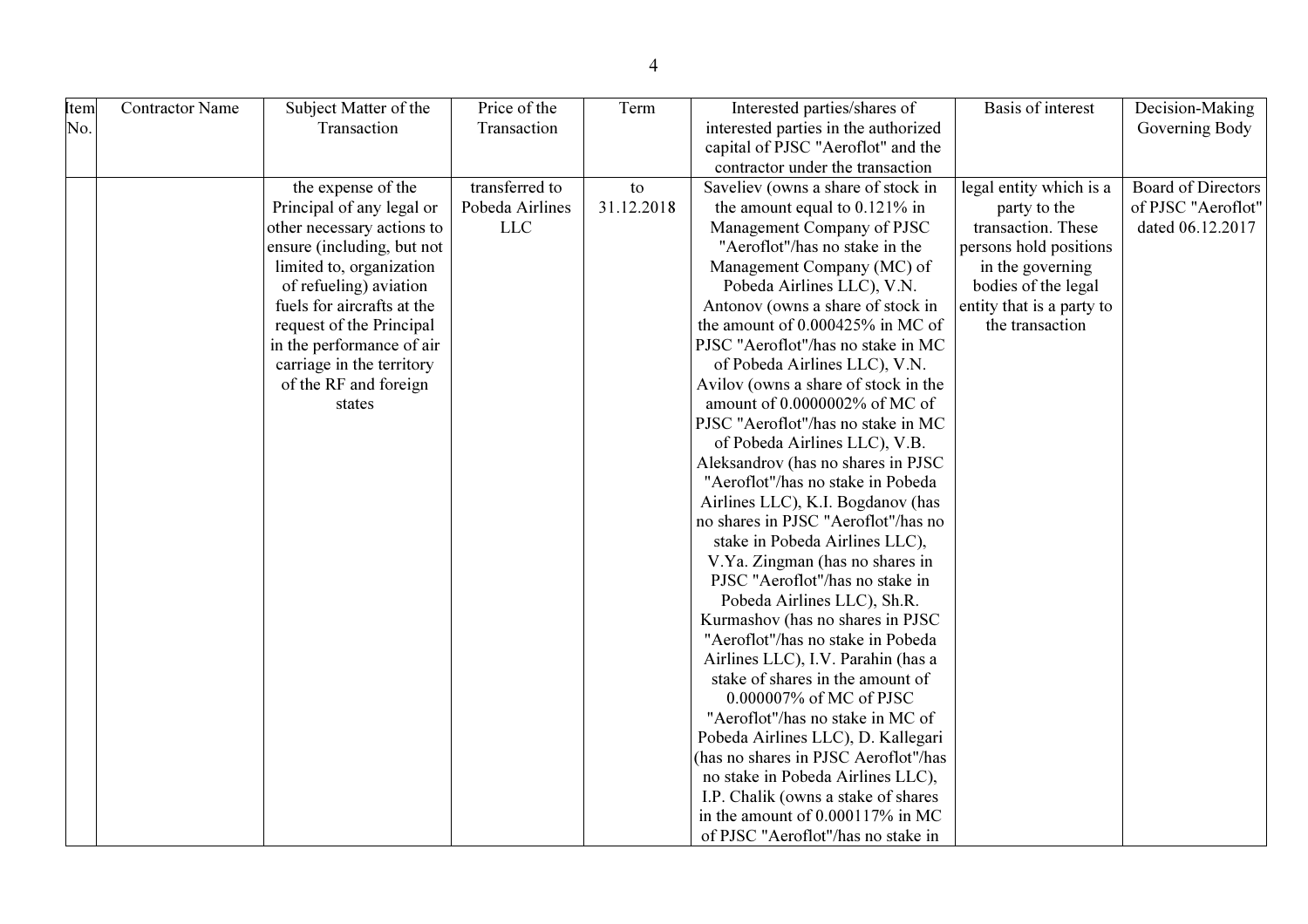| <b>Item</b>    | <b>Contractor Name</b> | Subject Matter of the        | Price of the         | Term          | Interested parties/shares of          | Basis of interest                            | Decision-Making           |
|----------------|------------------------|------------------------------|----------------------|---------------|---------------------------------------|----------------------------------------------|---------------------------|
| No.            |                        | Transaction                  | Transaction          |               | interested parties in the authorized  |                                              | Governing Body            |
|                |                        |                              |                      |               |                                       |                                              |                           |
|                |                        |                              |                      |               | capital of PJSC "Aeroflot" and the    |                                              |                           |
|                |                        |                              |                      |               | contractor under the transaction      |                                              |                           |
|                |                        |                              |                      |               | MC of Pobeda Airlines LLC) are        |                                              |                           |
|                |                        |                              |                      |               | members of the Board of PJSC          |                                              |                           |
|                |                        |                              |                      |               | "Aeroflot".                           |                                              |                           |
| 6              | Rossiya Airlines JSC   | Commercial management        | $Up$ to              | from          | Member of the Board of Directors of   | The Company is the                           | Minutes No. $41$ of       |
|                | (Partner-Operator)     | by PJSC "Aeroflot" of        | 71,500,000,000       | 01.11.2017 to | PJSC "Aeroflot" D.P. Saprykin         | controlling person of a                      | extraordinary             |
|                |                        | flight load of Rossiya       | rub.                 | 31.10.2018    | (until $25.06.2018$ ) (owns no shares | legal entity which is a                      | general meeting of        |
|                |                        | Airlines JSC (including      |                      |               | of PJSC "Aeroflot"/owns no shares     | party to the transaction.                    | shareholders of           |
|                |                        | pricing and sale of air      |                      |               | of Rossiya Airlines JSC) used to be   | These persons hold                           | PJSC "Aeroflot"           |
|                |                        | tickets for such flights)    |                      |               | General Director, Chairman of the     | positions in the                             | dated 27.12.2017          |
|                |                        | under the agreement on       |                      |               | Board and member of the Board of      | governing bodies of the                      |                           |
|                |                        | joint operation of flights   |                      |               | Directors of Rossiya Airlines JSC     | legal entity that is a                       |                           |
|                |                        | "code-sharing/block of       |                      |               | and member of the Board of PJSC       | party to the transaction                     |                           |
|                |                        | seats" based on the model    |                      |               | "Aeroflot", V.Ya. Zingman (owns       |                                              |                           |
|                |                        | of "computer" (regional)     |                      |               | no shares of PJSC "Aeroflot"/owns     |                                              |                           |
|                |                        | carriages, providing for     |                      |               | no shares of Rossiya Airlines JSC),   |                                              |                           |
|                |                        | publication of joint flights |                      |               | is Chairman of the Board of           |                                              |                           |
|                |                        | in reservation systems       |                      |               | Directors Rossiya Airlines JSC        |                                              |                           |
|                |                        | under a single code of       |                      |               |                                       |                                              |                           |
|                |                        | PJSC "Aeroflot" - SU in      |                      |               |                                       |                                              |                           |
|                |                        | the range of SU5950-         |                      |               |                                       |                                              |                           |
|                |                        | 6999                         |                      |               |                                       |                                              |                           |
| $\overline{7}$ | Rossiya Airlines JSC   | Sale by PJSC "Aeroflot"      | PJSC "Aeroflot"      | from          | Member of the Board of Directors of   | The Company is the                           | Minutes No. 12of          |
|                | (Carrier Party)        | and Rossiya Airlines JSC     | receives a fee in    | 29.01.2018 to | PJSC "Aeroflot" D.P. Saprykin         | controlling person of a                      | meeting of the            |
|                |                        | of carriage of cargo and     | the amount of 15%    | 31.12.2018    | (until $25.06.2018$ ) (owns no shares | legal entity which is a                      | <b>Board of Directors</b> |
|                |                        |                              | of the revenue for   |               | of PJSC "Aeroflot"/owns no shares     | party to the transaction. of PJSC "Aeroflot" |                           |
|                |                        | mail performed by the        |                      |               |                                       |                                              |                           |
|                |                        | flights of Rossiya           | the sale of carriage |               | of Rossiya Airlines JSC) used to be   | These persons hold                           | dated 19.04.2018          |
|                |                        | Airlines JSC in the range    | of cargo and mail    |               | General Director, Chairman of the     | positions in the                             |                           |
|                |                        | of FV/SU6001-6999            | by the flights of    |               | Board and member of the Board of      | governing bodies of the                      |                           |
|                |                        | under an "Interline"         | Rossiya Airlines     |               | Directors of Rossiya Airlines JSC     | legal entity that is a                       |                           |
|                |                        | freight and mail carriage    | JSC / PJSC           |               | and member of the Board of PJSC       | party to the transaction                     |                           |
|                |                        | agreement                    | "Aeroflot" 6001-     |               | "Aeroflot", V.Ya. Zingman (owns       |                                              |                           |
|                |                        |                              | 6999 (the fee will   |               | no shares of PJSC "Aeroflot"/owns     |                                              |                           |
|                |                        |                              |                      |               | no shares of Rossiya Airlines JSC),   |                                              |                           |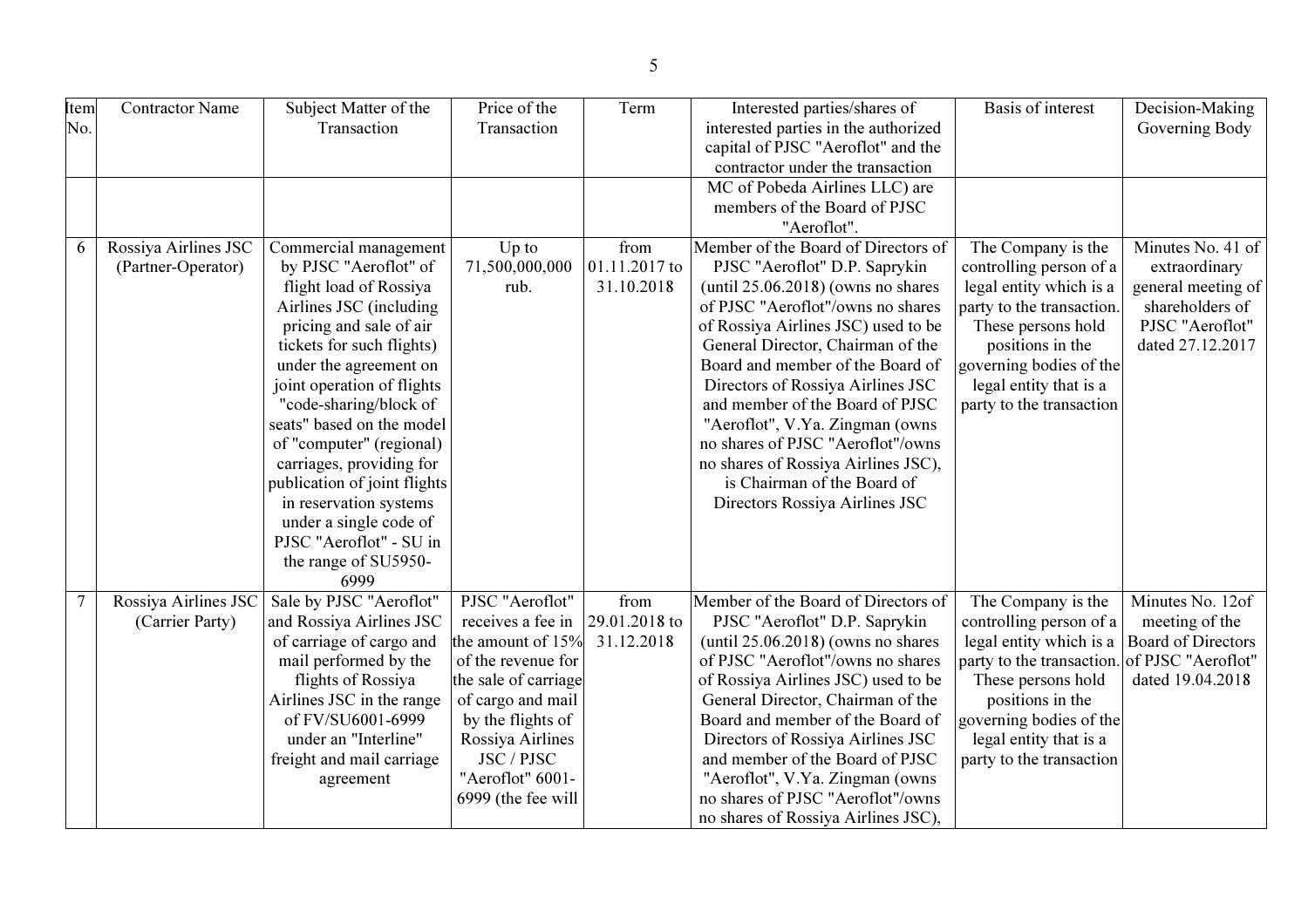| <b>Item</b> | <b>Contractor Name</b> | Subject Matter of the       | Price of the        | Term          | Interested parties/shares of         | Basis of interest         | Decision-Making           |
|-------------|------------------------|-----------------------------|---------------------|---------------|--------------------------------------|---------------------------|---------------------------|
|             |                        | Transaction                 | Transaction         |               |                                      |                           |                           |
| No.         |                        |                             |                     |               | interested parties in the authorized |                           | Governing Body            |
|             |                        |                             |                     |               | capital of PJSC "Aeroflot" and the   |                           |                           |
|             |                        |                             |                     |               | contractor under the transaction     |                           |                           |
|             |                        |                             | equal not less than |               | is Chairman of the Board of          |                           |                           |
|             |                        |                             | 296,000,000 rub.)   |               | Directors of Rossiya Airlines JSC    |                           |                           |
| 8           | Sherotel JSC           | Provision of hotel services | Not more than       | from          | Member of the Board of PJSC          | The Company is the        | Minutes No. 12 of         |
|             | (Contractor)           | for accommodation of        | 230,000,000 rub.,   | 01.01.2018 to | "Aeroflot" V.Ya. Zingman (owns no    | controlling person of a   | meeting of the            |
|             |                        | passengers of PJSC          | excluding VAT       | 31.12.2018    | shares of PJSC "Aeroflot"/no shares  | legal entity which is a   | <b>Board of Directors</b> |
|             |                        | "Aeroflot" in failure       |                     |               | of Sherotel JSC), is Chairman of the | party to the transaction. | of PJSC "Aeroflot"        |
|             |                        | situations                  |                     |               | Board of Directors Sherotel JSC      | The person holds          | dated 19.04.2018          |
|             |                        |                             |                     |               |                                      | positions in the          |                           |
|             |                        |                             |                     |               |                                      | governing bodies of the   |                           |
|             |                        |                             |                     |               |                                      | legal entity which is a   |                           |
|             |                        |                             |                     |               |                                      | party to the transaction  |                           |
| 9           | JSC "Aeromar"          | Rendering services for      | Not more than       | from          | Member of the Board of PJSC          | The Company is the        | Minutes No. 12 of         |
|             | (Customer)             | support and maintenance     | 315,000,000 rub.,   | 01.07.2018 to | "Aeroflot" V.Ya. Zingman (owns no    | controlling person of a   | meeting of the            |
|             |                        | of business-critical SAP    | excluding VAT       | 22.08.2023    | shares of PJSC "Aeroflot"/no shares  | legal entity which is a   | <b>Board of Directors</b> |
|             |                        | systems and Cbase of JSC    |                     |               | of JSC «Aeromar») is member of the   | party to the transaction. | of PJSC "Aeroflot"        |
|             |                        | "Aeromar" in the data       |                     |               | Board of Directors of JSC            | These persons hold        | dated 19.04.2018          |
|             |                        | processing center of PJSC   |                     |               | «Aeromar»; member of the Board of    | positions in the          |                           |
|             |                        | "Aeroflot»                  |                     |               | PJSC "Aeroflot" V.B. Aleksandrov     | governing bodies of the   |                           |
|             |                        |                             |                     |               | (owns no shares of PJSC              | legal entity that is a    |                           |
|             |                        |                             |                     |               | "Aeroflot"/no shares of JSC          | party to the transaction  |                           |
|             |                        |                             |                     |               | «Aeromar») is member of the Board    |                           |                           |
|             |                        |                             |                     |               | of Directors of JSC «Aeromar»        |                           |                           |
| 10          | Orenburg Airlines JSC  | Acquisition of a hangar     | Up to               | from          | PJSC "Aeroflot" is a controlling     | The Company is the        | Minutes No. 14 of         |
|             | (the Seller)           | for maintenance of          | 305,698,501.69      | 01.05.2018 to | person of Orenburg Airlines JSC,     | controlling person of     | meeting of the            |
|             |                        | aircrafts of Boeing 737     | rub., VAT           | 31.12.2018    | which is a party to the transaction  | a legal entity which is   | <b>Board of Directors</b> |
|             |                        | NG type (cadastral No.      | exclusive           |               |                                      | a party to the            | of PJSC "Aeroflot"        |
|             |                        | 56:21:1407005:114) and      |                     |               |                                      | transaction.              | dated 25.05.2018          |
|             |                        | a land plot thereunder      |                     |               |                                      |                           |                           |
|             |                        | (cadastral No.              |                     |               |                                      |                           |                           |
|             |                        | 56:21:1407005:122)          |                     |               |                                      |                           |                           |
| 11          | Sherotel JSC           | Rendering services on       | Not more than       | from          | Member of the Board of PJSC          | The Company is the        | Minutes No. 14 of         |
|             | (Contractor)           | arranging placement of      | 406,021,944 rub.,   | 01.01.2018 to | "Aeroflot" V.Ya. Zingman (owns       | controlling person of a   | meeting of the            |
|             |                        | crew members, aircraft      | VAT inclusive       | 31.12.2018    | no shares of PJSC "Aeroflot"/no      | legal entity which is a   | <b>Board of Directors</b> |
|             |                        |                             |                     |               |                                      |                           |                           |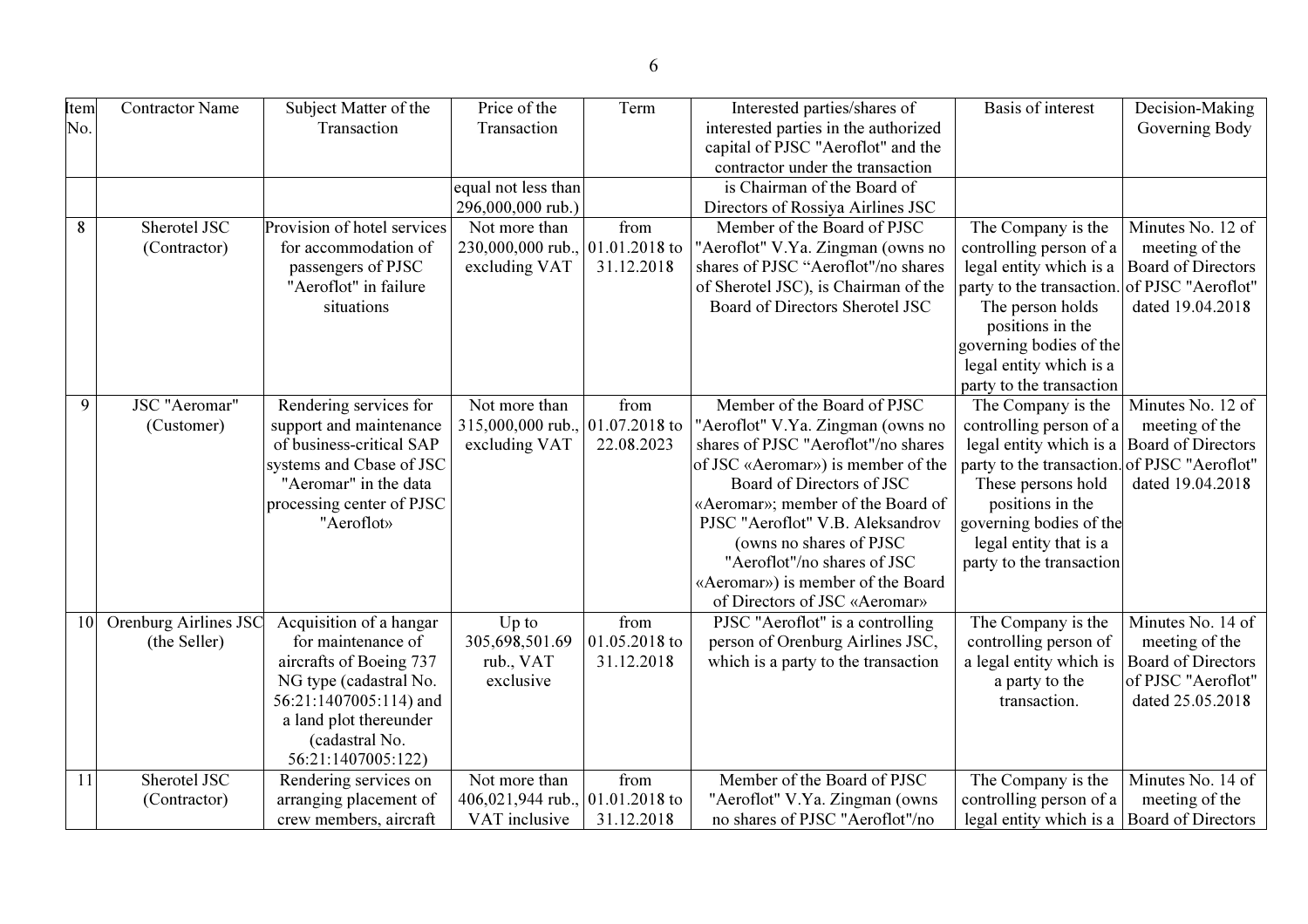| Item | <b>Contractor Name</b> | Subject Matter of the      | Price of the   | Term          | Interested parties/shares of                                               | Basis of interest                            | Decision-Making                |
|------|------------------------|----------------------------|----------------|---------------|----------------------------------------------------------------------------|----------------------------------------------|--------------------------------|
| No.  |                        | Transaction                | Transaction    |               | interested parties in the authorized                                       |                                              | Governing Body                 |
|      |                        |                            |                |               | capital of PJSC "Aeroflot" and the                                         |                                              |                                |
|      |                        |                            |                |               | contractor under the transaction                                           |                                              |                                |
|      |                        | commanders (foreign        |                |               | shares of Sherotel JSC) is Chairman                                        | party to the transaction. of PJSC "Aeroflot" |                                |
|      |                        | citizens) and key          |                |               | of the Board of Directors of                                               | The person holds                             | dated 25.05.2018               |
|      |                        | specialists of PJSC        |                |               | Sherotel JSC                                                               | positions in the                             |                                |
|      |                        | "Aeroflot" at the hotel    |                |               |                                                                            | governing bodies of the                      |                                |
|      |                        | "Novotel Sheremetyevo      |                |               |                                                                            | legal entity which is a                      |                                |
|      |                        | Airport" and in other      |                |               |                                                                            | party to the transaction                     |                                |
|      |                        | hotels of Moscow and the   |                |               |                                                                            |                                              |                                |
|      |                        | Moscow Region, or in       |                |               |                                                                            |                                              |                                |
|      |                        | property complexes         |                |               |                                                                            |                                              |                                |
|      |                        | designed for the residence |                |               |                                                                            |                                              |                                |
|      |                        | of citizens                |                |               |                                                                            |                                              |                                |
| 12   | AlfaStrakhovanie JSC   | Liability insurance of     | 289,500 US     | from          | General Director, members of the                                           | General Director,                            | Minutes No. 42of               |
|      | (insurer)              | General Director,          | dollars        | 16.07.2018 to | Board of PJSC "Aeroflot", members                                          | members of the Board                         | annual general                 |
|      |                        | members of the Board of    |                | 15.07.2021    | of the Board of Directors of PJSC                                          | of PJSC "Aeroflot",                          | meeting of                     |
|      |                        | Directors, members of the  |                |               | "Aeroflot", as well as representatives                                     | members of the Board                         | shareholders of                |
|      |                        | Management Board and       |                |               | of PJSC "Aeroflot" nominated and                                           | of Directors of PJSC                         | PJSC "Aeroflot"                |
|      |                        | representatives of PJSC    |                |               | elected to the boards of directors                                         | "Aeroflot", as well as                       | dated 26.06.2018               |
|      |                        | "Aeroflot" nominated and   |                |               | (supervisory boards) of subsidiary                                         | representatives of PJSC                      |                                |
|      |                        | elected to the boards of   |                |               | companies of PJSC "Aeroflot",                                              | "Aeroflot" nominated                         |                                |
|      |                        | directors (supervisory     |                |               | whose responsibility is insured in                                         | and elected to the                           |                                |
|      |                        | boards) of subsidiaries of |                |               | the framework of execution of an                                           | boards of directors                          |                                |
|      |                        | PJSC "Aeroflot" and        |                |               | insurance transaction                                                      | (supervisory boards) of                      |                                |
|      |                        | PJSC "Aeroflot"            |                |               |                                                                            | subsidiary companies                         |                                |
|      |                        |                            |                |               |                                                                            | of PJSC "Aeroflot" are                       |                                |
|      |                        |                            |                |               |                                                                            | beneficiaries under the                      |                                |
|      |                        |                            |                |               |                                                                            | transaction                                  |                                |
| 13   | Rossiya Airlines JSC   | Commercial management      | Up to          | from          | Member of the Board of Directors of                                        | The Company is the                           | Minutes $\overline{No. 42}$ of |
|      | (Partner-Operator)     | by PJSC "Aeroflot" of      | 74,260,000,000 |               | 01.11.2018 to PJSC "Aeroflot" D.P. Saprykin (until controlling person of a |                                              | annual general                 |
|      |                        | loading of the flights of  | rub.           | 31.10.2019    | 25.06.2018) (owns no shares of PJSC                                        | legal entity which is a                      | meeting of                     |
|      |                        | Rossiya Airlines JSC       |                |               | "Aeroflot"/owns no shares of Rossiya                                       | party to the                                 | shareholders of                |
|      |                        | (including pricing and     |                |               | Airlines JSC) used to be General                                           | transaction. These                           | PJSC "Aeroflot"                |
|      |                        | sale of tickets for such   |                |               | Director, Chairman of the Board and persons hold positions                 |                                              | dated 26.06.2018               |
|      |                        | flights) under an          |                |               | member of the Board of Directors of                                        | in the governing                             |                                |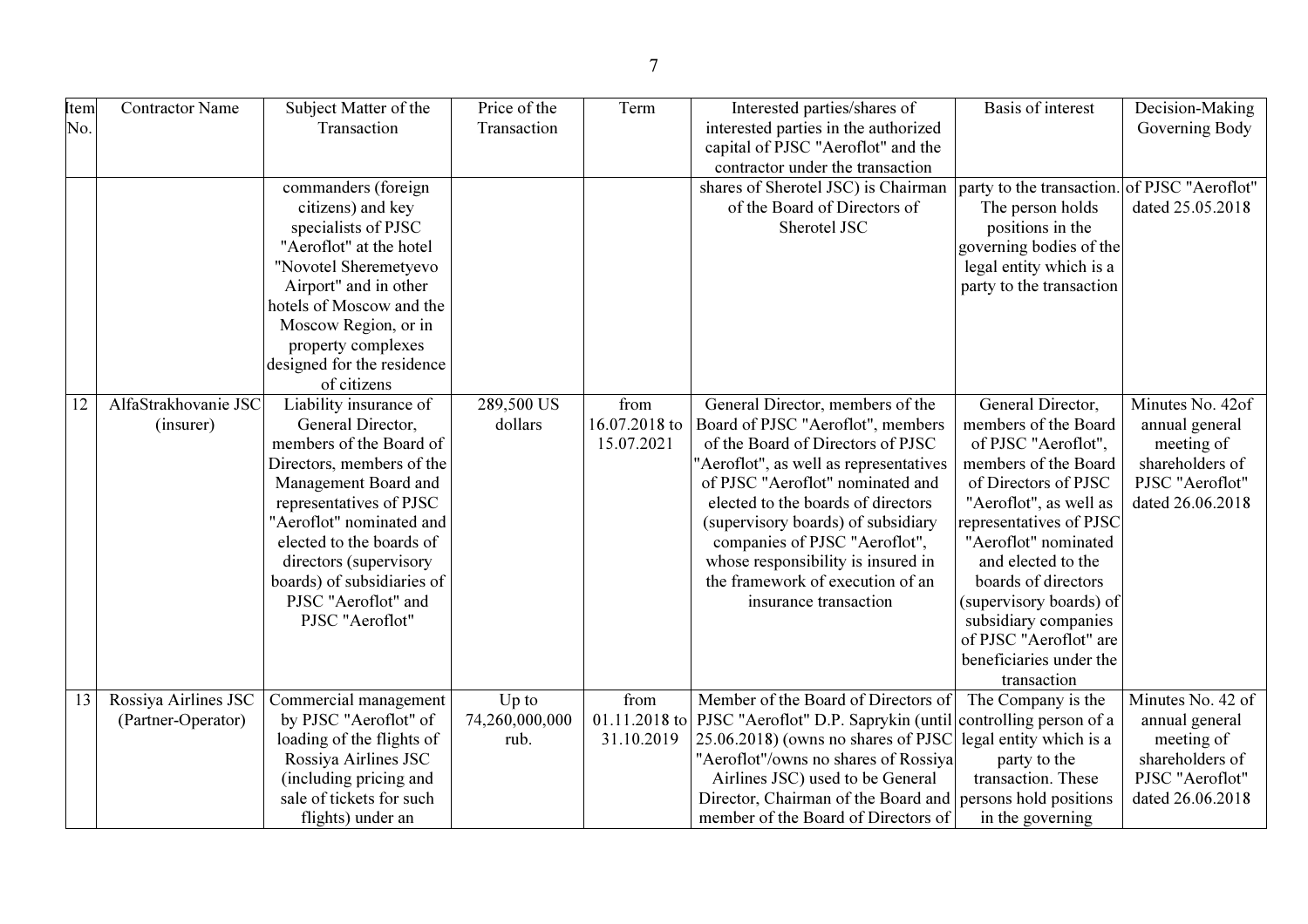| Item | <b>Contractor Name</b>     | Subject Matter of the        | Price of the   | Term          | Interested parties/shares of         | Basis of interest         | Decision-Making   |
|------|----------------------------|------------------------------|----------------|---------------|--------------------------------------|---------------------------|-------------------|
| No.  |                            | Transaction                  | Transaction    |               | interested parties in the authorized |                           | Governing Body    |
|      |                            |                              |                |               | capital of PJSC "Aeroflot" and the   |                           |                   |
|      |                            |                              |                |               | contractor under the transaction     |                           |                   |
|      |                            | agreement for joint          |                |               | Rossiya Airlines JSC and member of   | bodies of the legal       |                   |
|      |                            | operation of flights "code-  |                |               | the Board of PJSC "Aeroflot", V.Ya.  | entity that is a party to |                   |
|      |                            | sharing/block of seats"      |                |               | Zingman (owns no shares of PJSC      | the transaction           |                   |
|      |                            | based on the model of        |                |               | "Aeroflot"/owns no shares of Rossiya |                           |                   |
|      |                            | "computer" (regional)        |                |               | Airlines JSC), is Chairman of the    |                           |                   |
|      |                            | carriages, providing for     |                |               | Board of Directors Rossiya Airlines  |                           |                   |
|      |                            | publication of joint flights |                |               | <b>JSC</b>                           |                           |                   |
|      |                            | in reservation systems       |                |               |                                      |                           |                   |
|      |                            | under a single code of       |                |               |                                      |                           |                   |
|      |                            | PJSC "Aeroflot" - SU in      |                |               |                                      |                           |                   |
|      |                            | the range of SU5950-         |                |               |                                      |                           |                   |
|      |                            | 6999                         |                |               |                                      |                           |                   |
| 14   | <b>JSC Aurora Airlines</b> | Commercial management        | $Up$ to        | from          | Member of the Board of PJSC          | The Company is the        | Minutes No. 42 of |
|      | (Partner-Operator)         | by PJSC "Aeroflot" of        | 74,250,000,000 | 01.11.2018 to | "Aeroflot" V.N. Antonov (owns a      | controlling person of a   | annual general    |
|      |                            | loading of the flights of    | rub.           | 31.12.2021    | stake of shares of MC of PJSC        | legal entity which is a   | meeting of        |
|      |                            | <b>JSC Aurora Airlines</b>   |                |               | "Aeroflot" in the amount of          | party to the transaction. | shareholders of   |
|      |                            | (including pricing and       |                |               | 0.000425%/owns no shares of JSC      | These persons hold        | PJSC "Aeroflot"   |
|      |                            | sale of tickets for such     |                |               | Aurora Airlines) is a member of the  | positions in the          | dated 26.06.2018  |
|      |                            | flights) under an            |                |               | Board of Directors of JSC Aurora     | governing bodies of the   |                   |
|      |                            | agreement for joint          |                |               | Airlines, member of the Board of     | legal entity that is a    |                   |
|      |                            | operation of flights "code-  |                |               | PJSC "Aeroflot" V.Ya. Zingman        | party to the transaction  |                   |
|      |                            | sharing/block of seats"      |                |               | (owns no shares of PJSC              |                           |                   |
|      |                            | based on the model of        |                |               | "Aeroflot"/owns no shares of JSC     |                           |                   |
|      |                            | "computer" (regional)        |                |               | Aurora Airlines) is Chairman of the  |                           |                   |
|      |                            | carriages, providing for     |                |               | Board of Directors of JSC Aurora     |                           |                   |
|      |                            | publication of joint flights |                |               | Airlines                             |                           |                   |
|      |                            | in reservation systems       |                |               |                                      |                           |                   |
|      |                            | under a single code of       |                |               |                                      |                           |                   |
|      |                            | PJSC "Aeroflot" - SU in      |                |               |                                      |                           |                   |
|      |                            | the range of SU5400-5799     |                |               |                                      |                           |                   |
| 15   | Aviacapital-Service        | Operating lease (leasing)    | $Up$ to        | from Q1 2020  | Member of the Board of Directors of  | The person holds          | Minutes No. 42 of |
|      | LLC (lessor)               | by PJSC "Aeroflot" from      | 5,231,080,000  | until Q3 2026 | PJSC Aeroflot M.V. Voevodin          | positions in the          | annual general    |
|      |                            | Aviacapital-Service LLC      |                | (with the     | (owns no shares of PJSC              | governing bodies of       | meeting of        |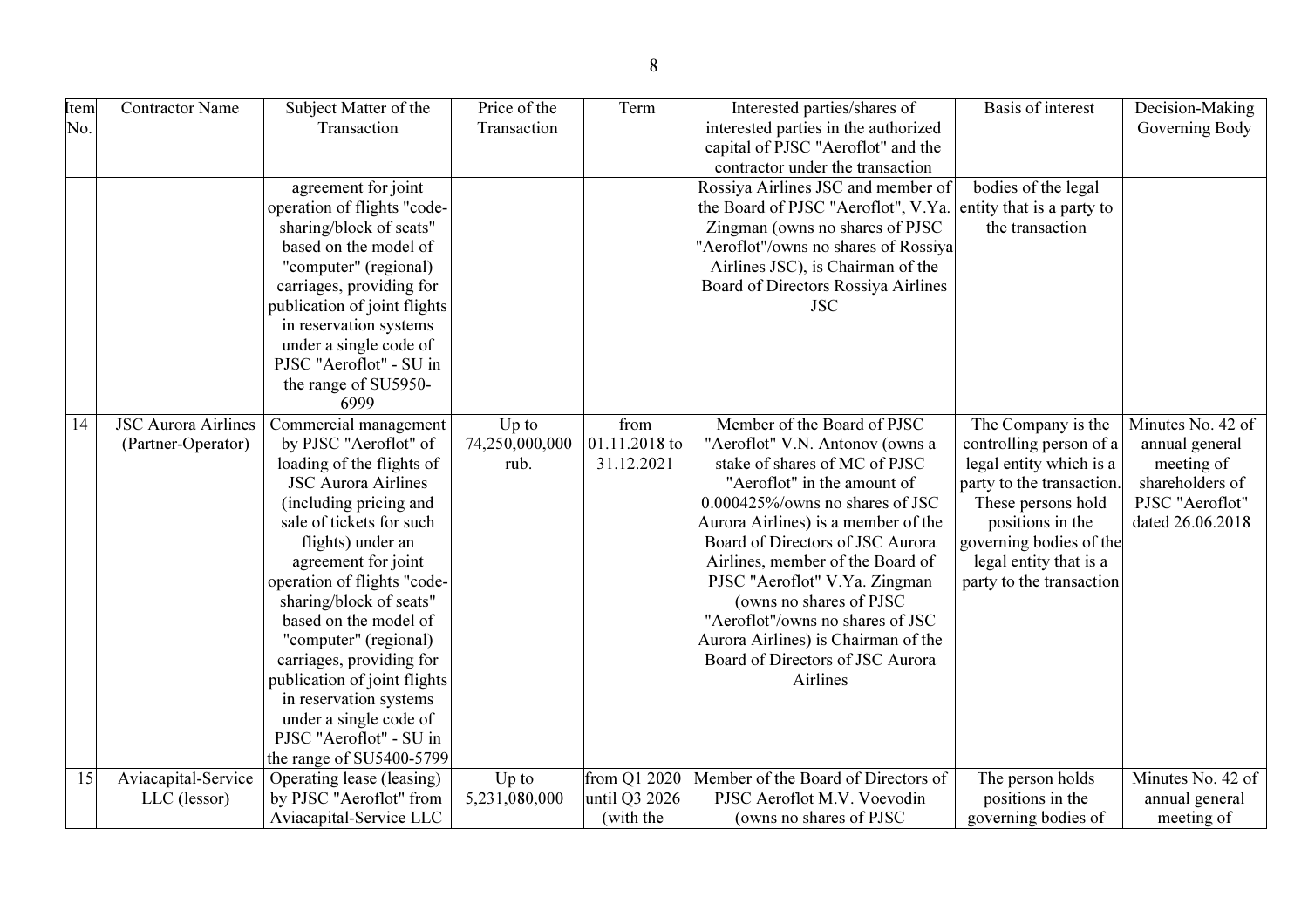| Item            | <b>Contractor Name</b> | Subject Matter of the                   | Price of the       | Term           | Interested parties/shares of                                     | Basis of interest                                                                                  | Decision-Making           |
|-----------------|------------------------|-----------------------------------------|--------------------|----------------|------------------------------------------------------------------|----------------------------------------------------------------------------------------------------|---------------------------|
| No.             |                        | Transaction                             | Transaction        |                | interested parties in the authorized                             |                                                                                                    | Governing Body            |
|                 |                        |                                         |                    |                | capital of PJSC "Aeroflot" and the                               |                                                                                                    |                           |
|                 |                        |                                         |                    |                | contractor under the transaction                                 |                                                                                                    |                           |
|                 |                        | of fifty (50) new aircrafts             | US dollars         | possibility to | "Aeroflot"/owns no shares of                                     | the legal entity which                                                                             | shareholders of           |
|                 |                        | $MC-21$                                 |                    | shift/extend   | Aviacapital-Service LLC) is a                                    | is a party to the                                                                                  | PJSC "Aeroflot"           |
|                 |                        |                                         |                    | the delivery   | member of the Board of Directors of                              | transaction                                                                                        | dated 26.06.2018          |
|                 |                        |                                         |                    | terms)         | Aviacapital-Service LLC, General                                 |                                                                                                    |                           |
|                 |                        |                                         |                    |                | Director of Aviacapital-Service LLC                              |                                                                                                    |                           |
|                 |                        |                                         |                    |                | R.M. Pakhomov is a member of the                                 |                                                                                                    |                           |
|                 |                        |                                         |                    |                | Board of Directors of PJSC                                       |                                                                                                    |                           |
|                 |                        |                                         |                    |                | "Aeroflot"                                                       |                                                                                                    |                           |
| 16              | JSC "Aeromar"          | Rendering services on                   | 16,961,731,542     | from           | Member of the Board of PJSC                                      | The Company is the                                                                                 | Minutes No. 3 of          |
|                 | (Customer)             | provision of on-board                   | rub., VAT          | 01.07.2018 to  | "Aeroflot" V.Ya. Zingman (owns no                                | controlling person of a the meeting of the                                                         |                           |
|                 |                        | meals, related products,                | exclusive          | 30.06.2019     | shares of PJSC "Aeroflot"/no shares                              | legal entity which is a                                                                            | <b>Board of Directors</b> |
|                 |                        | service equipment for the               |                    |                | of JSC «Aeromar») is member of the                               | party to the transaction. of PJSC "Aeroflot"                                                       |                           |
|                 |                        | flights of PJSC "Aeroflot"              |                    |                | Board of Directors of JSC                                        | The person holds                                                                                   | dated 29.08.2018          |
|                 |                        | in the international airport            |                    |                | «Aeromar»                                                        | positions in the                                                                                   |                           |
|                 |                        | "Sheremetyevo"                          |                    |                |                                                                  | governing bodies of the                                                                            |                           |
|                 |                        |                                         |                    |                |                                                                  | legal entity which is a                                                                            |                           |
|                 |                        |                                         |                    |                |                                                                  | party to the transaction                                                                           |                           |
| $\overline{17}$ | <b>JSC</b> "Aeromar"   | Rendering services for                  | 2,798,229 386      | from           | Member of the Board of PJSC                                      | The Company is the                                                                                 | Minutes No. 3 of          |
|                 | (Customer)             | internal cleaning and                   | rub., VAT          | 03.07.2018 to  | "Aeroflot" V.Ya. Zingman (owns no                                | controlling person of a                                                                            | meeting of the            |
|                 |                        | equipment of aircrafts in               | exclusive          | 02.07.2019     | shares of PJSC "Aeroflot"/no shares                              | legal entity which is a                                                                            | <b>Board of Directors</b> |
|                 |                        | the international airport               |                    |                | of JSC «Aeromar») is member of the                               | party to the transaction. of PJSC "Aeroflot"                                                       |                           |
|                 |                        | "Sheremetyevo"                          |                    |                | Board of Directors of JSC                                        | The person holds                                                                                   | dated 29.08.2018          |
|                 |                        |                                         |                    |                | «Aeromar»                                                        | positions in the                                                                                   |                           |
|                 |                        |                                         |                    |                |                                                                  | governing bodies of the                                                                            |                           |
|                 |                        |                                         |                    |                |                                                                  | legal entity which is a                                                                            |                           |
| 18              | A-Technics LLC         |                                         |                    | until          | Members of the Board of PJSC                                     | party to the transaction                                                                           |                           |
|                 |                        | Maintenance and repair                  | 2,000,000,000 rub. |                |                                                                  | The Company is the                                                                                 | Minutes of meeting        |
|                 | (Contractor)           | $(M&R)$ of SSJ-100<br>aircrafts of PJSC |                    | 31.12.2030     | "Aeroflot" V.N. Antonov (owns a<br>stake of shares in MC of PJSC | controlling person of a $\vert$ No. 9 of the Board<br>legal entity which is a of Directors of PJSC |                           |
|                 |                        | "Aeroflot", as well as                  |                    |                | "Aeroflot" in the amount of                                      | party to the transaction.                                                                          | "Aeroflot" dated          |
|                 |                        | rendering related services              |                    |                | $0.000425\%$ /owns no stake in A-                                | These persons hold                                                                                 | 11.12.2018                |
|                 |                        | associated with M&R                     |                    |                | Technics LLC), I.V. Parakhin (owns a                             | positions in the                                                                                   |                           |
|                 |                        |                                         |                    |                | stake of shares in MC of PJSC                                    |                                                                                                    |                           |
|                 |                        |                                         |                    |                |                                                                  | governing bodies of the                                                                            |                           |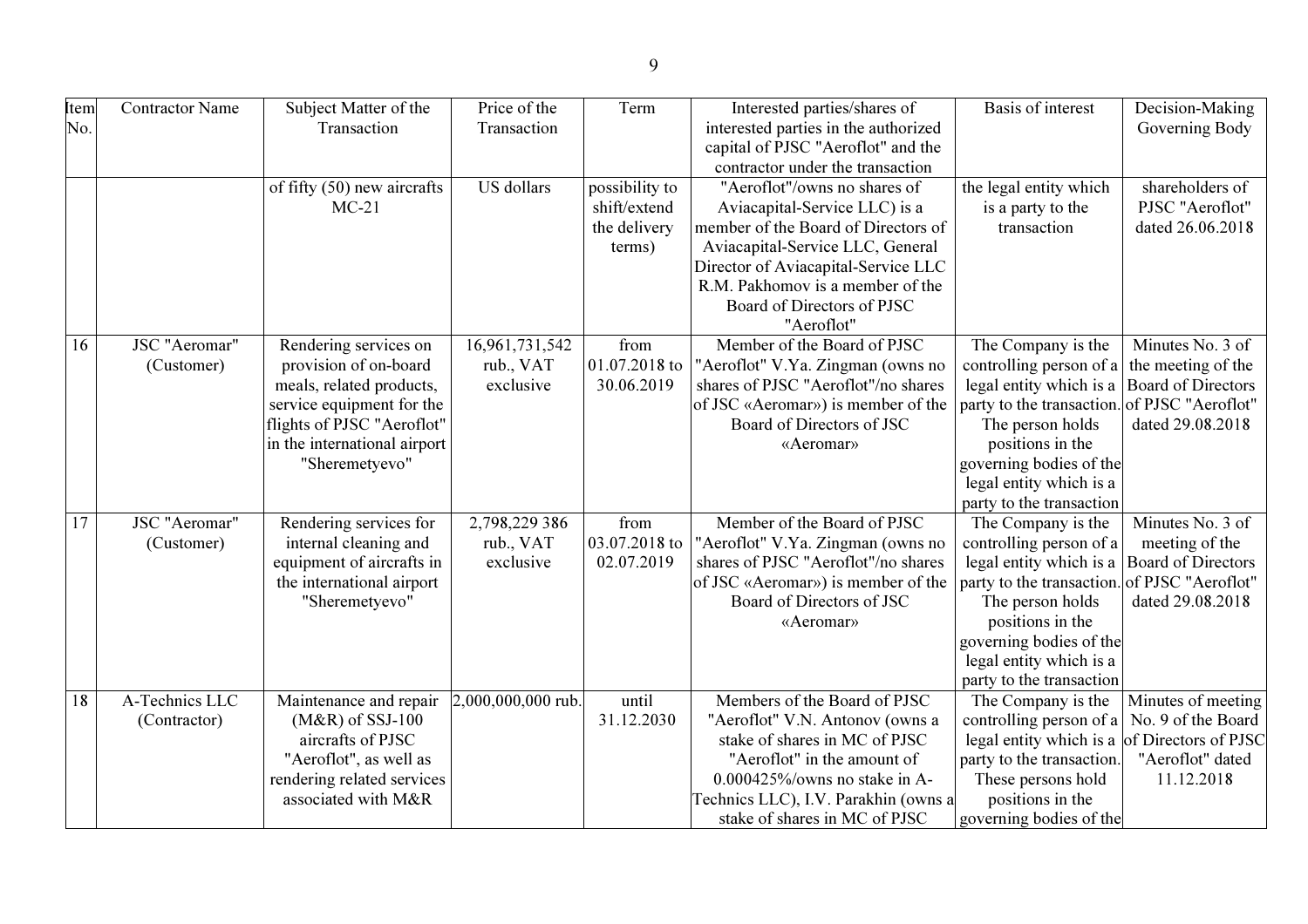| ٦<br>×<br>×<br>۰, |
|-------------------|

| Item<br>No. | <b>Contractor Name</b>       | Subject Matter of the<br>Transaction            | Price of the<br>Transaction | Term          | Interested parties/shares of<br>interested parties in the authorized   | <b>Basis of interest</b> | Decision-Making<br>Governing Body           |
|-------------|------------------------------|-------------------------------------------------|-----------------------------|---------------|------------------------------------------------------------------------|--------------------------|---------------------------------------------|
|             |                              |                                                 |                             |               | capital of PJSC "Aeroflot" and the                                     |                          |                                             |
|             |                              |                                                 |                             |               | contractor under the transaction                                       |                          |                                             |
|             |                              |                                                 |                             |               | "Aeroflot" in the amount of                                            | legal entity that is a   |                                             |
|             |                              |                                                 |                             |               | 0.000007%/owns no stake in MC of                                       | party to the transaction |                                             |
|             |                              |                                                 |                             |               | A-Technics LLC) are members of the                                     |                          |                                             |
|             |                              |                                                 |                             |               | Board of Directors of A-Technics                                       |                          |                                             |
|             |                              |                                                 |                             |               | <b>LLC</b>                                                             |                          |                                             |
| 19          | Sheremetyevo                 | About carrying out                              | 270,753.60 rub.,            | from          | Chairman of the Board of                                               | The person holds         | Does not require                            |
|             | <b>International Airport</b> | physical and chemical                           | VAT inclusive               | 01.01.2019 to | Directors of PJSC "Aeroflot" E.I.                                      | positions in the         | any approval in                             |
|             | JSC (Contractor)             | researches of air in the                        |                             | 31.12.2019    | Ditrikh (owns no shares in PJSC                                        | governing bodies of      | accordance with                             |
|             |                              | operating area of PJSC                          |                             |               | "Aeroflot"/owns no shares in                                           | the legal entity which   | sub-par. 12, par. 2,                        |
|             |                              | "Aeroflot"                                      |                             |               | Sheremetyevo International                                             | is a party to the        | Art. 81 of Federal                          |
|             |                              |                                                 |                             |               | Airport JSC) is a member of the                                        | transaction              | Law "On Joint-                              |
|             |                              |                                                 |                             |               | Board of Directors Sheremetyevo<br><b>International Airport JSC</b>    |                          | <b>Stock Companies"</b><br>dated 26.12.1995 |
|             |                              |                                                 |                             |               |                                                                        |                          | No. 208-FZ                                  |
| 20          | Sheremetyevo                 | Laboratory tests of                             | 492,060 rub.,               | from          | Chairman of the Board of                                               | The person holds         | Does not require                            |
|             | <b>International Airport</b> | drinking water samples                          | VAT inclusive               | 04.07.2018 to | Directors of PJSC "Aeroflot" E.I.                                      | positions in the         | any approval in                             |
|             | JSC (Contractor)             | from the distribution                           |                             | 31.12.2018    | Ditrikh (owns no shares in PJSC                                        | governing bodies of      | accordance with                             |
|             |                              | system of hot and cold                          |                             |               | "Aeroflot"/owns no shares in                                           | the legal entity which   | sub-par. 12, par. 2,                        |
|             |                              | water supply sources, as                        |                             |               | Sheremetyevo International                                             | is a party to the        | Art. 81 of Federal                          |
|             |                              | well as from drinking                           |                             |               | Airport JSC) is a member of the                                        | transaction              | Law "On Joint-                              |
|             |                              | water treatment units such                      |                             |               | Board of Directors of                                                  |                          | <b>Stock Companies"</b>                     |
|             |                              | as "Cooler" at the facilities                   |                             |               | Sheremetyevo International                                             |                          | dated 26.12.1995                            |
|             |                              | of PJSC "Aeroflot" in                           |                             |               | Airport JSC                                                            |                          | No. 208-FZ                                  |
|             |                              | Moscow and the Moscow                           |                             |               |                                                                        |                          |                                             |
|             |                              | Region                                          |                             |               |                                                                        |                          |                                             |
| 21          | Sheremetyevo                 | Laboratory and                                  | 265,235.68 rub.,            | from          | Chairman of the Board of Directors                                     | The person holds         | Does not require                            |
|             | <b>International Airport</b> | instrumental research of                        | VAT inclusive               | 01.04.2018 to | of PJSC "Aeroflot" E.I. Ditrikh                                        | positions in the         | any approval in                             |
|             | JSC (Contractor)             | industrial environmental                        |                             | 31.12.2018    | (owns no shares in PJSC "Aeroflot"                                     | governing bodies of      | accordance with                             |
|             |                              | factors in the working                          |                             |               | /owns no shares in Sheremetyevo                                        | the legal entity which   | sub-par. 12, par. 2,                        |
|             |                              | areas in Ground Handling                        |                             |               | International Airport JSC) is a<br>member of the Board of Directors of | is a party to the        | Art. 81 of Federal                          |
|             |                              | and Fuel Department,                            |                             |               |                                                                        | transaction              | Law "On Joint-                              |
|             |                              | Airport Tower,<br><b>Procurement Management</b> |                             |               | Sheremetyevo International Airport                                     |                          | <b>Stock Companies"</b>                     |
|             |                              |                                                 |                             |               | <b>JSC</b>                                                             |                          |                                             |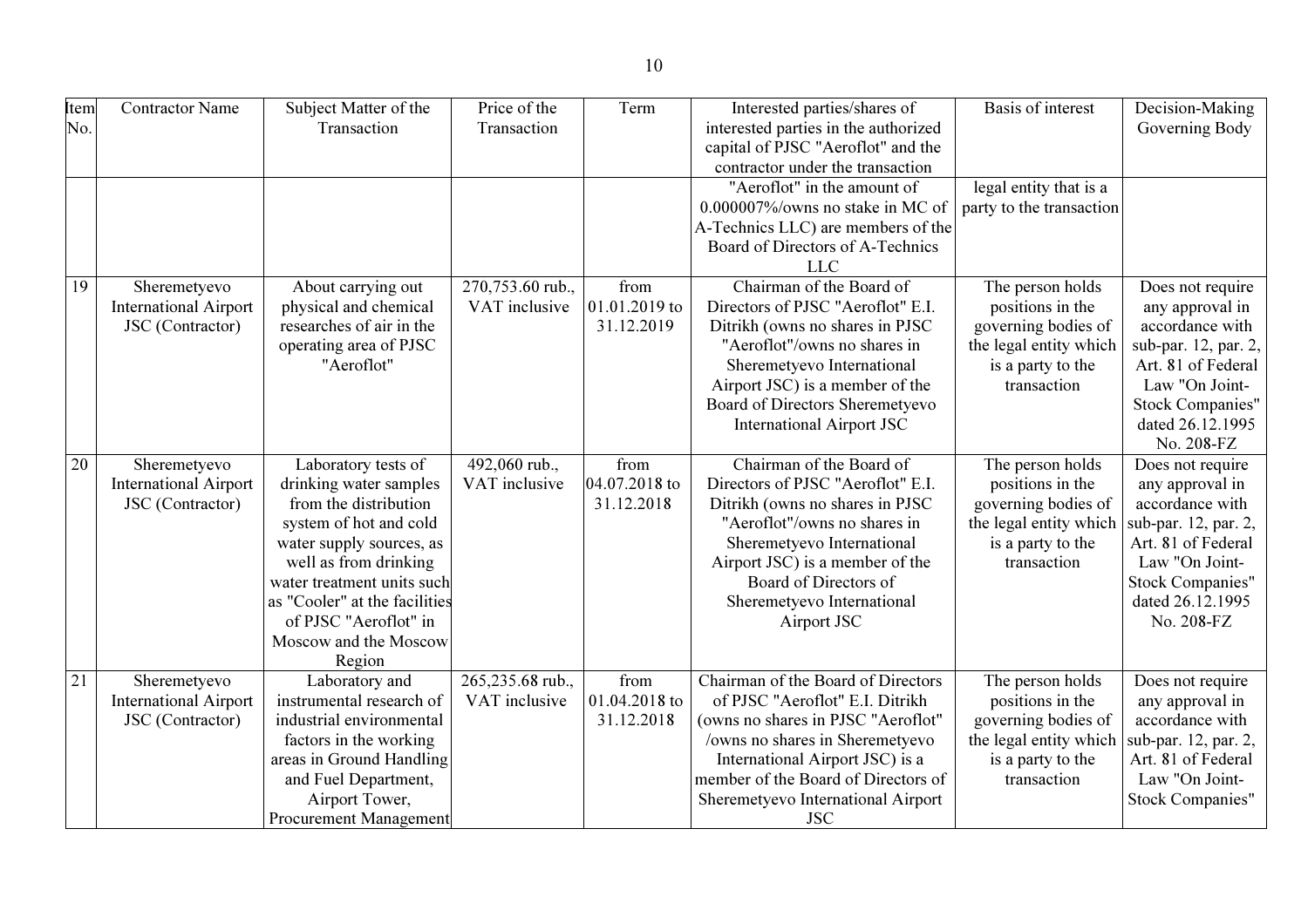| Item            | <b>Contractor Name</b>     | Subject Matter of the      | Price of the    | Term          | Interested parties/shares of          | Basis of interest                        | Decision-Making         |
|-----------------|----------------------------|----------------------------|-----------------|---------------|---------------------------------------|------------------------------------------|-------------------------|
| No.             |                            | Transaction                | Transaction     |               | interested parties in the authorized  |                                          | Governing Body          |
|                 |                            |                            |                 |               | capital of PJSC "Aeroflot" and the    |                                          |                         |
|                 |                            |                            |                 |               | contractor under the transaction      |                                          |                         |
|                 |                            | Department, research of    |                 |               |                                       |                                          | dated 26.12.1995        |
|                 |                            | aero ionic air composition |                 |               |                                       |                                          | No. 208-FZ              |
|                 |                            | in office premises in the  |                 |               |                                       |                                          |                         |
|                 |                            | territory of Moscow and    |                 |               |                                       |                                          |                         |
|                 |                            | the Moscow Region          |                 |               |                                       |                                          |                         |
| 22              | Rossiya Airlines JSC       | Rendering paid medical     | 5,000,000 rub., | from          | Member of the Board of Directors of   | The Company is the                       | Does not require        |
|                 | (Customer)                 | services                   | VAT exempt      | 20.07.2018 to | PJSC "Aeroflot" D.P. Saprykin         | controlling person of a                  | any approval in         |
|                 |                            |                            |                 | 30.04.2019    | (until $25.06.2018$ ) (owns no shares | legal entity which is a                  | accordance with         |
|                 |                            |                            |                 |               | of PJSC "Aeroflot"/owns no shares     | party to the transaction.                | sub-par. 12, par. 2,    |
|                 |                            |                            |                 |               | of Rossiya Airlines JSC) used to be   | These persons hold                       | Art. 81 of Federal      |
|                 |                            |                            |                 |               | General Director, Chairman of the     | positions in the                         | Law "On Joint-          |
|                 |                            |                            |                 |               | Board and member of the Board of      | governing bodies of the Stock Companies" |                         |
|                 |                            |                            |                 |               | Directors of Rossiya Airlines JSC     | legal entity that is a                   | dated 26.12.1995        |
|                 |                            |                            |                 |               | and member of the Board of PJSC       | party to the transaction                 | No. 208-FZ              |
|                 |                            |                            |                 |               | "Aeroflot", V.Ya. Zingman (owns       |                                          |                         |
|                 |                            |                            |                 |               | no shares of PJSC "Aeroflot"/owns     |                                          |                         |
|                 |                            |                            |                 |               | no shares of Rossiya Airlines JSC),   |                                          |                         |
|                 |                            |                            |                 |               | is Chairman of the Board of           |                                          |                         |
|                 |                            |                            |                 |               | Directors Rossiya Airlines JSC        |                                          |                         |
| $\overline{23}$ | <b>JSC Aurora Airlines</b> | Rendering of medical       | 250,000 rub.,   | from          | Member of the Board of PJSC           | The Company is the                       | Does not require        |
|                 | (Customer)                 | services by medical        | VAT exempt      | 01.01.2018 to | "Aeroflot" V.N. Antonov (owns a       | controlling person of a                  | any approval in         |
|                 |                            | flight-expert              |                 | 31.12.2018    | stake of shares in MC of PJSC         | legal entity which is a                  | accordance with         |
|                 |                            | commission                 |                 |               | "Aeroflot" in the amount of           | party to the transaction.                | sub-par. 12, par. 2,    |
|                 |                            |                            |                 |               | 0.000425%/owns no stake in JSC        | These persons hold                       | Art. 81 of Federal      |
|                 |                            |                            |                 |               | Aurora Airlines) is member of the     | positions in the                         | Law "On Joint-          |
|                 |                            |                            |                 |               | Board of Directors of JSC Aurora      | governing bodies of the                  | <b>Stock Companies"</b> |
|                 |                            |                            |                 |               | Airlines; V.Ya. Zingman (owns no      | legal entity that is a                   | dated 26.12.1995        |
|                 |                            |                            |                 |               | shares of PJSC "Aeroflot"/no shares   | party to the transaction                 | No. 208-FZ              |
|                 |                            |                            |                 |               | of JSC Aurora Airlines) is Chairman   |                                          |                         |
|                 |                            |                            |                 |               | of the Board of Directors of JSC      |                                          |                         |
|                 |                            |                            |                 |               | Aurora Airlines                       |                                          |                         |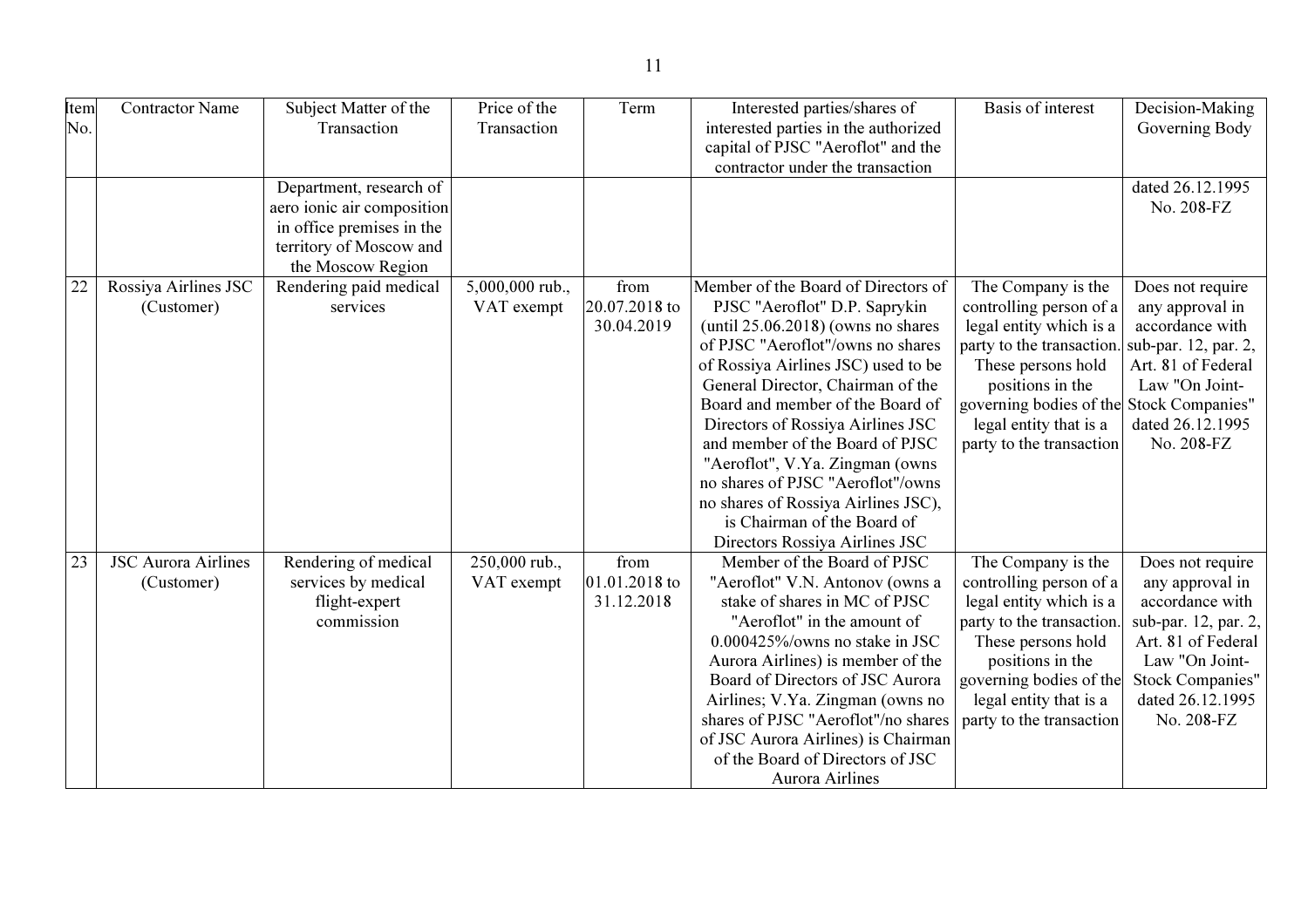| Item | <b>Contractor Name</b> | Subject Matter of the    | Price of the    | Term              | Interested parties/shares of                    | Basis of interest                        | Decision-Making      |
|------|------------------------|--------------------------|-----------------|-------------------|-------------------------------------------------|------------------------------------------|----------------------|
| No.  |                        | Transaction              | Transaction     |                   | interested parties in the authorized            |                                          | Governing Body       |
|      |                        |                          |                 |                   | capital of PJSC "Aeroflot" and the              |                                          |                      |
|      |                        |                          |                 |                   | contractor under the transaction                |                                          |                      |
| 24   | A-Technics LLC         | Organization and conduct | 45,000 rub.,    | Starting from     | Members of the Board of PJSC                    | The Company is the                       | Does not require     |
|      | (Customer)             | of pre-trip medical      | VAT exempt      | 20.06.2018        | "Aeroflot" V.N. Antonov (owns a                 | controlling person of a                  | any approval in      |
|      |                        | examinations of drivers  |                 | until the Parties | stake of shares in MC of PJSC                   | legal entity which is a                  | accordance with      |
|      |                        |                          |                 | fulfill their     | "Aeroflot" in the amount of                     | party to the transaction.                | sub-par. 12, par. 2, |
|      |                        |                          |                 | obligations       | $0.000425\%$ /owns no stake in A-               | These persons hold                       | Art. 81 of Federal   |
|      |                        |                          |                 | under the         | Technics LLC), I.V. Parakhin (owns              | positions in the                         | Law "On Joint-       |
|      |                        |                          |                 | Agreement, or     | a stake of shares in MC of PJSC                 | governing bodies of the Stock Companies" |                      |
|      |                        |                          |                 | until the full    | "Aeroflot" in the amount of                     | legal entity that is a                   | dated 26.12.1995     |
|      |                        |                          |                 |                   | amount of the 0.000007% /owns no stake in MC of | party to the transaction                 | No. 208-FZ           |
|      |                        |                          |                 | Agreement is      | A-Technics LLC) are members of                  |                                          |                      |
|      |                        |                          |                 | used              | the Board of Directors of A-                    |                                          |                      |
|      |                        |                          |                 |                   | Technics LLC                                    |                                          |                      |
| 25   | Rossiya Airlines JSC   | Sale and Purchase of a   | 1,920,100 rub., | from              | Member of the Board of PJSC                     | The Company is the                       | Does not require     |
|      |                        | Vehicle                  | VAT inclusive   | 12.12.2018 to     | "Aeroflot" V.Ya. Zingman (owns no               | controlling person of a                  | any approval in      |
|      |                        |                          |                 | 31.12.2018        | shares of PJSC "Aeroflot"/no shares             | legal entity which is a                  | accordance with      |
|      |                        |                          |                 |                   | of Rossiya Airlines JSC) is                     | party to the transaction.                | sub-par. 12, par. 2, |
|      |                        |                          |                 |                   | Chairman of the Board of Directors              | These persons hold                       | Art. 81 of Federal   |
|      |                        |                          |                 |                   | of Rossiya Airlines JSC, member of              | positions in the                         | Law "On Joint-       |
|      |                        |                          |                 |                   | the Board of PJSC "Aeroflot" A.Yu.              | governing bodies of the Stock Companies" |                      |
|      |                        |                          |                 |                   | Chikhanchin (owns no shares of                  | legal entity that is a                   | dated 26.12.1995     |
|      |                        |                          |                 |                   | PJSC "Aeroflot"/no shares of                    | party to the transaction                 | No. 208-FZ           |
|      |                        |                          |                 |                   | Rossiya Airlines JSC) is member of              |                                          |                      |
|      |                        |                          |                 |                   | the Board of Directors of Rossiya               |                                          |                      |
|      |                        |                          |                 |                   | Airlines JSC                                    |                                          |                      |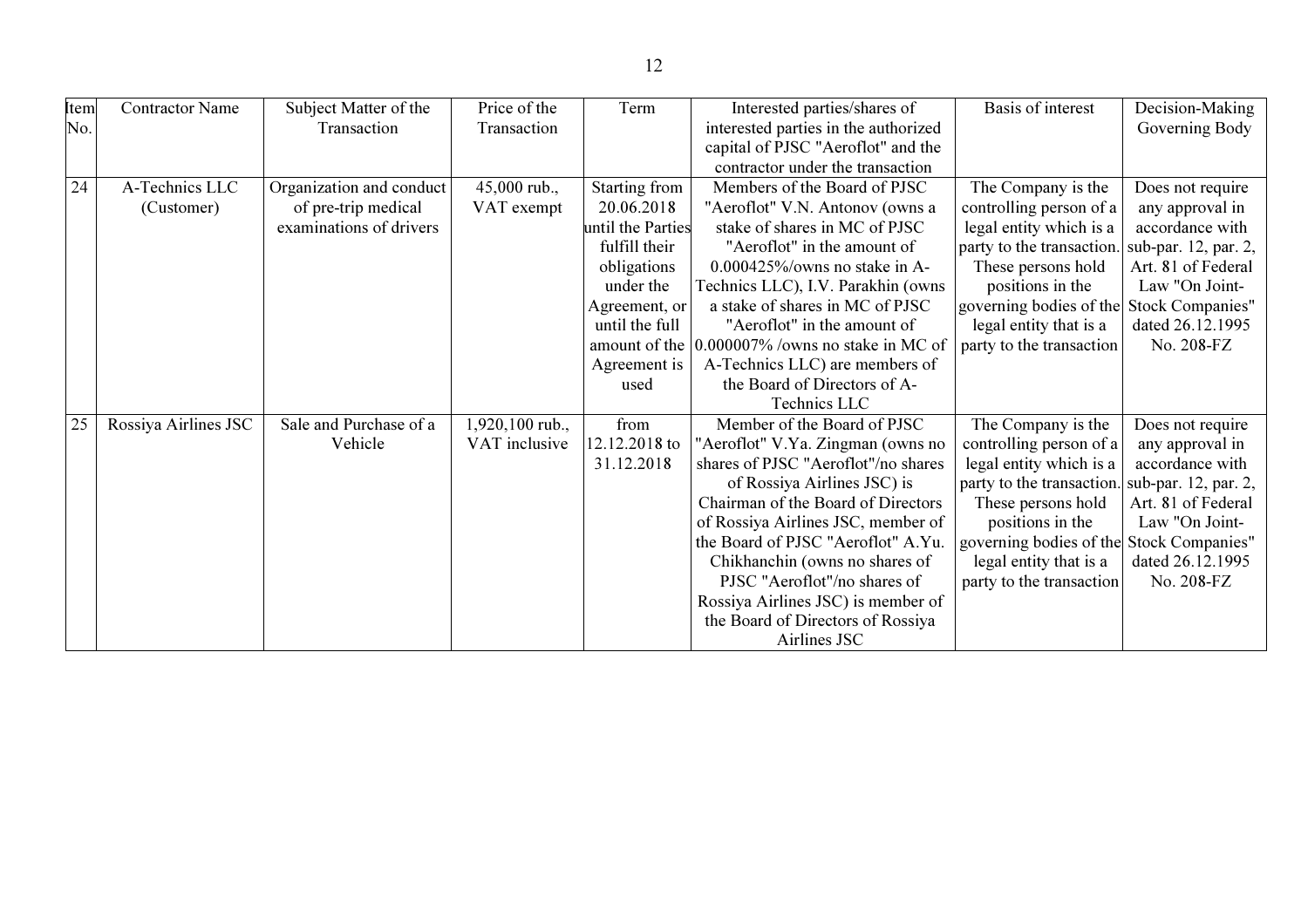| Item<br>No. | <b>Contractor Name</b>                                         | Subject Matter of the<br>Transaction                                  | Price of the<br>Transaction        | Term                                | Interested parties/shares of<br>interested parties in the authorized<br>capital of PJSC "Aeroflot" and the                                                                                                                                                              | <b>Basis of interest</b>                                                                                                  | Decision-Making<br>Governing Body                                                                                                                                                   |
|-------------|----------------------------------------------------------------|-----------------------------------------------------------------------|------------------------------------|-------------------------------------|-------------------------------------------------------------------------------------------------------------------------------------------------------------------------------------------------------------------------------------------------------------------------|---------------------------------------------------------------------------------------------------------------------------|-------------------------------------------------------------------------------------------------------------------------------------------------------------------------------------|
|             |                                                                |                                                                       |                                    |                                     | contractor under the transaction                                                                                                                                                                                                                                        |                                                                                                                           |                                                                                                                                                                                     |
| 26          | Sheremetyevo<br><b>International Airport</b><br>JSC (Customer) | Performance of work on<br>metrological support                        | Up to 1,500,000<br>rub.            | from<br>27.12.2018 to<br>31.12.2019 | Chairman of the Board of<br>Directors of PJSC "Aeroflot" E.I.<br>Ditrikh (owns no shares in PJSC<br>"Aeroflot"/owns no shares in<br>Sheremetyevo International<br>Airport JSC) is a member of the<br>Board of Directors of<br>Sheremetyevo International<br>Airport JSC | The person holds<br>positions in the<br>governing bodies of<br>the legal entity which<br>is a party to the<br>transaction | Does not require<br>any approval in<br>accordance with<br>sub-par. 12, par. 2,<br>Art. 81 of Federal<br>Law "On Joint-<br>Stock Companies"<br>dated 26.12.1995<br>No. 208-FZ        |
| 27          | Sheremetyevo<br><b>International Airport</b><br>JSC (Customer) | Rendering of technical<br>support services at aircraft<br>maintenance | Does not exceed<br>2,000,000 rub.  | from<br>01.01.2018 to<br>31.12.2018 | Chairman of the Board of<br>Directors of PJSC "Aeroflot" E.I.<br>Ditrikh (owns no shares in PJSC<br>"Aeroflot"/owns no shares in<br>Sheremetyevo International<br>Airport JSC) is a member of the<br>Board of Directors of<br>Sheremetyevo International<br>Airport JSC | The person holds<br>positions in the<br>governing bodies of<br>the legal entity which<br>is a party to the<br>transaction | Does not require<br>any approval in<br>accordance with<br>sub-par. 12, par. 2,<br>Art. 81 of Federal<br>Law "On Joint-<br><b>Stock Companies"</b><br>dated 26.12.1995<br>No. 208-FZ |
| 28          | GSS JSC (Lessee)                                               | Provision of property for<br>rent                                     | Does not exceed<br>500,000 rubles. | from<br>26.12.2018 to<br>26.12.2019 | Member of the Board of PJSC<br>"Aeroflot" V.Ya. Zingman (owns<br>no shares of PJSC "Aeroflot"/no<br>shares of GSS JSC) is member of<br>the Board of Directors of GSS JSC                                                                                                | The person holds<br>positions in the<br>governing bodies of<br>the legal entity which<br>is a party to the<br>transaction | Does not require<br>any approval in<br>accordance with<br>sub-par. 12, par. 2,<br>Art. 81 of Federal<br>Law "On Joint-<br><b>Stock Companies"</b><br>dated 26.12.1995<br>No. 208-FZ |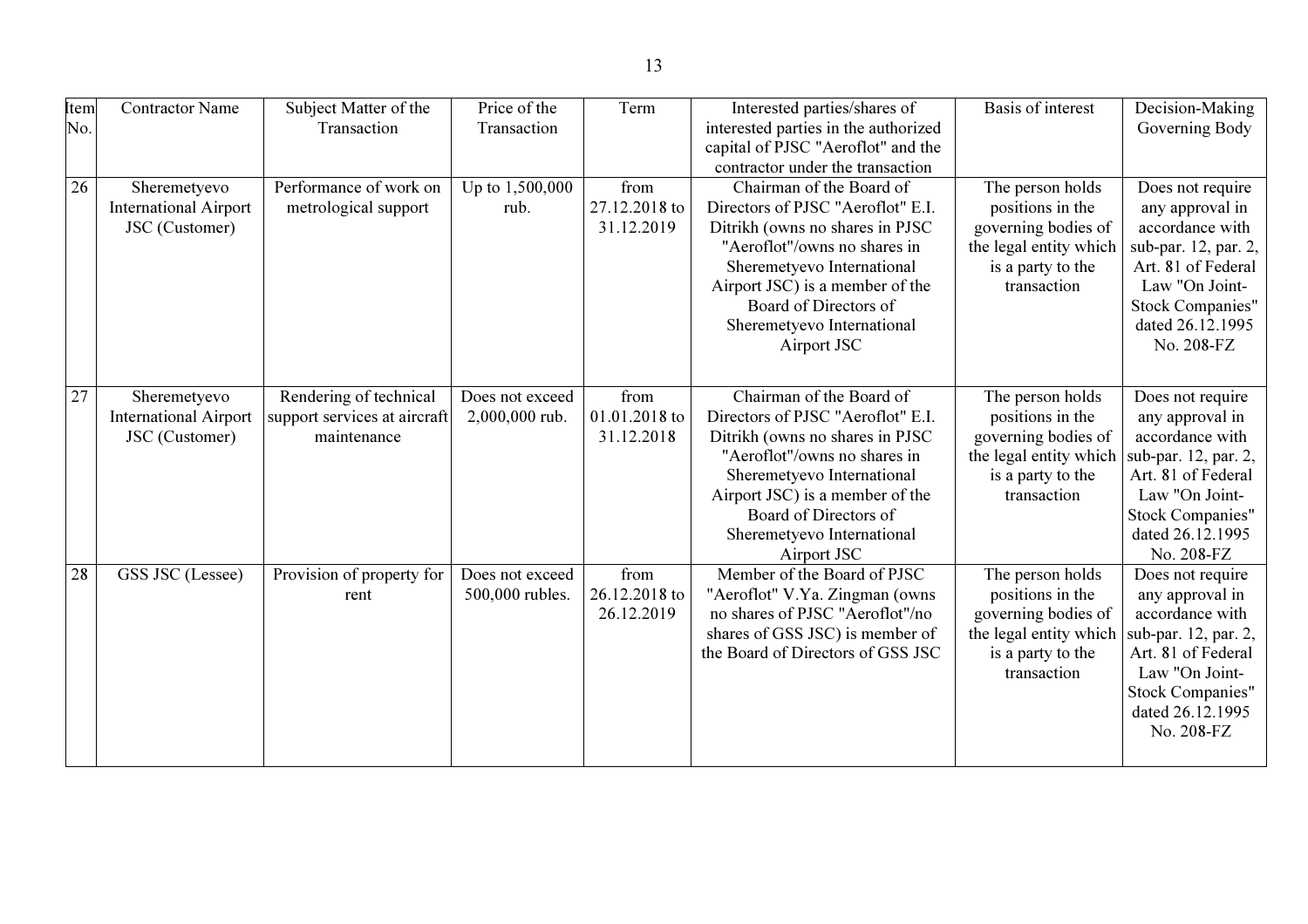| Item | <b>Contractor Name</b> | Subject Matter of the       | Price of the       | Term          | Interested parties/shares of         | Basis of interest                        | Decision-Making         |
|------|------------------------|-----------------------------|--------------------|---------------|--------------------------------------|------------------------------------------|-------------------------|
| No.  |                        | Transaction                 | Transaction        |               | interested parties in the authorized |                                          | Governing Body          |
|      |                        |                             |                    |               | capital of PJSC "Aeroflot" and the   |                                          |                         |
|      |                        |                             |                    |               | contractor under the transaction     |                                          |                         |
| 29   | A-Technics LLC         | Provision of property for   | Does not exceed    | from          | Members of the Board of PJSC         | The Company is the                       | Does not require        |
|      | (Customer)             | rent                        | 15,100,000 rub.    | 27.12.2018 to | "Aeroflot" V.N. Antonov (owns a      | controlling person of a                  | any approval in         |
|      |                        |                             |                    | 31.12.2019    | stake of shares in MC of PJSC        | legal entity which is a                  | accordance with         |
|      |                        |                             |                    |               | "Aeroflot" in the amount of          | party to the transaction.                | sub-par. 12, par. 2,    |
|      |                        |                             |                    |               | $0.000425\%$ /owns no stake in A-    | These persons hold                       | Art. 81 of Federal      |
|      |                        |                             |                    |               | Technics LLC), I.V. Parakhin (owns)  | positions in the                         | Law "On Joint-          |
|      |                        |                             |                    |               | a stake of shares in MC of PJSC      | governing bodies of the Stock Companies" |                         |
|      |                        |                             |                    |               | "Aeroflot" in the amount of          | legal entity that is a                   | dated 26.12.1995        |
|      |                        |                             |                    |               | $0.000007\%$ /owns no stake in MC of | party to the transaction                 | No. 208-FZ              |
|      |                        |                             |                    |               | A-Technics LLC) are members of the   |                                          |                         |
|      |                        |                             |                    |               | Board of Directors of A-Technics     |                                          |                         |
|      |                        |                             |                    |               | <b>LLC</b>                           |                                          |                         |
|      |                        |                             |                    |               |                                      |                                          |                         |
| 30   | A-Technics LLC         | Training of engineering     | Up to 100,000 rub. | from          | Members of the Board of PJSC         | The Company is the                       | Does not require        |
|      | (Customer)             | and technical staff on RRJ- |                    | 01.09.2018 to | "Aeroflot" V.N. Antonov (owns a      | controlling person of a                  | any approval in         |
|      |                        | 95 aircrafts                |                    | 31.12.2018    | stake of shares in MC of PJSC        | legal entity which is a                  | accordance with         |
|      |                        |                             |                    |               | "Aeroflot" in the amount of          | party to the transaction.                | sub-par. 12, par. 2,    |
|      |                        |                             |                    |               | $0.000425\%$ /owns no stake in A-    | These persons hold                       | Art. 81 of Federal      |
|      |                        |                             |                    |               | Technics LLC), I.V. Parakhin         | positions in the                         | Law "On Joint-          |
|      |                        |                             |                    |               | (owns a stake of shares in MC of     | governing bodies of the                  | <b>Stock Companies"</b> |
|      |                        |                             |                    |               | PJSC "Aeroflot" in the amount of     | legal entity that is a                   | dated 26.12.1995        |
|      |                        |                             |                    |               | $0.000007\%$ /owns no stake in A-    | party to the transaction                 | No. 208-FZ              |
|      |                        |                             |                    |               | Technics LLC) are members of the     |                                          |                         |
|      |                        |                             |                    |               | Board of Directors of A-Technics     |                                          |                         |
|      |                        |                             |                    |               | LLC.                                 |                                          |                         |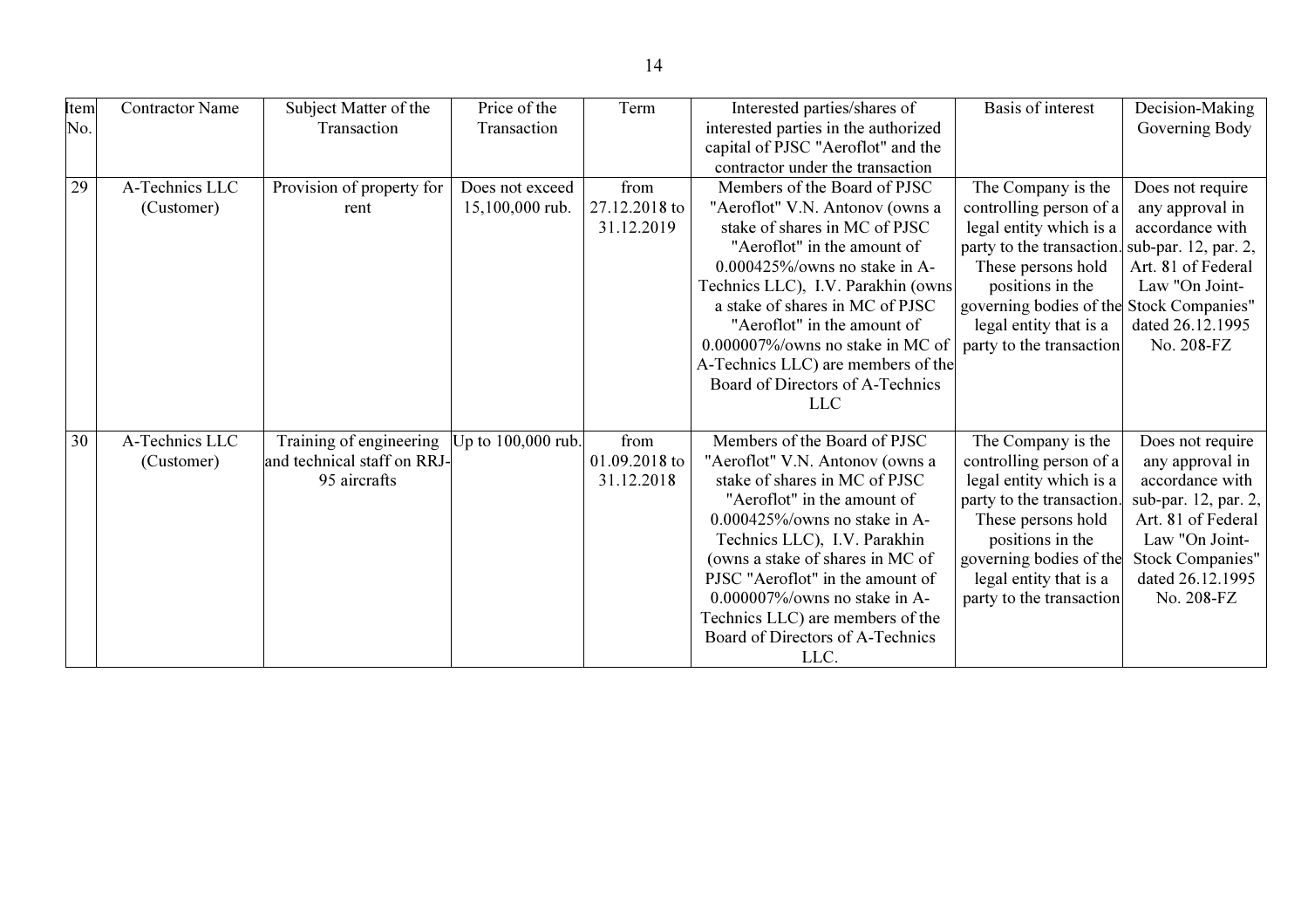| Item            | <b>Contractor Name</b>         | Subject Matter of the       | Price of the    | Term          | Interested parties/shares of          | <b>Basis of interest</b>                 | Decision-Making         |
|-----------------|--------------------------------|-----------------------------|-----------------|---------------|---------------------------------------|------------------------------------------|-------------------------|
| No.             |                                | Transaction                 | Transaction     |               | interested parties in the authorized  |                                          | Governing Body          |
|                 |                                |                             |                 |               | capital of PJSC "Aeroflot" and the    |                                          |                         |
|                 |                                |                             |                 |               | contractor under the transaction      |                                          |                         |
| $\overline{31}$ | A-Technics LLC                 | Rendering of technical      | Up to 5,000,000 | from          | Members of the Board of PJSC          | The Company is the                       | Does not require        |
|                 | (Customer)                     | support services at         | rub.            | 03.07.2018 to | "Aeroflot" V.N. Antonov (owns a       | controlling person of a                  | any approval in         |
|                 |                                | aircraft maintenance        |                 | 31.12.2019    | stake of shares in MC of PJSC         | legal entity which is a                  | accordance with         |
|                 |                                |                             |                 |               | "Aeroflot" in the amount of           | party to the transaction.                | sub-par. 12, par. 2,    |
|                 |                                |                             |                 |               | $0.000425\%$ /owns no stake in A-     | These persons hold                       | Art. 81 of Federal      |
|                 |                                |                             |                 |               | Technics LLC), I.V. Parakhin (owns)   | positions in the                         | Law "On Joint-          |
|                 |                                |                             |                 |               | a stake of shares in MC of PJSC       | governing bodies of the Stock Companies" |                         |
|                 |                                |                             |                 |               | "Aeroflot" in the amount of           | legal entity that is a                   | dated 26.12.1995        |
|                 |                                |                             |                 |               | 0.000007%/owns no stake in MC of      | party to the transaction                 | No. 208-FZ              |
|                 |                                |                             |                 |               | A-Technics LLC) are members of the    |                                          |                         |
|                 |                                |                             |                 |               | Board of Directors of A-Technics      |                                          |                         |
|                 |                                |                             |                 |               | <b>LLC</b>                            |                                          |                         |
| $\overline{32}$ | Private Vocational             | <b>Additional Agreement</b> | 72,309,200 rub. | from          | Member of the Board of PJSC           | These persons hold                       | Does not require        |
|                 | <b>Educational Institution</b> | No. 1 dated 26.01.2018      |                 | 01.01.2018 to | "Aeroflot" V.N. Antonov (owns a       | positions in the                         | any approval in         |
|                 | <b>Aeroflot Aviation</b>       | to agreement No. 151.01-    |                 | 31.12.2018    | stake of shares in the amount of      | governing bodies of                      | accordance with         |
|                 | School (lessee)                | 40.1/08-17 // P646-         |                 |               | 0.000425% in MC of PJSC               | the legal entity that is                 | sub-par. 12, par. 2,    |
|                 |                                | 33/05.04.2017               |                 |               | "Aeroflot") is a member of the        | a party to the                           | Art. 81 of Federal      |
|                 |                                | Introducing amendments      |                 |               | Board of Trustees of Aeroflot         | transaction                              | Law "On Joint-          |
|                 |                                | into the agreement:         |                 |               | Aviation School, Member of the        |                                          | <b>Stock Companies"</b> |
|                 |                                | Approval of a new "List     |                 |               | Board of PJSC "Aeroflot" V.N.         |                                          | dated 26.12.1995        |
|                 |                                | of Simulators"; Approval    |                 |               | Avilov (owns a share of stocks in     |                                          | No. 208-FZ              |
|                 |                                | of a new "List of           |                 |               | the amount of $0,000000\%$ in MC of   |                                          |                         |
|                 |                                | Equipped Classes";          |                 |               | PJSC "Aeroflot") is a member of the   |                                          |                         |
|                 |                                | Amendments in the cost      |                 |               | Board of Trustees of Aeroflot         |                                          |                         |
|                 |                                | of the right to use         |                 |               | Aviation School, member of the        |                                          |                         |
|                 |                                | simulators".                |                 |               | Board of PJSC "Aeroflot" V.Ya.        |                                          |                         |
|                 |                                |                             |                 |               | Zingman (owns no shares of PJSC       |                                          |                         |
|                 |                                |                             |                 |               | "Aeroflot") is a member of the        |                                          |                         |
|                 |                                |                             |                 |               | Board of Trustees of Aeroflot         |                                          |                         |
|                 |                                |                             |                 |               | Aviation School, member of the        |                                          |                         |
|                 |                                |                             |                 |               | Board of PJSC "Aeroflot" I.P.         |                                          |                         |
|                 |                                |                             |                 |               | Chalik (owns a share of stocks in the |                                          |                         |
|                 |                                |                             |                 |               | amount of 0,000117% in MC of          |                                          |                         |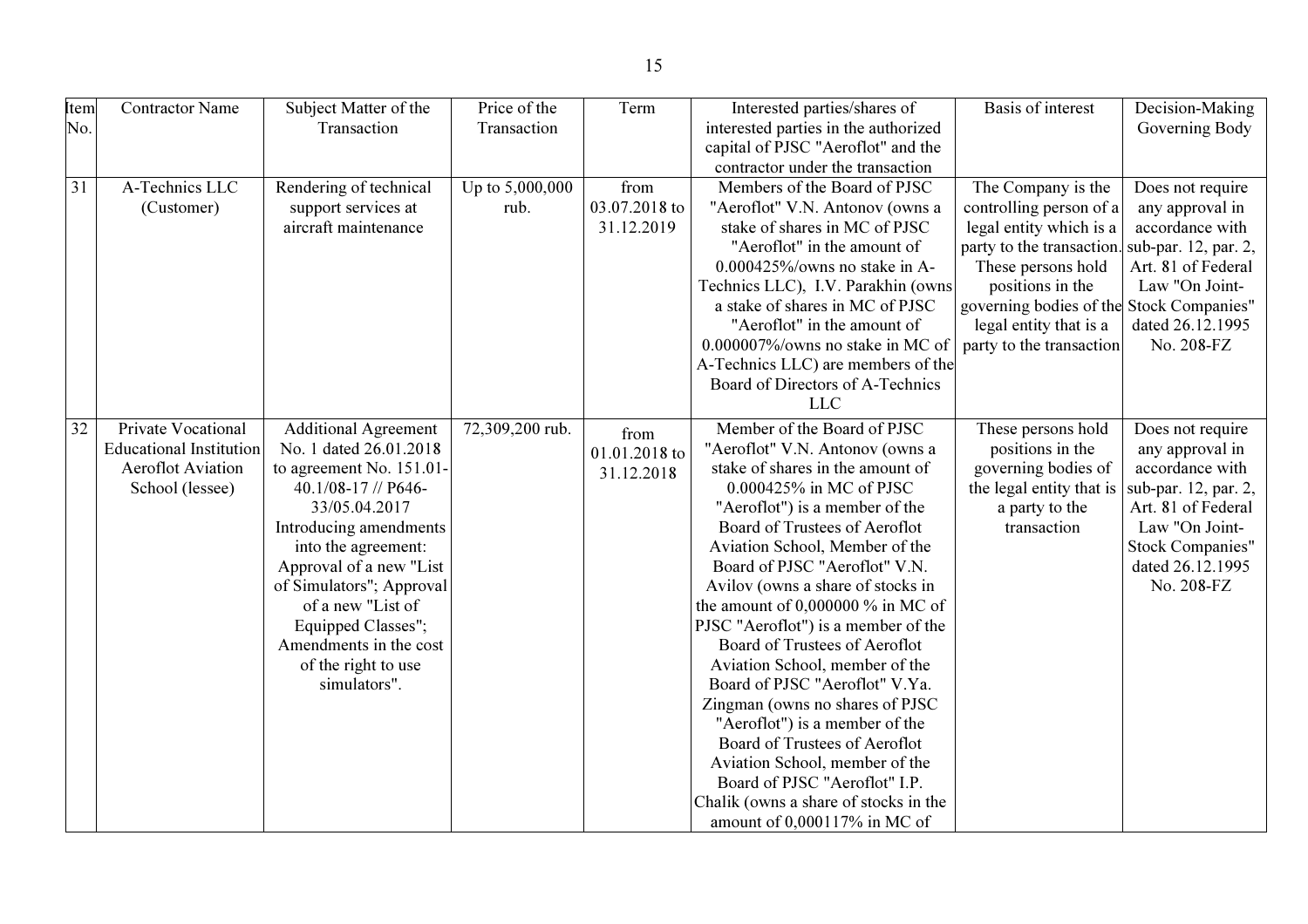| Item | <b>Contractor Name</b>         | Subject Matter of the       | Price of the    | Term          | Interested parties/shares of          | Basis of interest        | Decision-Making         |
|------|--------------------------------|-----------------------------|-----------------|---------------|---------------------------------------|--------------------------|-------------------------|
| No.  |                                | Transaction                 | Transaction     |               | interested parties in the authorized  |                          | Governing Body          |
|      |                                |                             |                 |               | capital of PJSC "Aeroflot" and the    |                          |                         |
|      |                                |                             |                 |               | contractor under the transaction      |                          |                         |
|      |                                |                             |                 |               | PJSC "Aeroflot") is a member of the   |                          |                         |
|      |                                |                             |                 |               | Board of Trustees of Aeroflot         |                          |                         |
|      |                                |                             |                 |               | Aviation School, member of Board      |                          |                         |
|      |                                |                             |                 |               | of PJSC "Aeroflot" G.N. Matveev is    |                          |                         |
|      |                                |                             |                 |               | a member of the Board of Trustees     |                          |                         |
|      |                                |                             |                 |               | of Aeroflot Aviation School           |                          |                         |
| 33   | Private Vocational             | <b>Additional Agreement</b> | 88,132,843 rub. | from          | Member of the Board of PJSC           | These persons hold       | Does not require        |
|      | <b>Educational Institution</b> | No. 2 dated 21.12.2018      |                 | 01.01.2019 to | "Aeroflot" V.N. Antonov (owns a       | positions in the         | any approval in         |
|      | <b>Aeroflot Aviation</b>       | to agreement No.            |                 | 31.12.2019    | share of stocks in the amount of      | governing bodies of      | accordance with         |
|      | School (lessee)                | 151.01-40.1/08-17 //        |                 |               | 0.000425% in MC of PJSC               | the legal entity that is | sub-par. 12, par. 2,    |
|      |                                | P646-33/05.04.2017          |                 |               | "Aeroflot") is a member of the        | a party to the           | Art. 81 of Federal      |
|      |                                | Change in the cost of the   |                 |               | Board of Trustees of Aeroflot         | transaction              | Law "On Joint-          |
|      |                                | right to use simulator      |                 |               | Aviation School, Member of the        |                          | <b>Stock Companies"</b> |
|      |                                | ASP "Water"/ASP             |                 |               | Board of PJSC "Aeroflot" V.N.         |                          | dated 26.12.1995        |
|      |                                | "Land" and extension of     |                 |               | Avilov (owns a share of stocks in     |                          | No. 208-FZ              |
|      |                                | the term of validity of     |                 |               | the amount of $0,0000002$ % in MC     |                          |                         |
|      |                                | the agreed cost of use of   |                 |               | of PJSC "Aeroflot") is a member of    |                          |                         |
|      |                                | simulators from             |                 |               | the Board of Trustees of Aeroflot     |                          |                         |
|      |                                | 01.01.2019 to               |                 |               | Aviation School, member of the        |                          |                         |
|      |                                | 31.12.2019                  |                 |               | Board of PJSC "Aeroflot" V.Ya.        |                          |                         |
|      |                                |                             |                 |               | Zingman (owns no shares of PJSC       |                          |                         |
|      |                                |                             |                 |               | "Aeroflot") is a member of the        |                          |                         |
|      |                                |                             |                 |               | Board of Trustees of Aeroflot         |                          |                         |
|      |                                |                             |                 |               | Aviation School, member of the        |                          |                         |
|      |                                |                             |                 |               | Board of PJSC "Aeroflot" I.P.         |                          |                         |
|      |                                |                             |                 |               | Chalik (owns a share of stocks in the |                          |                         |
|      |                                |                             |                 |               | amount of 0,000117% in MC of          |                          |                         |
|      |                                |                             |                 |               | PJSC "Aeroflot") is a member of the   |                          |                         |
|      |                                |                             |                 |               | Board of Trustees of Aeroflot         |                          |                         |
|      |                                |                             |                 |               | Aviation School, member of Board      |                          |                         |
|      |                                |                             |                 |               | of PJSC "Aeroflot" G.N. Matveev is    |                          |                         |
|      |                                |                             |                 |               | a member of the Board of Trustees     |                          |                         |
|      |                                |                             |                 |               | of Aeroflot Aviation School           |                          |                         |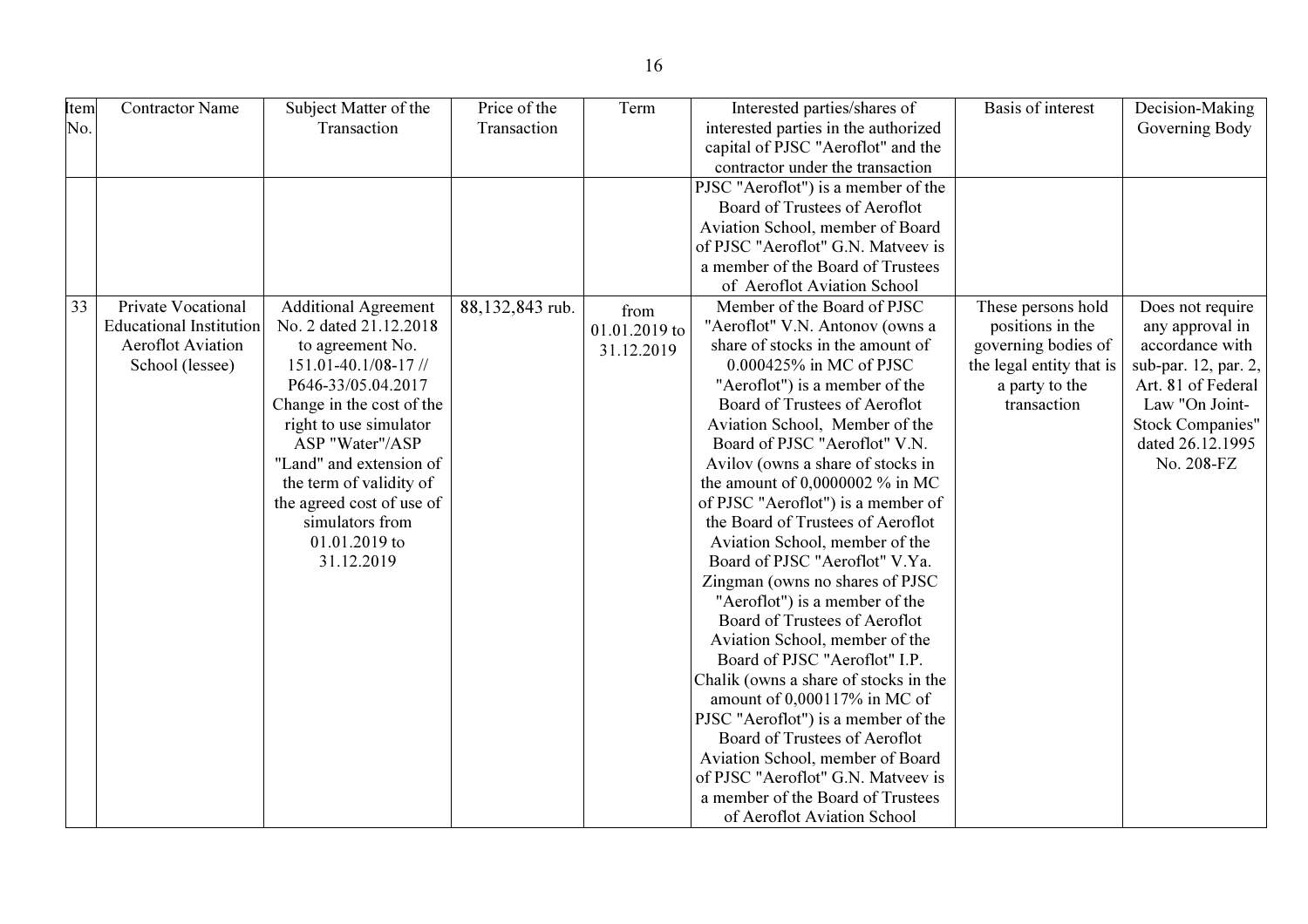| <b>Item</b><br>No. | <b>Contractor Name</b>                   | Subject Matter of the<br>Transaction                                                                                                                                                                                                                                                                                                                                                                                | Price of the<br>Transaction | Term                                | Interested parties/shares of<br>interested parties in the authorized<br>capital of PJSC "Aeroflot" and the                                                                                                                 | Basis of interest                                                                                                         | Decision-Making<br>Governing Body                                                                                                                                                   |
|--------------------|------------------------------------------|---------------------------------------------------------------------------------------------------------------------------------------------------------------------------------------------------------------------------------------------------------------------------------------------------------------------------------------------------------------------------------------------------------------------|-----------------------------|-------------------------------------|----------------------------------------------------------------------------------------------------------------------------------------------------------------------------------------------------------------------------|---------------------------------------------------------------------------------------------------------------------------|-------------------------------------------------------------------------------------------------------------------------------------------------------------------------------------|
| $\overline{34}$    | GSS JSC (lessor)                         | <b>Additional Agreement</b><br>No. 2 dated 21.12.2018<br>to agreement No. 151.01-<br>40.1/08-17// P646-<br>33/05.04.2017<br>Introducing amendments<br>into the agreement:<br>Increase the number of<br>free training hours up to<br>2,508 during the period<br>from 01.04.2017 to<br>31.03.2018; Increase the<br>number of free training<br>hours up to $4,167$ per<br>year during the period<br>from 01.04.2018 to | 460,440 US<br>dollars       | from<br>01.04.2017 to<br>31.03.2019 | contractor under the transaction<br>Member of the Board of PJSC<br>'Aeroflot" V.Ya. Zingman (owns no<br>shares of PJSC "Aeroflot"/owns no<br>shares of GSS JSC) is a member of<br>the Board of Directors of GSS JSC.       | The person holds<br>positions in the<br>governing bodies of<br>the legal entity which<br>is a party to the<br>transaction | Does not require<br>any approval in<br>accordance with<br>sub-par. 12, par. 2,<br>Art. 81 of Federal<br>Law "On Joint-<br><b>Stock Companies"</b><br>dated 26.12.1995<br>No. 208-FZ |
| 35                 | <b>KAMAZ PJSC</b><br>(customer)          | 31.03.2019.<br>Provision of special<br>terms for the purchase<br>of air carriage in Service<br>Points of Sale, subject to<br>the performance of<br>obligations under the<br>Agreement                                                                                                                                                                                                                               | 22,000,000 rub.             | from<br>10.05.2018 to<br>31.03.2019 | Member of the Board of Directors of<br>PJSC "Aeroflot" S.V. Chemezov<br>(owns no shares of PJSC)<br>"Aeroflot"/owns no shares of<br>KAMAZ PJSC) is Chairman of the<br>Board of Directors of KAMAZ<br><b>PJSC</b>           | The person holds<br>positions in the<br>governing bodies of<br>the legal entity which<br>is a party to the<br>transaction | Does not require<br>any approval in<br>accordance with<br>sub-par. 12, par. 2,<br>Art. 81 of Federal<br>Law "On Joint-<br><b>Stock Companies"</b><br>dated 26.12.1995<br>No. 208-FZ |
| 36 <sup>°</sup>    | <b>JSC Rosoboronexport</b><br>(customer) | Provision of special terms<br>for the purchase of air<br>carriage in Service Points<br>of Sale, subject to the<br>performance of obligations<br>under the Agreement                                                                                                                                                                                                                                                 | 97,300,000 rub.             | from<br>01.10.2018 to<br>30.09.2019 | Member of the Board of Directors<br>of PJSC "Aeroflot" S.V. Chemezov<br>(owns no shares of PJSC<br>"Aeroflot"/owns no shares of JSC<br>Rosoboronexport) is Chairman of<br>the Board of Directors of JSC<br>Rosoboronexport | The person holds<br>positions in the<br>governing bodies of<br>the legal entity which<br>is a party to the<br>transaction | Does not require<br>any approval in<br>accordance with<br>sub-par. 12, par. 2,<br>Art. 81 of Federal<br>Law "On Joint-<br><b>Stock Companies"</b>                                   |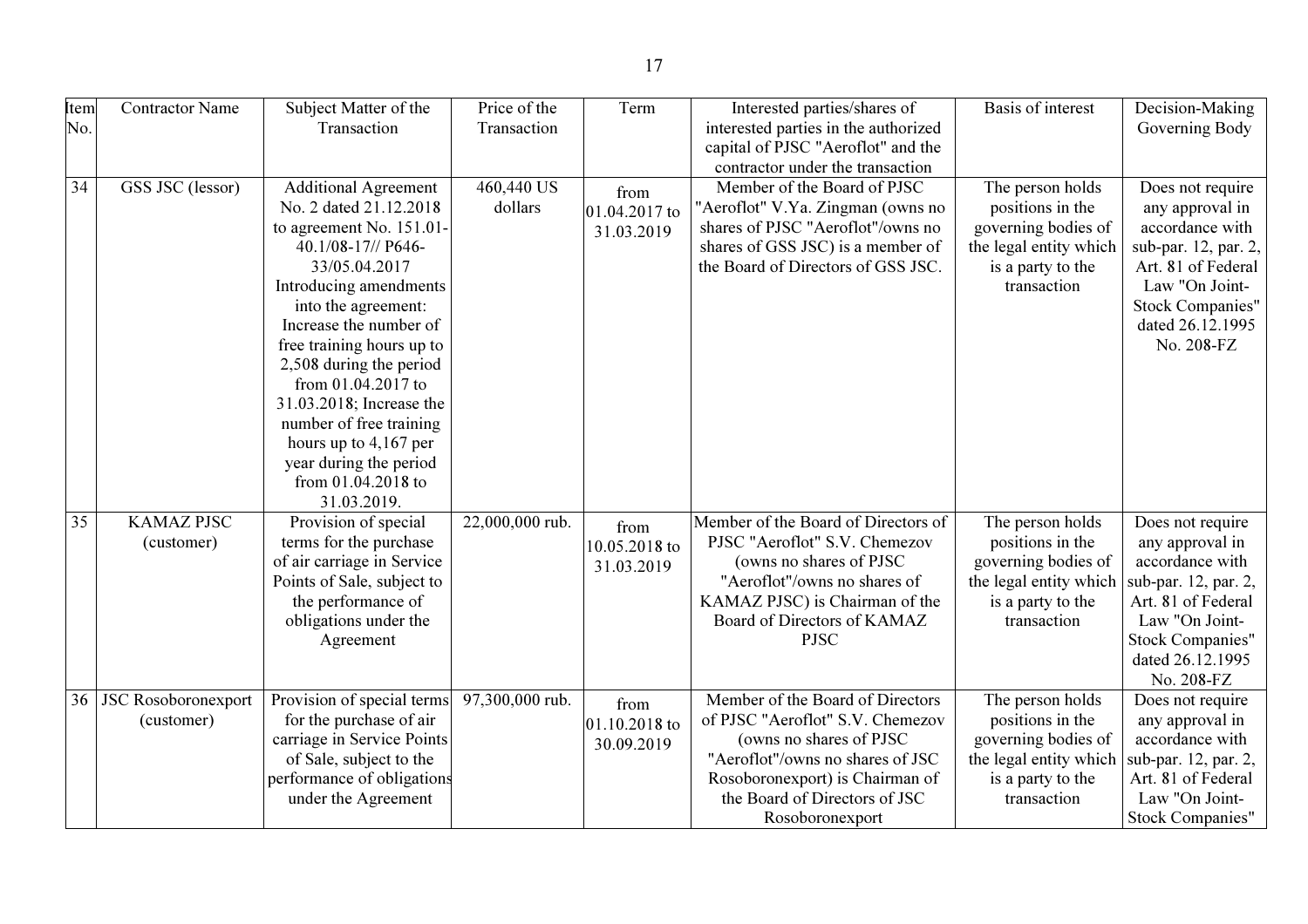| Item<br>No. | <b>Contractor Name</b>                                                       | Subject Matter of the<br>Transaction                                                                                                                                   | Price of the<br>Transaction | Term                                | Interested parties/shares of<br>interested parties in the authorized<br>capital of PJSC "Aeroflot" and the<br>contractor under the transaction                                                               | <b>Basis of interest</b>                                                                                                  | Decision-Making<br>Governing Body                                                                                                                                                   |
|-------------|------------------------------------------------------------------------------|------------------------------------------------------------------------------------------------------------------------------------------------------------------------|-----------------------------|-------------------------------------|--------------------------------------------------------------------------------------------------------------------------------------------------------------------------------------------------------------|---------------------------------------------------------------------------------------------------------------------------|-------------------------------------------------------------------------------------------------------------------------------------------------------------------------------------|
|             |                                                                              |                                                                                                                                                                        |                             |                                     |                                                                                                                                                                                                              |                                                                                                                           | dated 26.12.1995<br>No. 208-FZ                                                                                                                                                      |
| 37          | The Roskosmos State<br>Corporation for<br><b>Space Activities</b><br>(buyer) | Provision of special terms<br>for the purchase of air<br>carriage in Service Points<br>of Sale, subject to the<br>performance of obligations<br>under the Agreement    | 45,000,000 rub.             | from<br>08.10.2018 to<br>07.10.2019 | Member of the Board of Directors of<br>PJSC "Aeroflot" E.I. Ditrikh (owns<br>no shares of PJSC "Aeroflot") is a<br>member of the Board of Directors of<br>the Roskosmos State Corporation                    | The person holds<br>positions in the<br>governing bodies of<br>the legal entity which<br>is a party to the<br>transaction | Does not require<br>any approval in<br>accordance with<br>sub-par. 12, par. 2,<br>Art. 81 of Federal<br>Law "On Joint-<br><b>Stock Companies"</b><br>dated 26.12.1995<br>No. 208-FZ |
| 38          | GSS JSC (buyer)                                                              | Provision of special<br>terms for the purchase<br>of air carriage in Service<br>Points of Sale, subject to<br>the performance of<br>obligations under the<br>Agreement | 48,000,000 rub.             | from<br>08.07.2018 to<br>08.07.2019 | Member of the Board of PJSC<br>"Aeroflot" V.Ya. Zingman (owns no<br>shares of PJSC "Aeroflot"/owns no<br>shares of GSS JSC) is a member of<br>the Board of Directors of GSS JSC                              | The person holds<br>positions in the<br>governing bodies of<br>the legal entity which<br>is a party to the<br>transaction | Does not require<br>any approval in<br>accordance with<br>sub-par. 12, par. 2,<br>Art. 81 of Federal<br>Law "On Joint-<br><b>Stock Companies"</b><br>dated 26.12.1995<br>No. 208-FZ |
| 39          | Uralkali PJSC (buyer)                                                        | Provision of special<br>terms for the purchase<br>of air carriage in Service<br>Points of Sale, subject to<br>the performance of<br>obligations under the<br>Agreement | 24,000,000 rub.             | from<br>26.01.2018 to<br>25.01.2019 | Member of the Board of Directors of<br>PJSC "Aeroflot" S.V. Chemezov<br>(owns no shares of PJSC)<br>"Aeroflot"/owns no shares of<br>Uralkali PJSC) is Chairman of the<br>Board of Directors of Uralkali PJSC | The person holds<br>positions in the<br>governing bodies of<br>the legal entity which<br>is a party to the<br>transaction | Does not require<br>any approval in<br>accordance with<br>sub-par. 12, par. 2,<br>Art. 81 of Federal<br>Law "On Joint-<br><b>Stock Companies"</b><br>dated 26.12.1995<br>No. 208-FZ |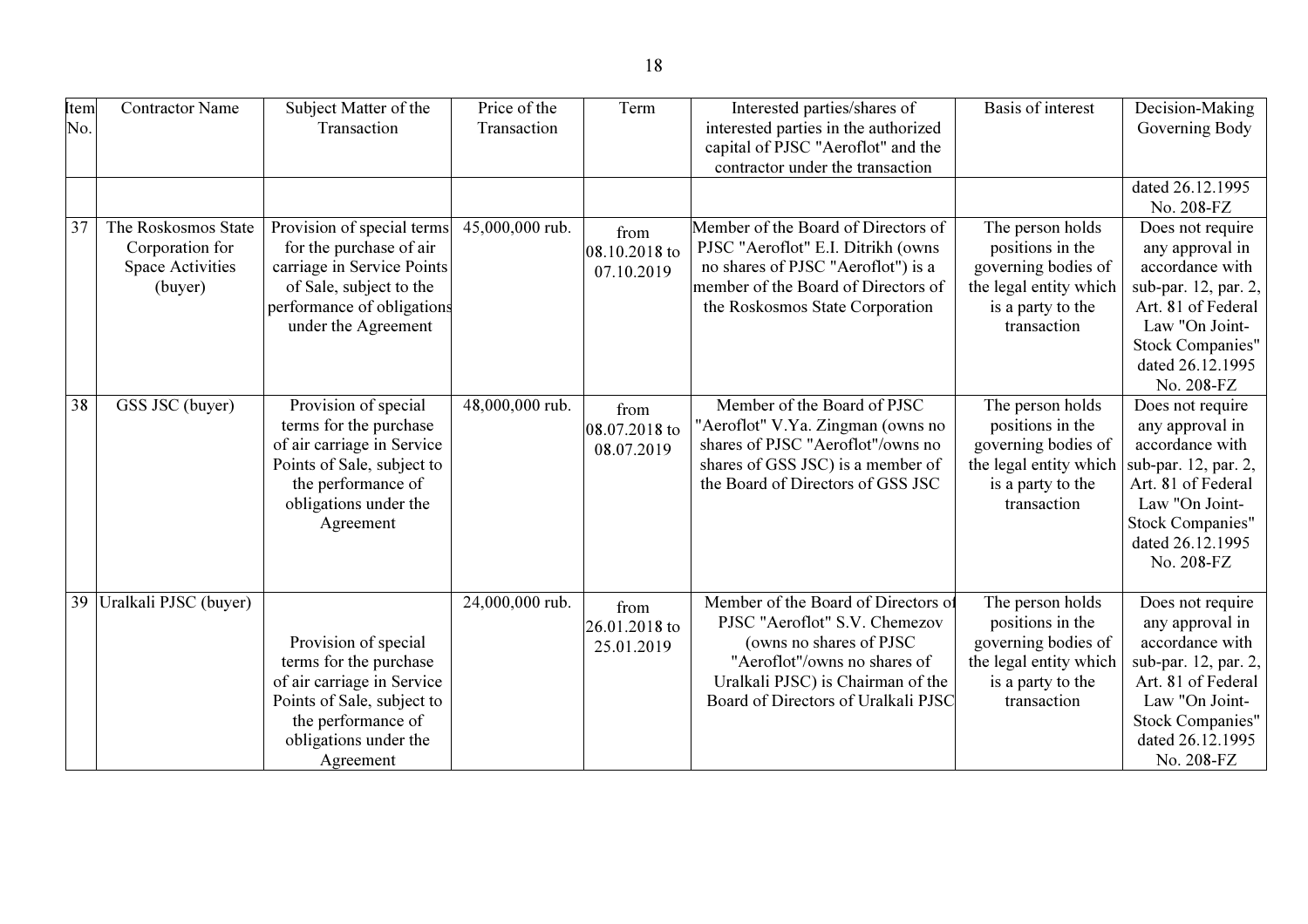| Item | <b>Contractor Name</b>    | Subject Matter of the      | Price of the    | Term          | Interested parties/shares of          | Basis of interest      | Decision-Making         |
|------|---------------------------|----------------------------|-----------------|---------------|---------------------------------------|------------------------|-------------------------|
| No.  |                           | Transaction                | Transaction     |               | interested parties in the authorized  |                        | Governing Body          |
|      |                           |                            |                 |               | capital of PJSC "Aeroflot" and the    |                        |                         |
|      |                           |                            |                 |               | contractor under the transaction      |                        |                         |
|      | 40 Bank Saint-Petersburg  | Provision of special       | 4,000,000 rub.  | from          | Member of the Board of Directors of   | The person holds       | Does not require        |
|      | PJSC (buyer)              | terms for the purchase     |                 | 01.08.2018 to | PJSC "Aeroflot" A.A. Germanovich      | positions in the       | any approval in         |
|      |                           | of air carriage in Service |                 | 31.07.2019    | (until $23.10.2018$ ) (owns no shares | governing bodies of    | accordance with         |
|      |                           | Points of Sale, subject to |                 |               | of PJSC "Aeroflot"/owns no shares     | the legal entity which | sub-par. 12, par. 2,    |
|      |                           | the performance of         |                 |               | of Bank Saint-Petersburg PJSC) is a   | is a party to the      | Art. 81 of federal      |
|      |                           | obligations under the      |                 |               | member of the Board of Directors of   | transaction            | law "On Joint-          |
|      |                           | Agreement                  |                 |               | Bank Saint-Petersburg PJSC            |                        | Stock Companies"        |
|      |                           |                            |                 |               |                                       |                        | dated 26.12.1995        |
|      |                           |                            |                 |               |                                       |                        | No. 208-FZ              |
|      |                           |                            |                 |               |                                       |                        |                         |
|      |                           |                            |                 |               |                                       |                        |                         |
|      | 41 UNIPRO PJSC (buyer)    | Provision of special       | 36,800,000 rub. | from          | Member of the Board of Directors of   | The person holds       | Does not require        |
|      |                           | terms for the purchase     |                 | 25.02.2018 to | PJSC "Aeroflot" A.A. Germanovich      | positions in the       | any approval in         |
|      |                           | of air carriage in Service |                 | 24.02.2019    | (until $23.10.2018$ ) (owns no shares | governing bodies of    | accordance with         |
|      |                           | Points of Sale, subject to |                 |               | of PJSC "Aeroflot"/owns no shares     | the legal entity which | sub-par. 12, par. 2,    |
|      |                           | the performance of         |                 |               | of UNIPRO PJSC) is a member of        | is a party to the      | Art. 81 of Federal      |
|      |                           | obligations under the      |                 |               | the Board of Directors of UNIPRO      | transaction            | Law "On Joint-          |
|      |                           | Agreement                  |                 |               | <b>PJSC</b>                           |                        | <b>Stock Companies"</b> |
|      |                           |                            |                 |               |                                       |                        | dated 26.12.1995        |
|      |                           |                            |                 |               |                                       |                        | No. 208-FZ              |
| 42   | <b>State Development</b>  | Provision of special       | 110,700,000     | from          | Member of the Board of Directors of   | The person holds       | Does not require        |
|      | <b>Corporation VEB.RF</b> | terms for the purchase     | rub.            | 20.04.2018 to | PJSC "Aeroflot" M.I. Poluboyarinov    | positions in the       | any approval in         |
|      | (buyer)                   | of air carriage in Service |                 | 19.04.2019    | (owns no shares of PJSC "Aeroflot")   | governing bodies of    | accordance with         |
|      |                           | Points of Sale, subject to |                 |               | is a member of the Board of           | the legal entity which | sub-par. 12, par. 2,    |
|      |                           | the performance of         |                 |               | <b>VEB.RF</b>                         | is a party to the      | Art. 81 of Federal      |
|      |                           | obligations under the      |                 |               |                                       | transaction            | Law "On Joint-          |
|      |                           | Agreement                  |                 |               |                                       |                        | Stock Companies"        |
|      |                           |                            |                 |               |                                       |                        | dated 26.12.1995        |
|      |                           |                            |                 |               |                                       |                        | No. 208-FZ              |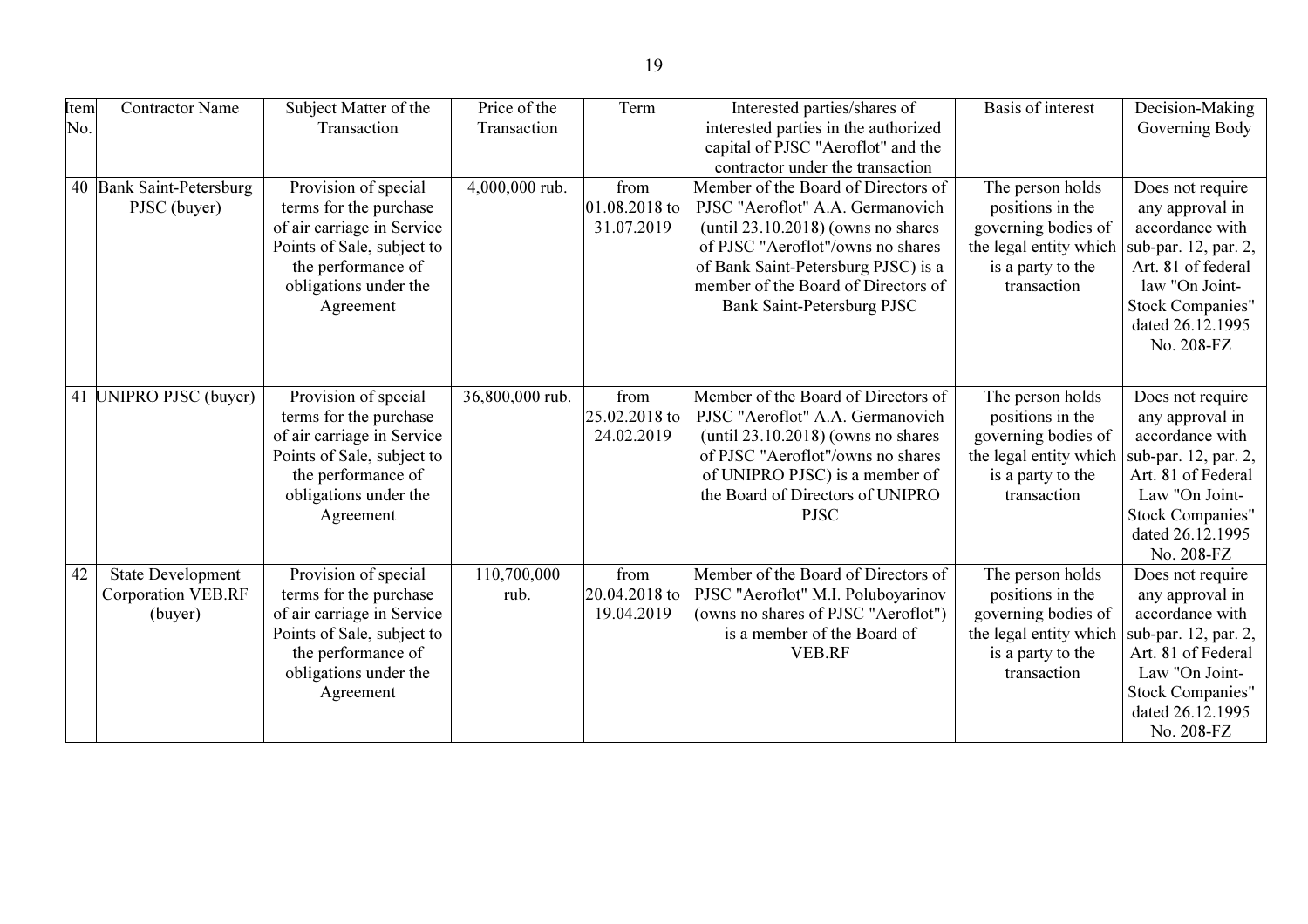| Item            | <b>Contractor Name</b>       | Subject Matter of the        | Price of the    | Term          | Interested parties/shares of         | Basis of interest      | Decision-Making         |
|-----------------|------------------------------|------------------------------|-----------------|---------------|--------------------------------------|------------------------|-------------------------|
| No.             |                              | Transaction                  | Transaction     |               | interested parties in the authorized |                        | Governing Body          |
|                 |                              |                              |                 |               | capital of PJSC "Aeroflot" and the   |                        |                         |
|                 |                              |                              |                 |               | contractor under the transaction     |                        |                         |
| 43              | Rostelecom PJSC              | Provision of special         | 113,000,000     | from          | Member of the Board of Directors of  | The person holds       | Does not require        |
|                 | (buyer)                      | terms for the purchase       | rub.            | 15.09.2018 to | PJSC "Aeroflot" M.I. Poluboyarinov   | positions in the       | any approval in         |
|                 |                              | of air carriage in Service   |                 | 14.09.2019    | (owns no shares of PJSC              | governing bodies of    | accordance with         |
|                 |                              | Points of Sale, subject to   |                 |               | "Aeroflot"/owns no shares of         | the legal entity which | sub-par. 12, par. 2,    |
|                 |                              | the performance of           |                 |               | Rostelecom PJSC) is a member of      | is a party to the      | Art. 81 of Federal      |
|                 |                              | obligations under the        |                 |               | the Board of Directors of            | transaction            | Law "On Joint-          |
|                 |                              | Agreement                    |                 |               | Rostelecom PJSC                      |                        | <b>Stock Companies"</b> |
|                 |                              |                              |                 |               |                                      |                        | dated 26.12.1995        |
|                 |                              |                              |                 |               |                                      |                        | No. 208-FZ              |
| 44              | Sheremetyevo                 | Increase in the maximum      | May not exceed  | from          | Chairman of the Board of             | The person holds       | Does not require        |
|                 | <b>International Airport</b> | allowable cost (volume of    | 14 mln rub.,    | 01.01.2018 to | Directors of PJSC "Aeroflot" E.I.    | positions in the       | any approval in         |
|                 | JSC (Contractor)             | rendered services) from 7    | incl. VAT       | 31.12.2018    | Ditrikh (owns no shares in PJSC      | governing bodies of    | accordance with         |
|                 |                              | million rubles per year,     |                 |               | "Aeroflot"/owns no shares in         | the legal entity which | sub-par. 12, par. 2,    |
|                 |                              | VAT inclusive, to 14         |                 |               | Sheremetyevo International           | is a party to the      | Art. 81 of Federal      |
|                 |                              | million per year, VAT        |                 |               | Airport JSC) is a member of the      | transaction            | Law "On Joint-          |
|                 |                              | inclusive, without           |                 |               | Board of Directors of                |                        | <b>Stock Companies"</b> |
|                 |                              | changing other terms of      |                 |               | Sheremetyevo International           |                        | dated 26.12.1995        |
|                 |                              | the agreement "On the        |                 |               | Airport JSC                          |                        | No. 208-FZ              |
|                 |                              | Provision of Services for    |                 |               |                                      |                        |                         |
|                 |                              | the Use of Local             |                 |               |                                      |                        |                         |
|                 |                              | Computer Network»            |                 |               |                                      |                        |                         |
| $\overline{45}$ | Sheremetyevo                 | Services of                  | 24,192,000.00   | from          | Chairman of the Board of             | The person holds       | Does not require        |
|                 | <b>International Airport</b> | Sheremetyevo                 | rub., incl. VAT | 01.01.2019 to | Directors of PJSC "Aeroflot" E.I.    | positions in the       | any approval in         |
|                 | JSC (Contractor)             | <b>International Airport</b> |                 | 31.12.2021    | Ditrikh (owns no shares in PJSC      | governing bodies of    | accordance with         |
|                 |                              | JSC for the provision,       |                 |               | "Aeroflot"/owns no shares in         | the legal entity which | sub-par. 12, par. 2,    |
|                 |                              | maintenance and repair       |                 |               | Sheremetyevo International           | is a party to the      | Art. 81 of Federal      |
|                 |                              | of technological             |                 |               | Airport JSC) is a member of the      | transaction            | Law "On Joint-          |
|                 |                              | equipment used for           |                 |               | Board of Directors of                |                        | <b>Stock Companies"</b> |
|                 |                              | independent baggage          |                 |               | Sheremetyevo International           |                        | dated 26.12.1995        |
|                 |                              | check-in by passengers       |                 |               | Airport JSC                          |                        | No. 208-FZ              |
|                 |                              | in the registration area     |                 |               |                                      |                        |                         |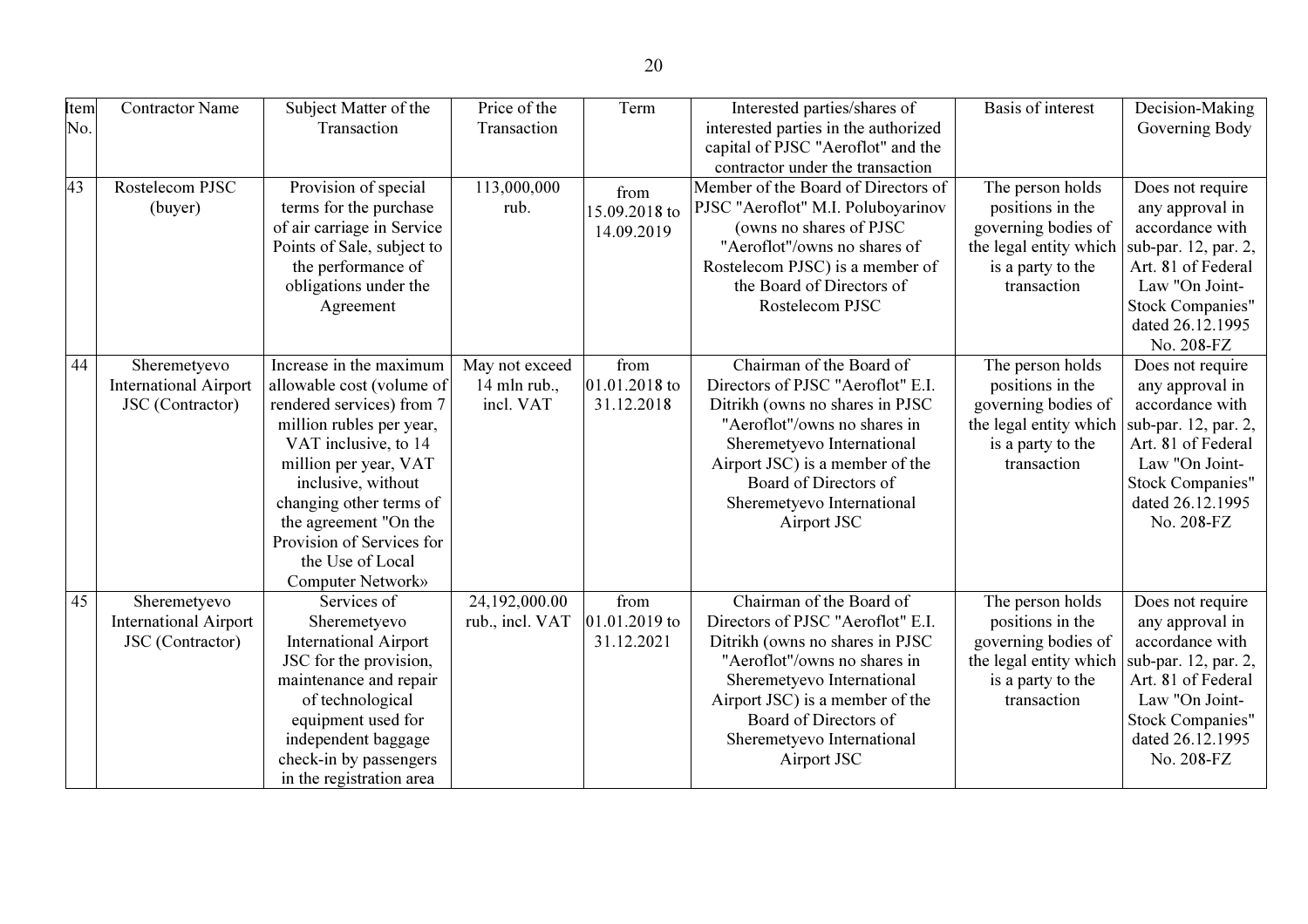| Item | <b>Contractor Name</b>       | Subject Matter of the       | Price of the    | Term              | Interested parties/shares of         | <b>Basis of interest</b> | Decision-Making           |
|------|------------------------------|-----------------------------|-----------------|-------------------|--------------------------------------|--------------------------|---------------------------|
| No.  |                              | Transaction                 | Transaction     |                   | interested parties in the authorized |                          | Governing Body            |
|      |                              |                             |                 |                   | capital of PJSC "Aeroflot" and the   |                          |                           |
|      |                              |                             |                 |                   | contractor under the transaction     |                          |                           |
| 46   | Sheremetyevo                 | Provision of a multi-user   | 32,652,991.49   | from              | Chairman of the Board of             | The person holds         | Does not require          |
|      | <b>International Airport</b> | sharing system "CUTE"       | rub., incl. VAT | 01.01.2019        | Directors of PJSC "Aeroflot" E.I.    | positions in the         | any approval in           |
|      | JSC (contractor)             | based on the software of    | (transaction    | until the parties | Ditrikh (owns no shares in PJSC      | governing bodies of      | accordance with           |
|      |                              | SITA company.               | amount for the  | fulfill their     | "Aeroflot"/owns no shares in         | the legal entity which   | sub-par. 12, par. 2,      |
|      |                              | Additional Agreement No.    | period from     | obligations       | Sheremetyevo International           | is a party to the        | Art. 81 of Federal        |
|      |                              | 4 providing for increase in | 01.01.2019 to   |                   | Airport JSC) is a member of the      | transaction              | Law "On Joint-            |
|      |                              | the contractual price       | 31.12.2019)     |                   | Board of Directors of                |                          | Stock Companies"          |
|      |                              |                             |                 |                   | Sheremetyevo International           |                          | dated 26.12.1995          |
|      |                              |                             |                 |                   | Airport JSC                          |                          | No. 208-FZ                |
| 47   | Sheremetyevo                 | Ground handling in          | 4,145,201,484   | from              | Chairman of the Board of             | The person holds         | Minutes No. 14 of         |
|      | <b>International Airport</b> | Sheremetyevo Airport        | rub., incl. VAT | 01.01.2019 to     | Directors of PJSC "Aeroflot" E.I.    | positions in the         | meeting of the            |
|      | JSC (Contractor)             | (Additional Agreement       |                 | 31.12.2021        | Ditrikh (owns no shares in PJSC      | governing bodies of      | <b>Board of Directors</b> |
|      |                              | No. 6 to Ground             |                 |                   | "Aeroflot"/owns no shares in         | the legal entity which   | of PJSC "Aeroflot"        |
|      |                              | Handling Agreement No.      |                 |                   | Sheremetyevo International           | is a party to the        | dated 15.03.2019          |
|      |                              | 45-15H dated                |                 |                   | Airport JSC) is a member of the      | transaction              |                           |
|      |                              | 30.10.2015)                 |                 |                   | Board of Directors of                |                          |                           |
|      |                              |                             |                 |                   | Sheremetyevo International           |                          |                           |
|      |                              |                             |                 |                   | Airport JSC                          |                          |                           |
| 48   | Sheremetyevo                 | Provision of aircraft       | 313,922,644     | from              | Chairman of the Board of             | The person holds         | The transaction           |
|      | <b>International Airport</b> | parking places in           | rub., incl. VAT | 01.01.2019 to     | Directors of PJSC "Aeroflot" E.I.    | positions in the         | was not approved          |
|      | JSC (Contractor)             | Sheremetyevo Airport        |                 | 31.12.2021        | Ditrikh (owns no shares in PJSC      | governing bodies of      |                           |
|      |                              |                             |                 |                   | "Aeroflot"/owns no shares in         | the legal entity which   |                           |
|      |                              |                             |                 |                   | Sheremetyevo International           | is a party to the        |                           |
|      |                              |                             |                 |                   | Airport JSC) is a member of the      | transaction              |                           |
|      |                              |                             |                 |                   | Board of Directors of                |                          |                           |
|      |                              |                             |                 |                   | Sheremetyevo International           |                          |                           |
|      |                              |                             |                 |                   | Airport JSC                          |                          |                           |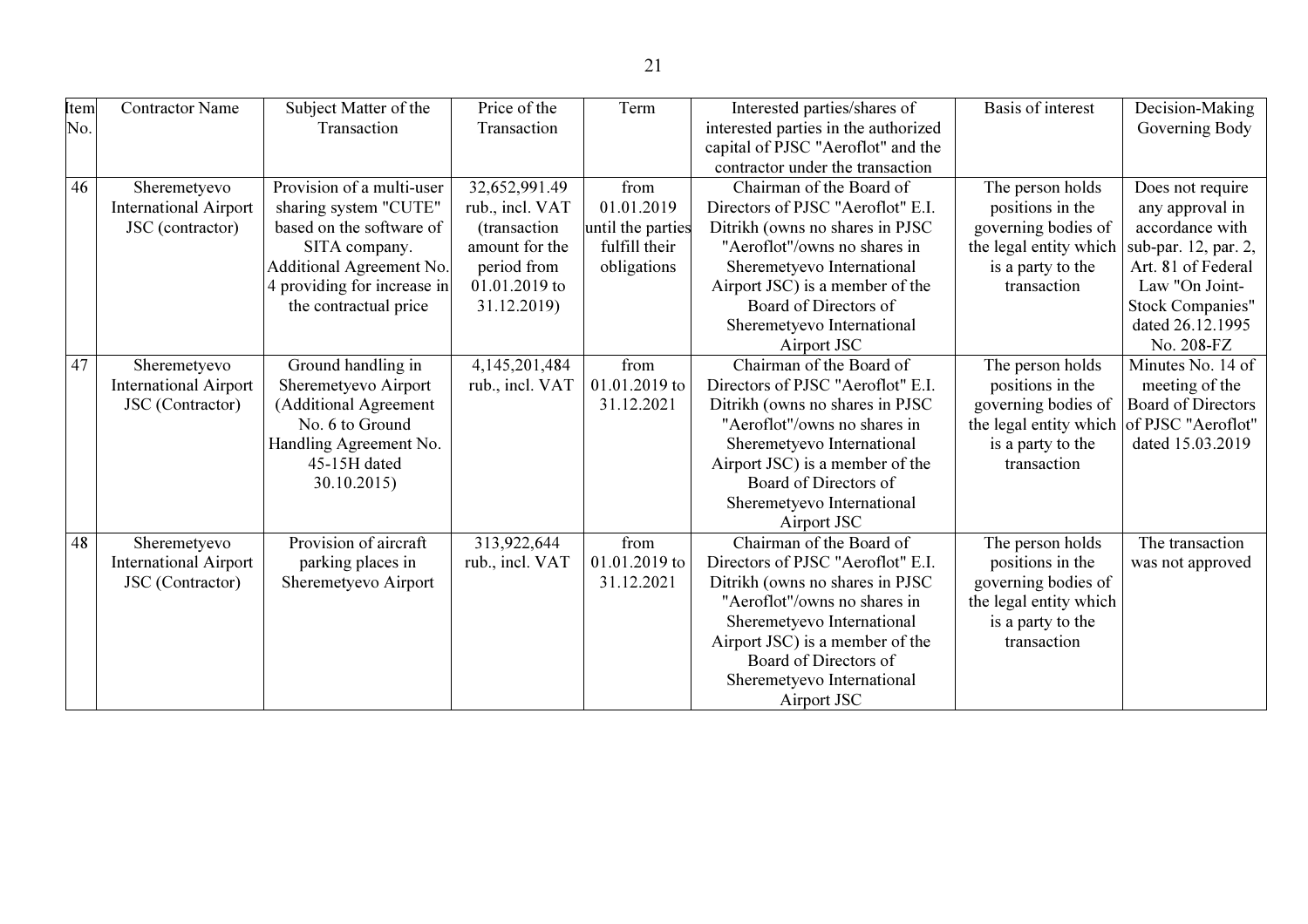| <b>Item</b> | <b>Contractor Name</b> | Subject Matter of the      | Price of the      | Term          | Interested parties/shares of          | <b>Basis of interest</b> | Decision-Making         |
|-------------|------------------------|----------------------------|-------------------|---------------|---------------------------------------|--------------------------|-------------------------|
| No.         |                        | Transaction                | Transaction       |               | interested parties in the authorized  |                          | Governing Body          |
|             |                        |                            |                   |               | capital of PJSC "Aeroflot" and the    |                          |                         |
|             |                        |                            |                   |               | contractor under the transaction      |                          |                         |
| 49          | A-Technics LLC         | PJSC "Aeroflot" rents and  | 10,560,000 rub.,  | from          | Members of the Board of PJSC          | The Company is the       | Does not require        |
|             | (lessee)               | A-Technics LLC accepts     | VAT exclusive     | 01.03.2018 to | "Aeroflot" V.N. Antonov (owns a       | controlling person of    | any approval in         |
|             |                        | for temporary possession   |                   | 01.01.2019    | stake of shares in MC of PJSC         | a legal entity which is  | accordance with         |
|             |                        | and use 16 articles of     |                   |               | "Aeroflot" in the amount of           | a party to the           | sub-par. 12, par. 2,    |
|             |                        | movable and immovable      |                   |               | $0.000425\%$ /owns no stake in A-     | transaction. These       | Art. 81 of Federal      |
|             |                        | property in the Orenburg   |                   |               | Technics LLC), I.V. Parakhin          | persons hold             | Law "On Joint-          |
|             |                        | Region: 11 facilities      |                   |               | (owns a stake of shares in MC of      | positions in the         | <b>Stock Companies"</b> |
|             |                        | (buildings, constructions, |                   |               | PJSC "Aeroflot" in the amount of      | governing bodies of      | dated 26.12.1995        |
|             |                        | land plots, articles of    |                   |               | 0.000007%/owns no stake in MC of      | the legal entity that is | No. 208-FZ              |
|             |                        | movable property), and 5   |                   |               | A-Technics LLC) are members of        | a party to the           |                         |
|             |                        | facilities (constructions, |                   |               | the Board of Directors of A-          | transaction.             |                         |
|             |                        | heat supply and cable      |                   |               | Technics LLC.                         |                          |                         |
|             |                        | networks)                  |                   |               |                                       |                          |                         |
| 50          | Rossiya Airlines JSC   | Change of the size of the  | 1,353,680.7 rub., | from          | Member of the Board of Directors of   | The Company is the       | Does not require        |
|             | (lessee)               | area leased by Rossiya     | VAT exclusive     | 01.01.2018 to | PJSC "Aeroflot" D.P. Saprykin         | controlling person of    | any approval in         |
|             |                        | Airlines JSC by return     |                   | 31.07.2018    | (until $25.06.2018$ ) (owns no shares | a legal entity which is  | accordance with         |
|             |                        | of the leased premises     |                   |               | of PJSC "Aeroflot"/owns no shares     | a party to the           | sub-par. 12, par. 2,    |
|             |                        | located in the hangar      |                   |               | of Rossiya Airlines JSC) used to be   | transaction. These       | Art. 81 of Federal      |
|             |                        | building with repair       |                   |               | General Director, Chairman of the     | persons hold             | Law "On Joint-          |
|             |                        | shops, cadastral number    |                   |               | Board and member of the Board of      | positions in the         | <b>Stock Companies"</b> |
|             |                        | 61:44:00202:827            |                   |               | Directors of Rossiya Airlines JSC     | governing bodies of      | dated 26.12.1995        |
|             |                        |                            |                   |               | and member of the Board of PJSC       | the legal entity that is | No. 208-FZ              |
|             |                        |                            |                   |               | "Aeroflot", V.Ya. Zingman (owns       | a party to the           |                         |
|             |                        |                            |                   |               | no shares of PJSC "Aeroflot"/owns     | transaction              |                         |
|             |                        |                            |                   |               | no shares of Rossiya Airlines JSC),   |                          |                         |
|             |                        |                            |                   |               | is Chairman of the Board of           |                          |                         |
|             |                        |                            |                   |               | Directors Rossiya Airlines JSC,       |                          |                         |
|             |                        |                            |                   |               | member of the Board of PJSC           |                          |                         |
|             |                        |                            |                   |               | "Aeroflot" A.Yu. Chikhanchin (from    |                          |                         |
|             |                        |                            |                   |               | $11.12.2018$ ) (owns no shares of     |                          |                         |
|             |                        |                            |                   |               | PJSC "Aeroflot"/owns no shares of     |                          |                         |
|             |                        |                            |                   |               | Rossiya Airlines JSC) is a member     |                          |                         |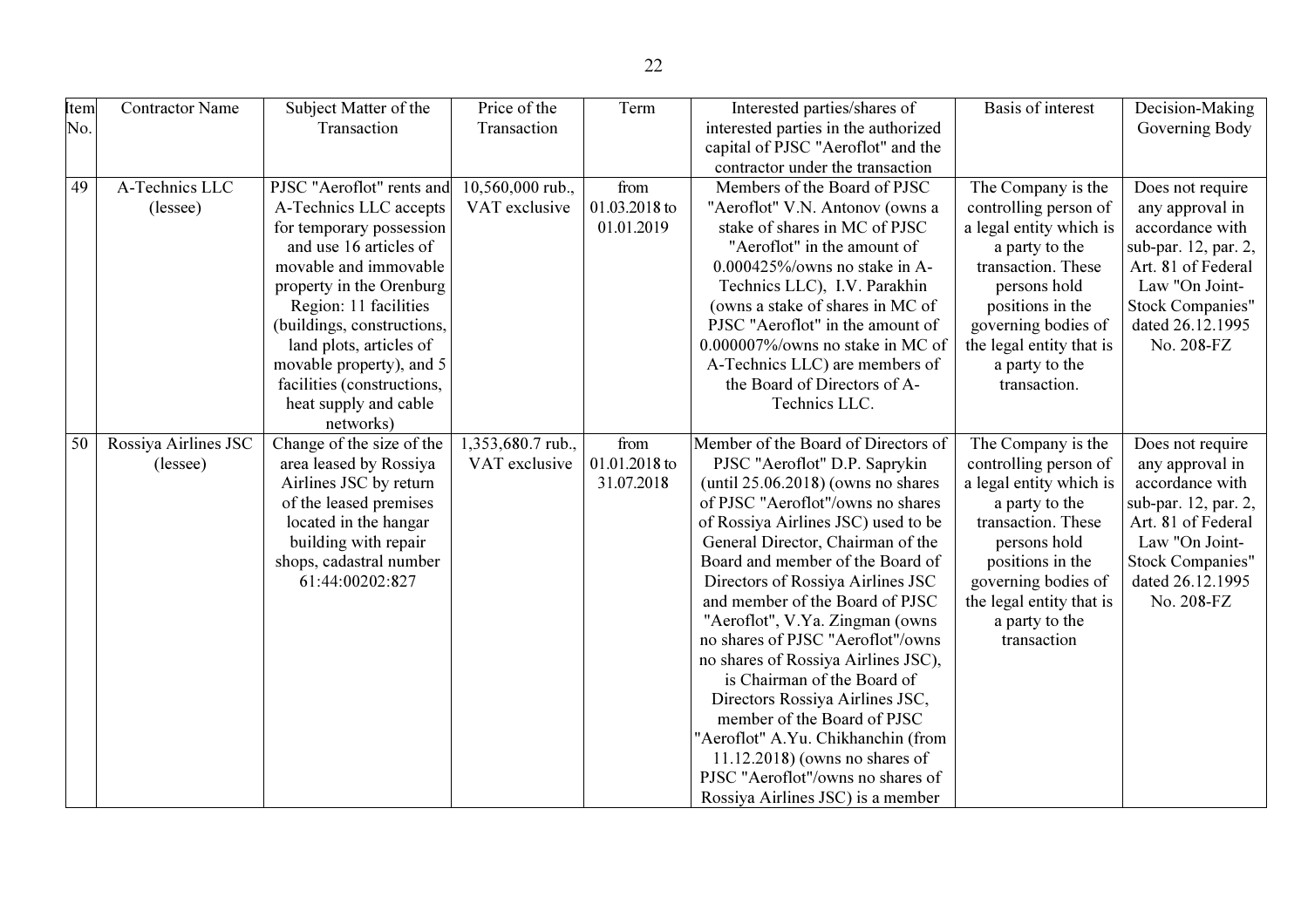| Item | Contractor Name      | Subject Matter of the      | Price of the       | Term          | Interested parties/shares of          | <b>Basis of interest</b> | Decision-Making         |
|------|----------------------|----------------------------|--------------------|---------------|---------------------------------------|--------------------------|-------------------------|
| No.  |                      | Transaction                | Transaction        |               | interested parties in the authorized  |                          | Governing Body          |
|      |                      |                            |                    |               | capital of PJSC "Aeroflot" and the    |                          |                         |
|      |                      |                            |                    |               | contractor under the transaction      |                          |                         |
|      |                      |                            |                    |               | of the Board of Directors of Rossiya  |                          |                         |
|      |                      |                            |                    |               | Airlines JSC                          |                          |                         |
| 51   | Rossiya Airlines JSC | Rental of premises located | 2,205,918.84 rub., | from          | Member of the Board of Directors of   | The Company is the       | Does not require        |
|      | (lessee)             | at 278, Sholokhov Ave.,    | VAT exclusive      | 01.08.2018 to | PJSC "Aeroflot" D.P. Saprykin         | controlling person of    | any approval in         |
|      |                      | Pervomaisky District,      |                    | 30.06.2019    | (until $25.06.2018$ ) (owns no shares | a legal entity which is  | accordance with         |
|      |                      | Rostov-on-Don, with a      |                    |               | of PJSC "Aeroflot"/owns no shares     | a party to the           | sub-par. 12, par. 2,    |
|      |                      | total area of 952.84 sq. m |                    |               | of Rossiya Airlines JSC) used to be   | transaction. These       | Art. 81 of Federal      |
|      |                      | from 01.08.2018 to         |                    |               | General Director, Chairman of the     | persons hold             | Law "On Joint-          |
|      |                      | 30.06.2019 for 11 months   |                    |               | Board and member of the Board of      | positions in the         | <b>Stock Companies"</b> |
|      |                      |                            |                    |               | Directors of Rossiya Airlines JSC     | governing bodies of      | dated 26.12.1995        |
|      |                      |                            |                    |               | and member of the Board of PJSC       | the legal entity that is | No. 208-FZ              |
|      |                      |                            |                    |               | "Aeroflot", V.Ya. Zingman (owns       | a party to the           |                         |
|      |                      |                            |                    |               | no shares of PJSC "Aeroflot"/owns     | transaction              |                         |
|      |                      |                            |                    |               | no shares of Rossiya Airlines JSC),   |                          |                         |
|      |                      |                            |                    |               | is Chairman of the Board of           |                          |                         |
|      |                      |                            |                    |               | Directors Rossiya Airlines JSC,       |                          |                         |
|      |                      |                            |                    |               | member of the Board of PJSC           |                          |                         |
|      |                      |                            |                    |               | "Aeroflot" A.Yu. Chikhanchin (from    |                          |                         |
|      |                      |                            |                    |               | $11.12.2018$ ) (owns no shares of     |                          |                         |
|      |                      |                            |                    |               | PJSC "Aeroflot"/owns no shares of     |                          |                         |
|      |                      |                            |                    |               | Rossiya Airlines JSC) is a member     |                          |                         |
|      |                      |                            |                    |               | of the Board of Directors of Rossiya  |                          |                         |
|      |                      |                            |                    |               | Airlines JSC                          |                          |                         |
| 52   | <b>JSC</b> Irkut     | Extension of the term of   | 3,449,533.22 rub., | from          | Member of the Board of Directors of   | These persons hold       | Does not require        |
|      | Corporation (lessee) | the lease agreement        | VAT exclusive      | 29.06.2018 to | PJSC "Aeroflot" Yu.B. Sliusar         | positions in the         | any approval in         |
|      |                      |                            |                    | 18.11.2020    | (owns no shares of PJSC               | governing bodies of the  | accordance with         |
|      |                      |                            |                    |               | "Aeroflot"/owns no shares of JSC      | legal entity that is a   | sub-par. 12, par.       |
|      |                      |                            |                    |               | Irkut Corporation) is Chairman of     | party to the transaction | 2, Art. 81 of           |
|      |                      |                            |                    |               | the Board of Directors of JSC Irkut   |                          | Federal Law "On         |
|      |                      |                            |                    |               | Corporation                           |                          | Joint-Stock             |
|      |                      |                            |                    |               |                                       |                          | Companies" dated        |
|      |                      |                            |                    |               |                                       |                          | 26.12.1995 No.          |
|      |                      |                            |                    |               |                                       |                          | 208-FZ                  |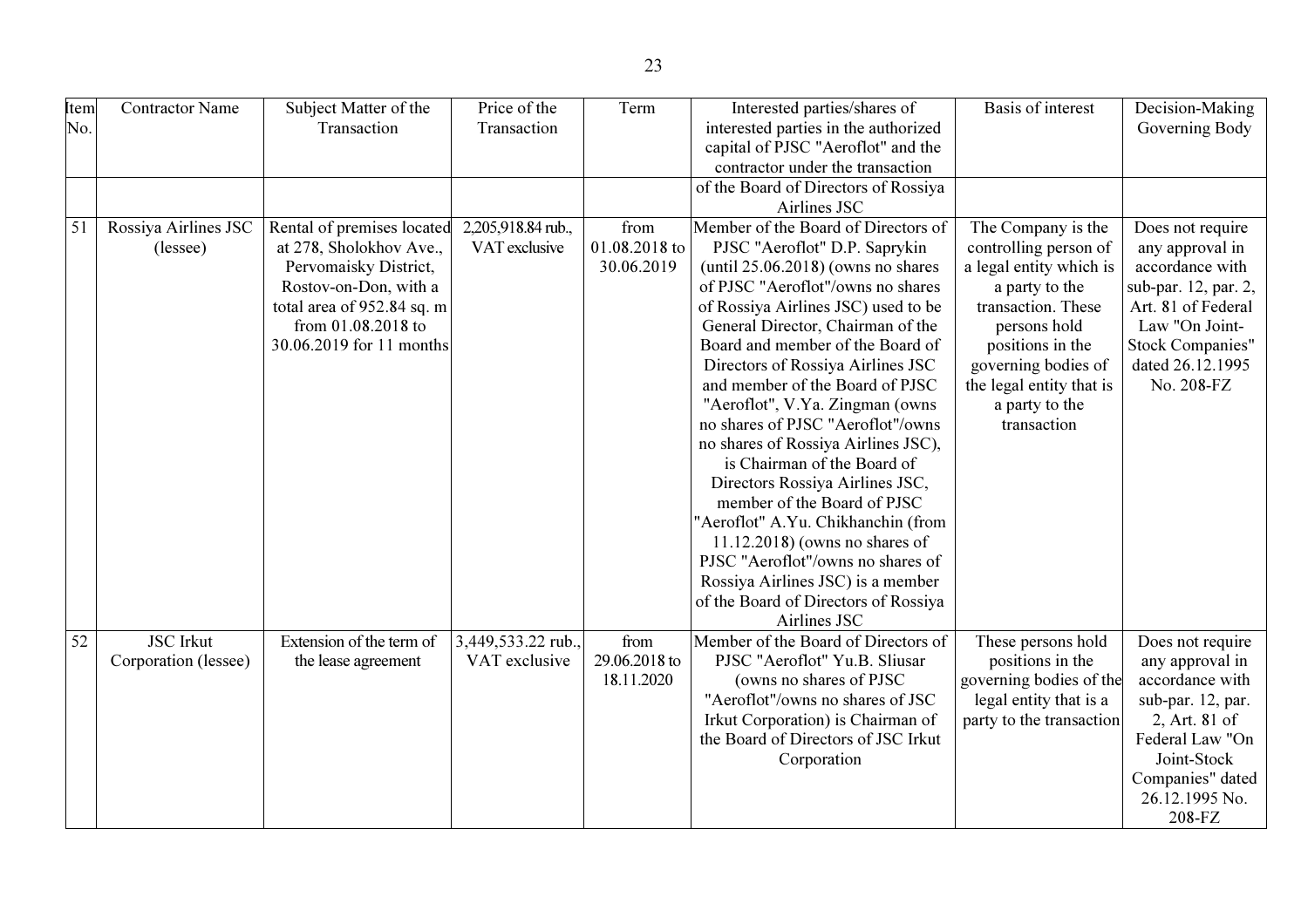| Item            | <b>Contractor Name</b>       | Subject Matter of the       | Price of the       | Term          | Interested parties/shares of         | Basis of interest        | Decision-Making         |
|-----------------|------------------------------|-----------------------------|--------------------|---------------|--------------------------------------|--------------------------|-------------------------|
| No.             |                              | Transaction                 | Transaction        |               | interested parties in the authorized |                          | Governing Body          |
|                 |                              |                             |                    |               | capital of PJSC "Aeroflot" and the   |                          |                         |
|                 |                              |                             |                    |               | contractor under the transaction     |                          |                         |
| $\overline{53}$ | A-Technics LLC               | Lease of premises No.       | 1,794,823.47 rub., | from          | Members of the Board of PJSC         | The Company is the       | Does not require        |
|                 | (lessee)                     | 20 on the 1st floor with    | VAT exclusive      | 18.07.2018 to | "Aeroflot" V.N. Antonov (owns a      | controlling person of    | any approval in         |
|                 |                              | an area of 16.1 sq m and    |                    | 18.06.2019    | stake of shares in MC of PJSC        | a legal entity which is  | accordance with         |
|                 |                              | No. 49, No. 50, No. 51,     |                    |               | "Aeroflot" in the amount of          | a party to the           | sub-par. 12, par. 2,    |
|                 |                              | No. 56, No. 57, No. 58,     |                    |               | 0.000425%/owns no stake in A-        | transaction. These       | Art. 81 of Federal      |
|                 |                              | No. 59, No. 53, part of     |                    |               | Technics LLC), I.V. Parakhin (owns a | persons hold             | Law "On Joint-          |
|                 |                              | the premises No. 52         |                    |               | stake of shares in MC of PJSC        | positions in the         | <b>Stock Companies"</b> |
|                 |                              | with an area of 259.91      |                    |               | "Aeroflot" in the amount of          | governing bodies of      | dated 26.12.1995        |
|                 |                              | sq m on the 3rd floor in    |                    |               | $0.000007\%$ /owns no stake in A-    | the legal entity that is | No. 208-FZ              |
|                 |                              | the building of "Berlin-    |                    |               | Technics LLC) are members of the     | a party to the           |                         |
|                 |                              | 2" type, inv. No. 2568,     |                    |               | Board of Directors of A-Technics     | transaction              |                         |
|                 |                              | cadastral number            |                    |               | LLC.                                 |                          |                         |
|                 |                              | 50:10:0000000:15505         |                    |               |                                      |                          |                         |
|                 |                              | under the agreement         |                    |               |                                      |                          |                         |
| $\overline{54}$ | Sheremetyevo                 | Increase in the rent rate   | 81,787.55 US       | from          | Chairman of the Board of             | The person holds         | Does not require        |
|                 | <b>International Airport</b> | calculated as 45.05 US      | dollars, VAT       | 03.10.2018 to | Directors of PJSC "Aeroflot" E.I.    | positions in the         | any approval in         |
|                 | JSC (lessor)                 | dollars, VAT exclusive,     | exclusive          | 31.10.2019    | Ditrikh (owns no shares in PJSC)     | governing bodies of      | accordance with         |
|                 |                              | per 1 sq. m per month       |                    |               | "Aeroflot"/owns no shares in         | the legal entity which   | sub-par. 12, par. 2,    |
|                 |                              |                             |                    |               | Sheremetyevo International           | is a party to the        | Art. 81 of Federal      |
|                 |                              |                             |                    |               | Airport JSC) is a member of the      | transaction              | Law "On Joint-          |
|                 |                              |                             |                    |               | Board of Directors of                |                          | <b>Stock Companies"</b> |
|                 |                              |                             |                    |               | Sheremetyevo International           |                          | dated 26.12.1995        |
|                 |                              |                             |                    |               | Airport JSC                          |                          | No. 208-FZ              |
| $\overline{55}$ | Sheremetyevo                 | <b>Additional Agreement</b> | 367,519.85 rub.,   | from          | Chairman of the Board of             | The person holds         | Does not require        |
|                 | <b>International Airport</b> | for changing the            | VAT exclusive      | 16.11.2018 to | Directors of PJSC "Aeroflot" E.I.    | positions in the         | any approval in         |
|                 | JSC (lessor)                 | boundaries of land plot     |                    | 26.09.2095    | Ditrikh (owns no shares in PJSC)     | governing bodies of      | accordance with         |
|                 |                              | No. 16                      |                    |               | "Aeroflot"/owns no shares in         | the legal entity which   | sub-par. 12, par. 2,    |
|                 |                              |                             |                    |               | Sheremetyevo International           | is a party to the        | Art. 81 of Federal      |
|                 |                              |                             |                    |               | Airport JSC) is a member of the      | transaction              | Law "On Joint-          |
|                 |                              |                             |                    |               | Board of Directors of                |                          | <b>Stock Companies"</b> |
|                 |                              |                             |                    |               | Sheremetyevo International           |                          | dated 26.12.1995        |
|                 |                              |                             |                    |               | Airport JSC                          |                          | No. 208-FZ              |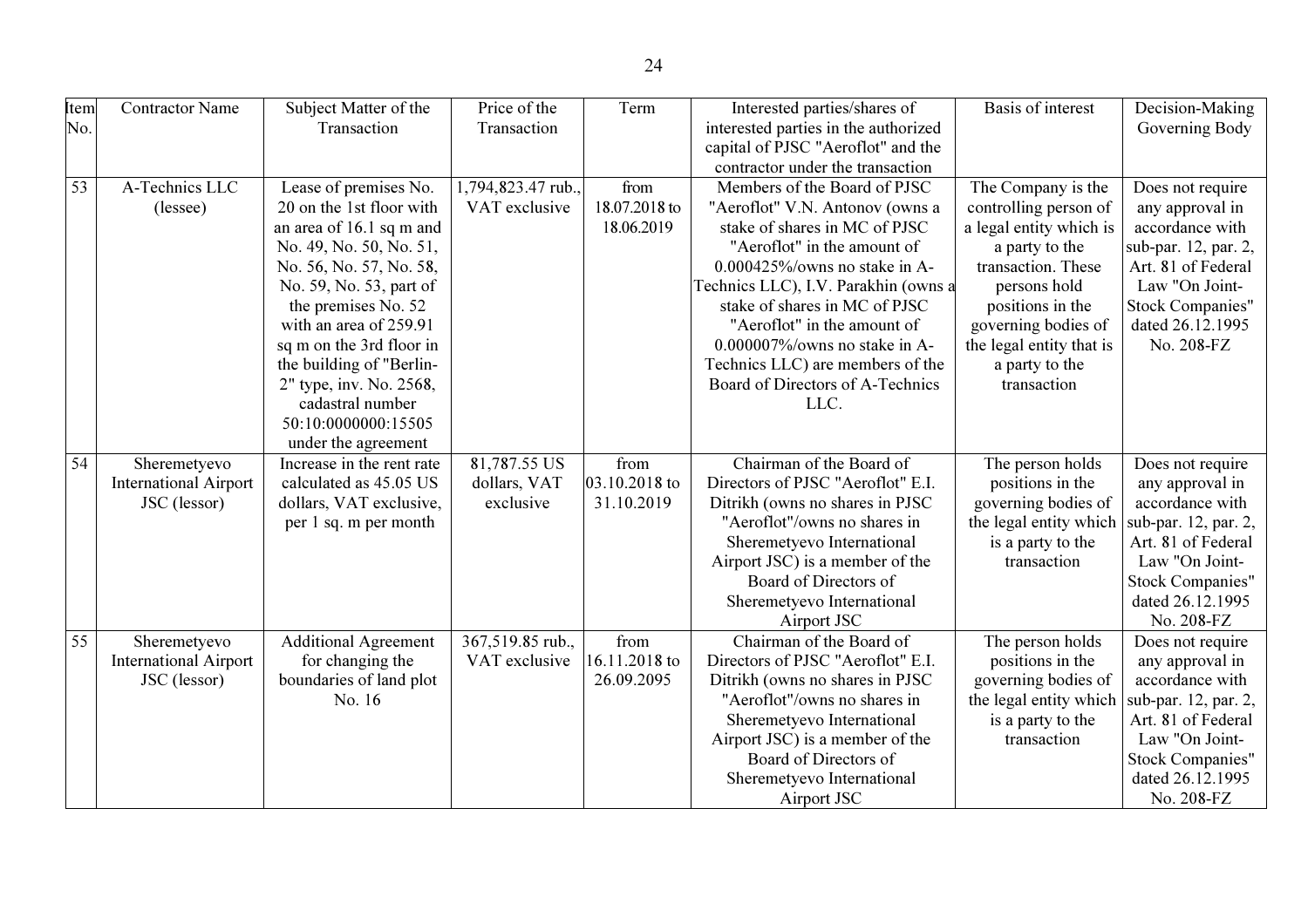| Item            | <b>Contractor Name</b>       | Subject Matter of the       | Price of the     | Term          | Interested parties/shares of         | Basis of interest      | Decision-Making         |
|-----------------|------------------------------|-----------------------------|------------------|---------------|--------------------------------------|------------------------|-------------------------|
| No.             |                              | Transaction                 | Transaction      |               | interested parties in the authorized |                        | Governing Body          |
|                 |                              |                             |                  |               | capital of PJSC "Aeroflot" and the   |                        |                         |
|                 |                              |                             |                  |               | contractor under the transaction     |                        |                         |
| 56              | Sheremetyevo                 | <b>Additional Agreement</b> | 313,514.74 rub., | from          | Chairman of the Board of             | The person holds       | Does not require        |
|                 | <b>International Airport</b> | for exclusion of land       | VAT exclusive    | 16.11.2018 to | Directors of PJSC "Aeroflot" E.I.    | positions in the       | any approval in         |
|                 | JSC (lessor)                 | plot No. 5                  |                  | 26.09.2095    | Ditrikh (owns no shares in PJSC)     | governing bodies of    | accordance with         |
|                 |                              |                             |                  |               | "Aeroflot"/owns no shares in         | the legal entity which | sub-par. 12, par. 2,    |
|                 |                              |                             |                  |               | Sheremetyevo International           | is a party to the      | Art. 81 of Federal      |
|                 |                              |                             |                  |               | Airport JSC) is a member of the      | transaction            | Law "On Joint-          |
|                 |                              |                             |                  |               | Board of Directors of                |                        | <b>Stock Companies"</b> |
|                 |                              |                             |                  |               | Sheremetyevo International           |                        | dated 26.12.1995        |
|                 |                              |                             |                  |               | Airport JSC                          |                        | No. 208-FZ              |
|                 |                              |                             |                  |               |                                      |                        |                         |
|                 |                              |                             |                  |               |                                      |                        |                         |
| 57              | Sheremetyevo                 | <b>Additional Agreement</b> | 127,853.28 rub., | from          | Chairman of the Board of             | The person holds       | Does not require        |
|                 | <b>International Airport</b> | for changing the            | VAT exclusive    | 16.11.2018 to | Directors of PJSC "Aeroflot" E.I.    | positions in the       | any approval in         |
|                 | JSC (lessor)                 | boundaries of land plot     |                  | 26.09.2095    | Ditrikh (owns no shares in PJSC      | governing bodies of    | accordance with         |
|                 |                              | No. 3, land plot No. 10     |                  |               | "Aeroflot"/owns no shares in         | the legal entity which | sub-par. 12, par. 2,    |
|                 |                              |                             |                  |               | Sheremetyevo International           | is a party to the      | Art. 81 of Federal      |
|                 |                              |                             |                  |               | Airport JSC) is a member of the      | transaction            | Law "On Joint-          |
|                 |                              |                             |                  |               | Board of Directors of                |                        | <b>Stock Companies"</b> |
|                 |                              |                             |                  |               | Sheremetyevo International           |                        | dated 26.12.1995        |
|                 |                              |                             |                  |               | Airport JSC                          |                        | No. 208-FZ              |
| $\overline{58}$ | Sheremetyevo                 | <b>Additional Agreement</b> | 27,099.36 US     | from          | Chairman of the Board of             | The person holds       | Does not require        |
|                 | <b>International Airport</b> | for extension of the term   | dollars, VAT     | 21.11.2018 to | Directors of PJSC "Aeroflot" E.I.    | positions in the       | any approval in         |
|                 | JSC (lessor)                 | of lease agreement          | exclusive        | 31.10.2019    | Ditrikh (owns no shares in PJSC      | governing bodies of    | accordance with         |
|                 |                              |                             |                  |               | "Aeroflot"/owns no shares in         | the legal entity which | sub-par. 12, par. 2,    |
|                 |                              |                             |                  |               | Sheremetyevo International           | is a party to the      | Art. 81 of Federal      |
|                 |                              |                             |                  |               | Airport JSC) is a member of the      | transaction            | Law "On Joint-          |
|                 |                              |                             |                  |               | Board of Directors of                |                        | <b>Stock Companies"</b> |
|                 |                              |                             |                  |               | Sheremetyevo International           |                        | dated 26.12.1995        |
|                 |                              |                             |                  |               | Airport JSC                          |                        | No. 208-FZ              |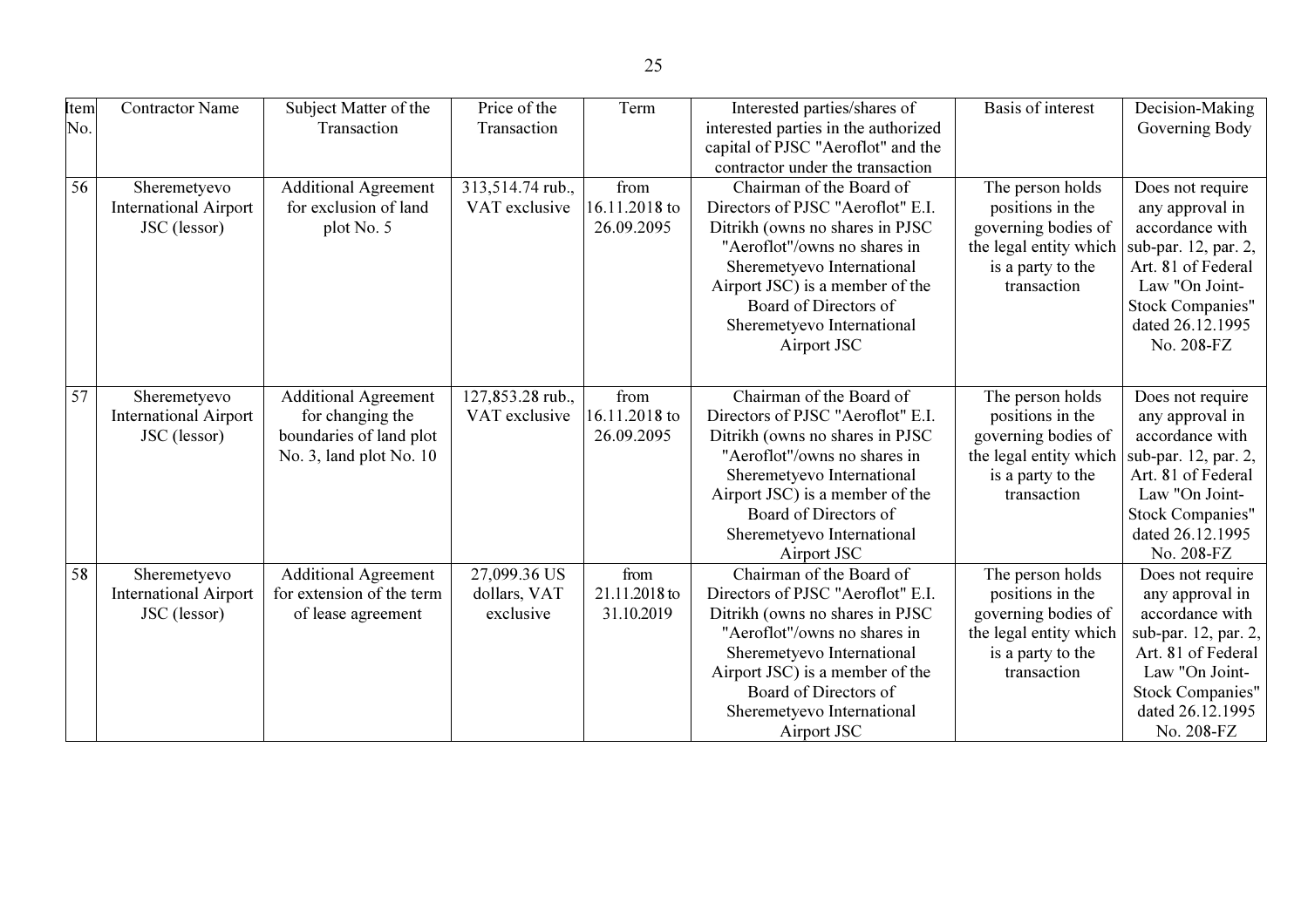|    | <b>Item</b> | <b>Contractor Name</b>       | Subject Matter of the       | Price of the  | Term          | Interested parties/shares of         | <b>Basis of interest</b> | Decision-Making         |
|----|-------------|------------------------------|-----------------------------|---------------|---------------|--------------------------------------|--------------------------|-------------------------|
|    | No.         |                              | Transaction                 | Transaction   |               | interested parties in the authorized |                          | Governing Body          |
|    |             |                              |                             |               |               | capital of PJSC "Aeroflot" and the   |                          |                         |
|    |             |                              |                             |               |               | contractor under the transaction     |                          |                         |
|    | 59          | Sheremetyevo                 | Agreement for               | 15,254,237.29 | from          | Chairman of the Board of             | The person holds         | Does not require        |
|    |             | <b>International Airport</b> | compensation of             | rub., VAT     | 23.11.2018 to | Directors of PJSC "Aeroflot" E.I.    | positions in the         | any approval in         |
|    |             | JSC (lessor)                 | damages caused to PJSC      | exclusive     | 31.12.2019    | Ditrikh (owns no shares of PJSC      | governing bodies of      | accordance with         |
|    |             |                              | "Aeroflot" by               |               |               | "Aeroflot"/owns no shares of         | the legal entity which   | sub-par. 12, par. 2,    |
|    |             |                              | demolition of buildings     |               |               | Sheremetyevo International           | is a party to the        | Art. 81 of Federal      |
|    |             |                              |                             |               |               | Airport JSC) is a member of the      | transaction              | Law "On Joint-          |
|    |             |                              |                             |               |               | Board of Directors of                |                          | <b>Stock Companies"</b> |
|    |             |                              |                             |               |               | Sheremetyevo International           |                          | dated 26.12.1995        |
|    |             |                              |                             |               |               | Airport JSC                          |                          | No. 208-FZ              |
|    | 60          | Sheremetyevo                 | <b>Additional Agreement</b> | 7,003.59 US   | from          | Chairman of the Board of             | The person holds         | Does not require        |
|    |             | <b>International Airport</b> | for extension of the term   | dollars, VAT  | 30.11.2018 to | Directors of PJSC "Aeroflot" E.I.    | positions in the         | any approval in         |
|    |             | JSC (lessor)                 | of lease agreement          | exclusive     | 31.10.2019    | Ditrikh (owns no shares in PJSC      | governing bodies of      | accordance with         |
|    |             |                              |                             |               |               | "Aeroflot"/owns no shares in         | the legal entity which   | sub-par. 12, par. 2,    |
|    |             |                              |                             |               |               | Sheremetyevo International           | is a party to the        | Art. 81 of Federal      |
|    |             |                              |                             |               |               | Airport JSC) is a member of the      | transaction              | Law "On Joint-          |
|    |             |                              |                             |               |               | Board of Directors of                |                          | <b>Stock Companies"</b> |
|    |             |                              |                             |               |               | Sheremetyevo International           |                          | dated 26.12.1995        |
|    |             |                              |                             |               |               | Airport JSC                          |                          | No. 208-FZ              |
| 61 |             | Sheremetyevo                 | <b>Additional Agreement</b> | 63,011.41 US  | from          | Chairman of the Board of             | The person holds         | Does not require        |
|    |             | <b>International Airport</b> | for extension of the term   | dollars, VAT  | 01.12.2018 to | Directors of PJSC "Aeroflot" E.I.    | positions in the         | any approval in         |
|    |             | JSC (lessor)                 | of lease agreement          | exclusive     | 31.10.2019    | Ditrikh (owns no shares in PJSC      | governing bodies of      | accordance with         |
|    |             |                              |                             |               |               | "Aeroflot"/owns no shares in         | the legal entity which   | sub-par. 12, par. 2,    |
|    |             |                              |                             |               |               | Sheremetyevo International           | is a party to the        | Art. 81 of Federal      |
|    |             |                              |                             |               |               | Airport JSC) is a member of the      | transaction              | Law "On Joint-          |
|    |             |                              |                             |               |               | Board of Directors of                |                          | <b>Stock Companies"</b> |
|    |             |                              |                             |               |               | Sheremetyevo International           |                          | dated 26.12.1995        |
|    |             |                              |                             |               |               | Airport JSC                          |                          | No. 208-FZ              |
|    | 62          | Sheremetyevo                 | <b>Additional Agreement</b> | 138,754 US    | from          | Chairman of the Board of             | The person holds         | Does not require        |
|    |             | <b>International Airport</b> | for extension of the term   | dollars, VAT  | 01.12.2018 to | Directors of PJSC "Aeroflot" E.I.    | positions in the         | any approval in         |
|    |             | JSC (lessor)                 | of lease agreement          | exclusive     | 31.10.2019    | Ditrikh (owns no shares in PJSC      | governing bodies of      | accordance with         |
|    |             |                              |                             |               |               | "Aeroflot"/owns no shares in         | the legal entity which   | sub-par. 12, par. 2,    |
|    |             |                              |                             |               |               | Sheremetyevo International           | is a party to the        | Art. 81 of Federal      |
|    |             |                              |                             |               |               | Airport JSC) is a member of the      | transaction              | Law "On Joint-          |
|    |             |                              |                             |               |               |                                      |                          |                         |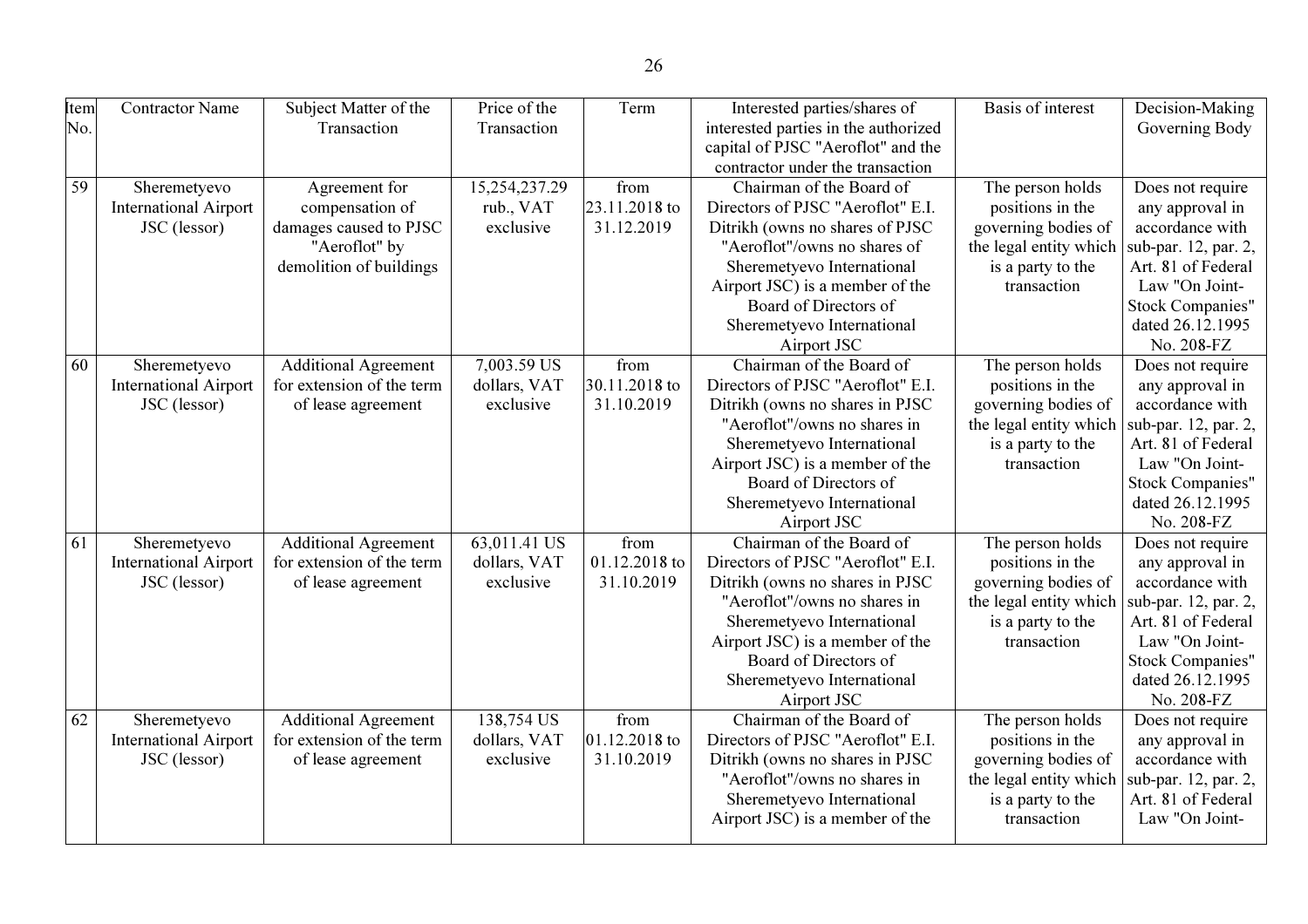| Item<br>No. | <b>Contractor Name</b>                                       | Subject Matter of the<br>Transaction                                                                  | Price of the<br>Transaction               | Term                                | Interested parties/shares of<br>interested parties in the authorized<br>capital of PJSC "Aeroflot" and the<br>contractor under the transaction<br>Board of Directors of                                                                                                                                                                                                                              | <b>Basis of interest</b>                                                                                                  | Decision-Making<br>Governing Body<br><b>Stock Companies"</b>                                                                                                                        |
|-------------|--------------------------------------------------------------|-------------------------------------------------------------------------------------------------------|-------------------------------------------|-------------------------------------|------------------------------------------------------------------------------------------------------------------------------------------------------------------------------------------------------------------------------------------------------------------------------------------------------------------------------------------------------------------------------------------------------|---------------------------------------------------------------------------------------------------------------------------|-------------------------------------------------------------------------------------------------------------------------------------------------------------------------------------|
|             |                                                              |                                                                                                       |                                           |                                     | Sheremetyevo International<br>Airport JSC                                                                                                                                                                                                                                                                                                                                                            |                                                                                                                           | dated 26.12.1995<br>No. 208-FZ                                                                                                                                                      |
| 63          | Sheremetyevo<br><b>International Airport</b><br>JSC (lessor) | <b>Additional Agreement</b><br>for extension of the term<br>of lease agreement                        | 93,076.83 US<br>dollars, VAT<br>exclusive | from<br>01.12.2018 to<br>31.10.2019 | Chairman of the Board of<br>The person holds<br>Directors of PJSC "Aeroflot" E.I.<br>positions in the<br>Ditrikh (owns no shares in PJSC<br>governing bodies of<br>"Aeroflot"/owns no shares in<br>the legal entity which<br>Sheremetyevo International<br>is a party to the<br>Airport JSC) is a member of the<br>transaction<br>Board of Directors of<br>Sheremetyevo International<br>Airport JSC |                                                                                                                           | Does not require<br>any approval in<br>accordance with<br>sub-par. 12, par. 2,<br>Art. 81 of Federal<br>Law "On Joint-<br><b>Stock Companies"</b><br>dated 26.12.1995<br>No. 208-FZ |
| 64          | Sheremetyevo<br><b>International Airport</b><br>JSC (lessor) | <b>Additional Agreement</b><br>for extension of the term<br>of lease agreement                        | 58,548.34 US<br>dollars, VAT<br>exclusive | from<br>22.12.2018 to<br>30.11.2019 | Chairman of the Board of<br>Directors of PJSC "Aeroflot" E.I.<br>Ditrikh (owns no shares in PJSC<br>"Aeroflot"/owns no shares in<br>Sheremetyevo International<br>Airport JSC) is a member of the<br>Board of Directors of<br>Sheremetyevo International<br>Airport JSC                                                                                                                              | The person holds<br>positions in the<br>governing bodies of<br>the legal entity which<br>is a party to the<br>transaction | Does not require<br>any approval in<br>accordance with<br>sub-par. 12, par. 2,<br>Art. 81 of Federal<br>Law "On Joint-<br><b>Stock Companies"</b><br>dated 26.12.1995<br>No. 208-FZ |
| 65          | Sheremetyevo<br><b>International Airport</b><br>JSC (lessor) | <b>Additional Agreement</b><br>for changing the<br>boundaries of land plot<br>No. 9, land plot No. 16 | 72,788.51 rub.,<br>VAT exclusive          | from<br>27.12.2018 to<br>26.09.2095 | Chairman of the Board of<br>Directors of PJSC "Aeroflot" E.I.<br>Ditrikh (owns no shares in PJSC<br>"Aeroflot"/owns no shares in<br>Sheremetyevo International<br>Airport JSC) is a member of the<br>Board of Directors of<br>Sheremetyevo International<br>Airport JSC                                                                                                                              | The person holds<br>positions in the<br>governing bodies of<br>the legal entity which<br>is a party to the<br>transaction | Does not require<br>any approval in<br>accordance with<br>sub-par. 12, par. 2,<br>Art. 81 of Federal<br>Law "On Joint-<br><b>Stock Companies"</b><br>dated 26.12.1995<br>No. 208-FZ |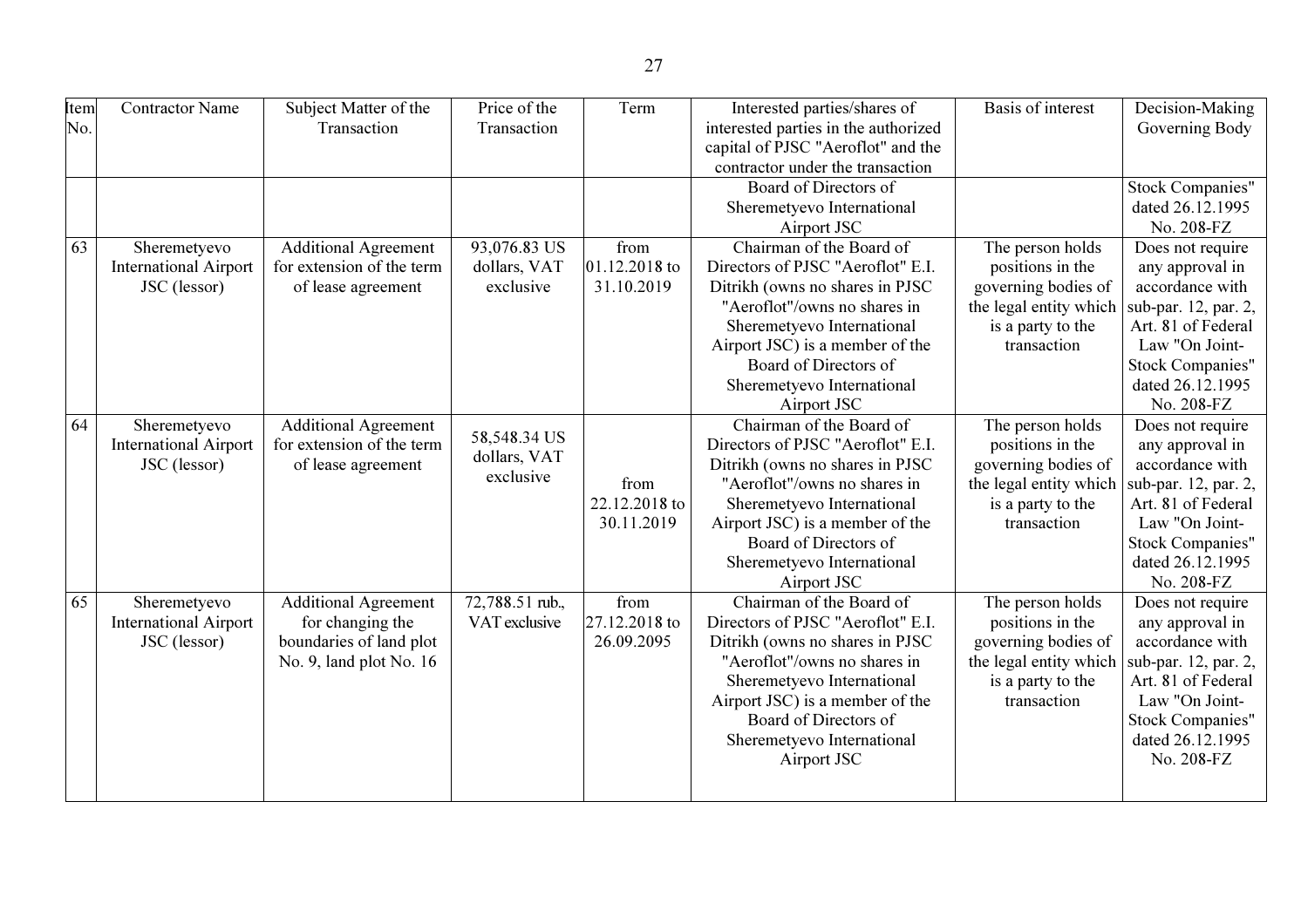| Item<br>No. | <b>Contractor Name</b>                                 | Subject Matter of the<br>Transaction                                                                                                                                                                                                                                                                                                                                                                                                                                 | Price of the<br>Transaction                                                                                                                                                         | Term                                | Interested parties/shares of<br>interested parties in the authorized                                                                                                                                                                                                                                                                                                                                                                                                                                                       | Basis of interest                                                                                                                                                                                                                      | Decision-Making<br>Governing Body                                                                         |
|-------------|--------------------------------------------------------|----------------------------------------------------------------------------------------------------------------------------------------------------------------------------------------------------------------------------------------------------------------------------------------------------------------------------------------------------------------------------------------------------------------------------------------------------------------------|-------------------------------------------------------------------------------------------------------------------------------------------------------------------------------------|-------------------------------------|----------------------------------------------------------------------------------------------------------------------------------------------------------------------------------------------------------------------------------------------------------------------------------------------------------------------------------------------------------------------------------------------------------------------------------------------------------------------------------------------------------------------------|----------------------------------------------------------------------------------------------------------------------------------------------------------------------------------------------------------------------------------------|-----------------------------------------------------------------------------------------------------------|
|             |                                                        |                                                                                                                                                                                                                                                                                                                                                                                                                                                                      |                                                                                                                                                                                     |                                     | capital of PJSC "Aeroflot" and the<br>contractor under the transaction                                                                                                                                                                                                                                                                                                                                                                                                                                                     |                                                                                                                                                                                                                                        |                                                                                                           |
| 66          | Rossiya Airlines JSC<br>(host party/transfer<br>party) | <b>Transaction between PJSC</b><br>"Aeroflot" and<br>Rossiya Airlines JSC on<br>mutual transfer of<br>passengers from the flight<br>of one party to the<br>available seats on the<br>flight of the other party in<br>case of occurrence of<br>failure situations affecting<br>the timely dispatch of<br>passengers                                                                                                                                                   | Does not exceed<br>75,000,000 rub.<br><i>(commitments)</i><br>of PJSC<br>"Aeroflot");<br>Does not exceed<br>10,000,000 rub.<br><i>(commitments)</i><br>of Rossiya<br>Airlines JSC); | from<br>01.01.2018 to<br>31.12.2022 | Member of the Board of Directors of<br>PJSC "Aeroflot" D.P. Saprykin<br>(until $25.06.2018$ ) (owns no shares<br>of PJSC "Aeroflot"/owns no shares<br>of Rossiya Airlines JSC) used to be<br>General Director, Chairman of the<br>Board and member of the Board of<br>Directors of Rossiya Airlines JSC<br>and member of the Board of PJSC<br>"Aeroflot", V.Ya. Zingman (owns<br>no shares of PJSC "Aeroflot"/owns<br>no shares of Rossiya Airlines JSC),<br>is Chairman of the Board of<br>Directors Rossiya Airlines JSC | The Company is the<br>controlling person of<br>a legal entity which is<br>a party to the<br>transaction. These<br>persons hold<br>positions in the<br>governing bodies of<br>the legal entity that is<br>a party to the<br>transaction | Minutes No. 6 of<br>meeting of the<br><b>Board of Directors</b><br>of PJSC "Aeroflot"<br>dated 06.12.2017 |
| 67          | <b>JSC Aurora Airlines</b><br>(Partner-Operator)       | Commercial management<br>by PJSC "Aeroflot" of<br>loading of the flights of<br><b>JSC Aurora Airlines</b><br>(including pricing and<br>sale of tickets for such<br>flights) under an<br>agreement for joint<br>operation of flights<br>"code-sharing/block of<br>seats" based on the<br>model of "computer"<br>(regional) carriages,<br>providing for publication<br>of joint flights in<br>reservation systems<br>under a single code of<br>PJSC "Aeroflot" - SU in | $Up$ to<br>17,500,000,000<br>rub.                                                                                                                                                   | from<br>01.11.2017 to<br>31.10.2018 | Member of the Board of PJSC<br>"Aeroflot" V.N. Antonov (owns a<br>stake of shares in MC of PJSC<br>"Aeroflot" in the amount of<br>0.000425%/owns no shares of JSC<br>Aurora Airlines) is a member of the<br>Board of Directors of JSC Aurora<br>Airlines, member of the Board of<br>PJSC "Aeroflot" V.Ya. Zingman<br>(owns no shares of PJSC)<br>"Aeroflot"/owns no shares of JSC<br>Aurora Airlines) is Chairman of the<br>Board of Directors of JSC Aurora<br>Airlines                                                   | The Company is the<br>controlling person of<br>a legal entity which is<br>a party to the<br>transaction. These<br>persons hold<br>positions in the<br>governing bodies of<br>the legal entity that is<br>a party to the<br>transaction | Minutes of meeting<br>No. 6 of the Board<br>of Directors of PJSC<br>"Aeroflot" dated<br>06.12.2017        |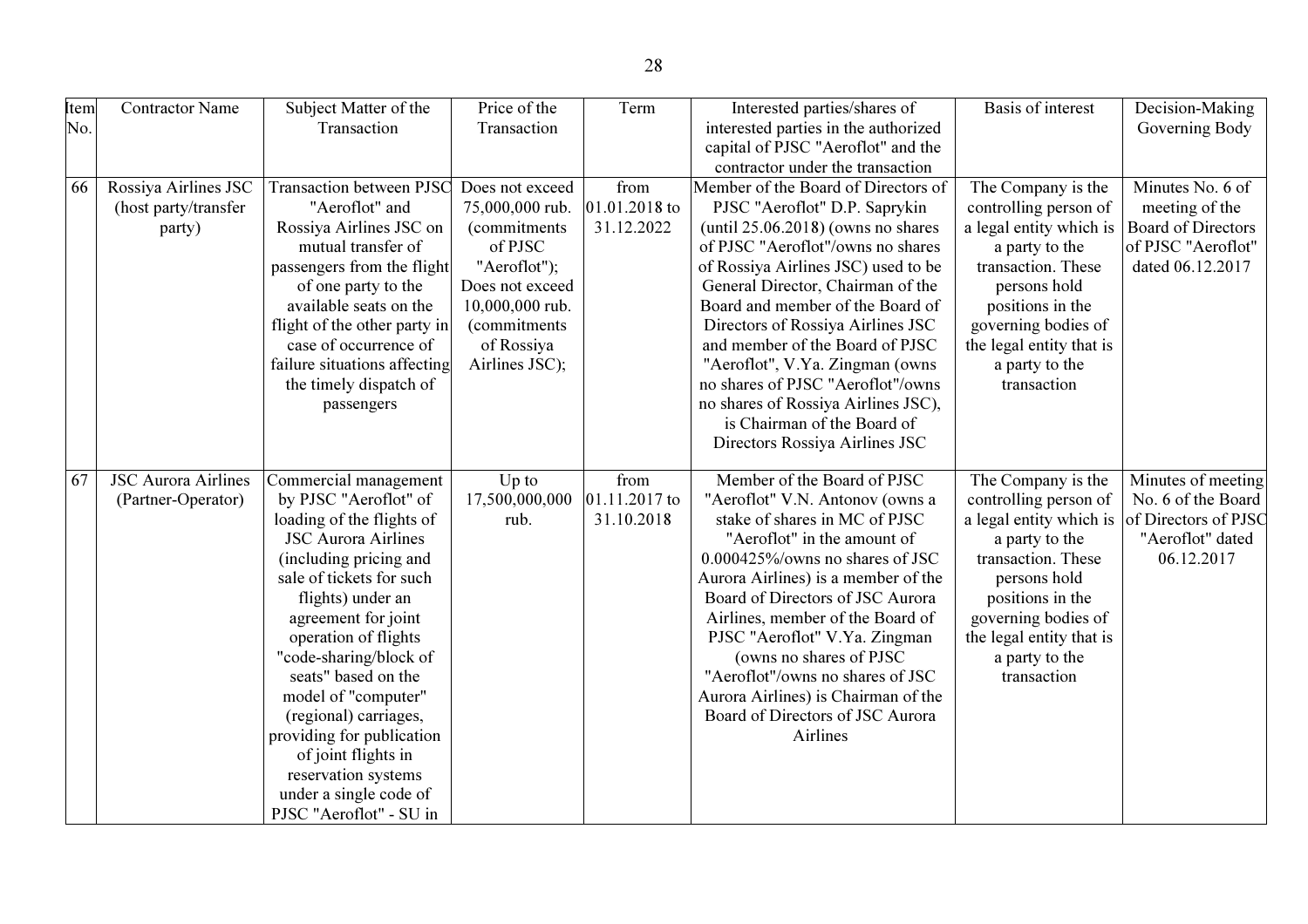| Item | <b>Contractor Name</b> | Subject Matter of the | Price of the | Term | Interested parties/shares of         | Basis of interest | Decision-Making |
|------|------------------------|-----------------------|--------------|------|--------------------------------------|-------------------|-----------------|
| No.  |                        | Transaction           | Transaction  |      | interested parties in the authorized |                   | Governing Body  |
|      |                        |                       |              |      | capital of PJSC "Aeroflot" and the   |                   |                 |
|      |                        |                       |              |      | contractor under the transaction     |                   |                 |
|      |                        | the range of SU5400-  |              |      |                                      |                   |                 |
|      |                        | 5799                  |              |      |                                      |                   |                 |
|      |                        |                       |              |      |                                      |                   |                 |
|      |                        |                       |              |      |                                      |                   |                 |
|      |                        |                       |              |      |                                      |                   |                 |
|      |                        |                       |              |      |                                      |                   |                 |
|      |                        |                       |              |      |                                      |                   |                 |

## REPORT of major transactions concluded by PJSC "Aeroflot" in 2018

| Item | Contractor Name      | <b>Subject Matter</b>                           | Price              | Term                 | Decision-Making Governing Body     |
|------|----------------------|-------------------------------------------------|--------------------|----------------------|------------------------------------|
| No.  |                      | of the Transaction                              |                    |                      |                                    |
|      | Rossiya Airlines JSC | Commercial management by PJSC "Aeroflot"        | Up to              | from $01.11.2017$ to | Minutes of extraordinary general   |
|      | (Partner-Operator)   | of loading of the flights of Rossiya Airlines   | 71,500,000,000     | 31.10.2018           | meeting of shareholders of PJSC    |
|      |                      | JSC (including pricing and sale of tickets for  | rub. $(39.46\%$ of |                      | "Aeroflot" dated 27.12.2017 No. 41 |
|      |                      | such flights) under an agreement for joint      | the book value of  |                      |                                    |
|      |                      | operation of flights "code-sharing/block of     | assets as of       |                      |                                    |
|      |                      | seats" based on the model of "computer"         | 30.09.2017         |                      |                                    |
|      |                      | (regional) carriages, providing for publication |                    |                      |                                    |
|      |                      | of joint flights in reservation systems under a |                    |                      |                                    |